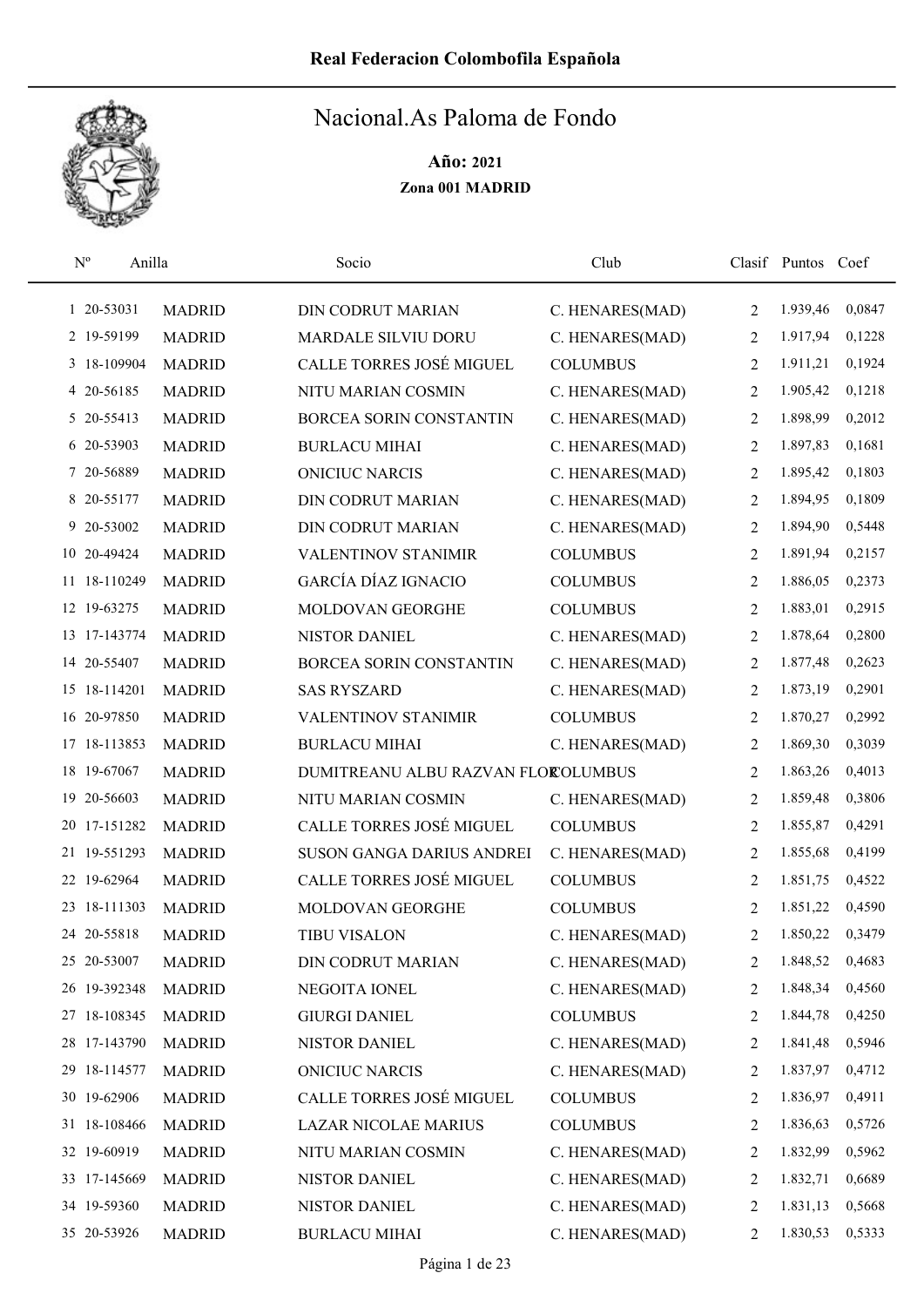

| $N^{\circ}$ | Anilla       |               | Socio                              | Club            |                | Clasif Puntos | Coef   |
|-------------|--------------|---------------|------------------------------------|-----------------|----------------|---------------|--------|
|             | 36 16-165114 | <b>MADRID</b> | SUSON GANGA DARIUS ANDREI          | C. HENARES(MAD) | $\overline{2}$ | 1.829,01      | 0,5552 |
|             | 37 19-59391  | <b>MADRID</b> | <b>ONICIUC NARCIS</b>              | C. HENARES(MAD) | 2              | 1.828,84      | 0,5373 |
|             | 38 19-63294  | <b>MADRID</b> | MOLDOVAN GEORGHE                   | <b>COLUMBUS</b> | 2              | 1.828,81      | 0,6146 |
|             | 39 18-114847 | <b>MADRID</b> | <b>NEAGOE BOGDAN</b>               | C. HENARES(MAD) | 2              | 1.826,94      | 0,5814 |
| 40          | 19-281551    | <b>MADRID</b> | <b>GIURGI DANIEL</b>               | <b>COLUMBUS</b> | 2              | 1.826,02      | 0,5550 |
|             | 41 19-63680  | <b>MADRID</b> | <b>VALENTINOV STANIMIR</b>         | <b>COLUMBUS</b> | 2              | 1.823,19      | 0,6526 |
|             | 42 18-108975 | <b>MADRID</b> | <b>LAZAR NICOLAE MARIUS</b>        | <b>COLUMBUS</b> | 2              | 1.817,07      | 0,6429 |
|             | 43 20-53931  | <b>MADRID</b> | <b>BURLACU MIHAI</b>               | C. HENARES(MAD) | 2              | 1.812,03      | 0,6544 |
|             | 44 18-112212 | <b>MADRID</b> | POROJAN VASILE ADRIAN              | <b>COLUMBUS</b> | 2              | 1.810,75      | 0,8278 |
|             | 45 19-56952  | <b>MADRID</b> | <b>NEAGOE BOGDAN</b>               | C. HENARES(MAD) | 2              | 1.810,29      | 0,7087 |
|             | 46 19-62492  | <b>MADRID</b> | <b>GIURGI DANIEL</b>               | <b>COLUMBUS</b> | 2              | 1.807,76      | 0,7503 |
|             | 47 17-266266 | <b>MADRID</b> | CALLE TORRES JOSÉ MIGUEL           | <b>COLUMBUS</b> | 2              | 1.807,07      | 0,7508 |
|             | 48 18-114233 | <b>MADRID</b> | <b>SAS RYSZARD</b>                 | C. HENARES(MAD) | 2              | 1.803,08      | 0,7457 |
|             | 49 20-54401  | <b>MADRID</b> | <b>GRANIZO ROJO DAVID</b>          | C. HENARES(MAD) | $\overline{2}$ | 1.802,14      | 0,6891 |
|             | 50 18-109582 | <b>MADRID</b> | MOLDOVAN GEORGHE                   | <b>COLUMBUS</b> | 2              | 1.802,13      | 0,7607 |
|             | 51 19-56728  | <b>MADRID</b> | POROJAN VASILE ADRIAN              | <b>COLUMBUS</b> | 2              | 1.797,68      | 0,7523 |
|             | 52 19-63284  | <b>MADRID</b> | MOLDOVAN GEORGHE                   | <b>COLUMBUS</b> | 2              | 1.796,92      | 0,8920 |
|             | 53 19-68750  | <b>MADRID</b> | LECUBARRI LAINZ JAVIER             | <b>COLUMBUS</b> | 2              | 1.796,03      | 0,8540 |
|             | 54 18-114222 | <b>MADRID</b> | <b>SAS RYSZARD</b>                 | C. HENARES(MAD) | 2              | 1.794,72      | 0,8218 |
|             | 55 20-2877   | <b>MADRID</b> | TARAZAGA ALVARADO MANUEL COLUMBUS  |                 | 2              | 1.793,44      | 0,8162 |
|             | 56 18-113813 | <b>MADRID</b> | <b>BURLACU MIHAI</b>               | C. HENARES(MAD) | 2              | 1.792,93      | 0,8058 |
|             | 57 20-55803  | <b>MADRID</b> | <b>TIBU VISALON</b>                | C. HENARES(MAD) | 2              | 1.792,63      | 0,7069 |
|             | 58 20-57155  | <b>MADRID</b> | MARDALE SILVIU DORU                | C. HENARES(MAD) | 2              | 1.791,94      | 0,7234 |
|             | 59 19-63601  | <b>MADRID</b> | DUMITREANU ALBU RAZVAN FLOROLUMBUS |                 | $\overline{2}$ | 1.790,73      | 0,9128 |
|             | 60 20-55452  | <b>MADRID</b> | <b>GHEORGHES CRISTINEL</b>         | C. HENARES(MAD) | 2              | 1.788,82      | 0,8101 |
|             | 61 18-114725 | <b>MADRID</b> | SUSON GANGA DARIUS ANDREI          | C. HENARES(MAD) | 2              | 1.786,96      | 0,9169 |
|             | 62 19-85137  | <b>MADRID</b> | VALENTINOV STANIMIR                | <b>COLUMBUS</b> | 2              | 1.785,20      | 0,8820 |
|             | 63 20-56360  | <b>MADRID</b> | <b>GHEORGHES CRISTINEL</b>         | C. HENARES(MAD) | 2              | 1.784,53      | 0,8486 |
|             | 64 19-64515  | <b>MADRID</b> | <b>GARCÍA DÍAZ IGNACIO</b>         | <b>COLUMBUS</b> | 2              | 1.784,35      | 1,0258 |
|             | 65 18-111305 | <b>MADRID</b> | MOLDOVAN GEORGHE                   | <b>COLUMBUS</b> | 2              | 1.782,67      | 0,9384 |
|             | 66 18-113873 | <b>MADRID</b> | TOADER VASILE CONSTANTIN           | C. HENARES(MAD) | 2              | 1.782,65      | 0,9038 |
|             | 67 16-164624 | <b>MADRID</b> | HARABAGIU TICUTEL IRINEL           | C. HENARES(MAD) | 2              | 1.778,94      | 0,9750 |
|             | 68 19-56996  | <b>MADRID</b> | NEAGOE BOGDAN                      | C. HENARES(MAD) | 2              | 1.778,64      | 0,9592 |
|             | 69 19-64510  | <b>MADRID</b> | <b>GARCÍA DÍAZ IGNACIO</b>         | <b>COLUMBUS</b> | 2              | 1.778,57      | 1,0294 |
|             | 70 18-111445 | <b>MADRID</b> | <b>GARCÍA DÍAZ IGNACIO</b>         | <b>COLUMBUS</b> | 2              | 1.778,07      | 0,9944 |
|             |              |               |                                    |                 |                |               |        |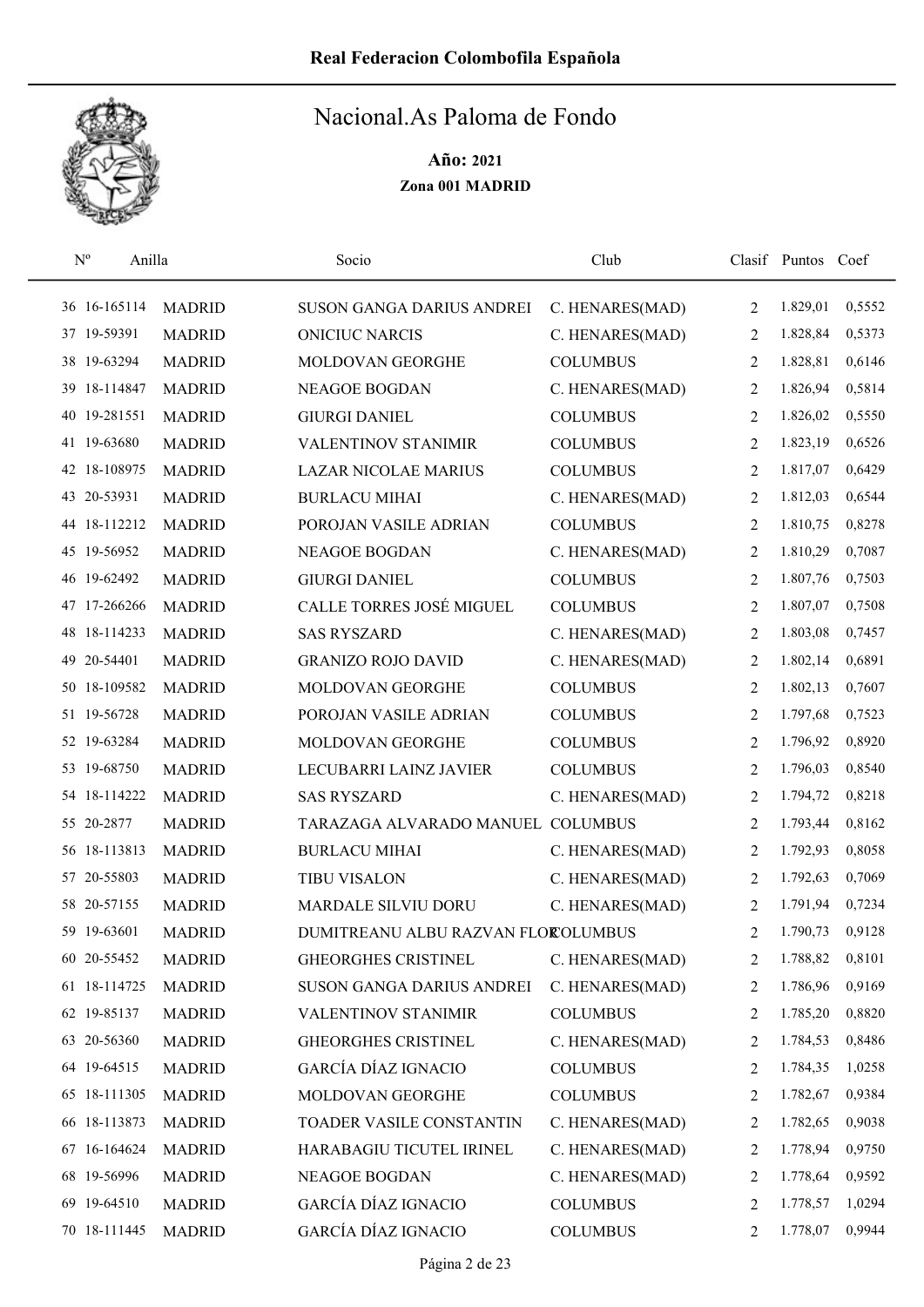

| $\mathbf{N}^{\text{o}}$ | Anilla        |               | Socio                                      | Club            |                | Clasif Puntos | Coef   |
|-------------------------|---------------|---------------|--------------------------------------------|-----------------|----------------|---------------|--------|
|                         | 71 18-111826  | <b>MADRID</b> | MORÁN PASCUAL MANUEL                       | <b>COLUMBUS</b> | 2              | 1.777,24      | 0,9847 |
|                         | 72 19-67056   | <b>MADRID</b> | DUMITREANU ALBU RAZVAN FLOROLUMBUS         |                 | 2              | 1.776,65      | 1,0467 |
|                         | 73 18-115335  | <b>MADRID</b> | <b>GRANIZO ROJO DAVID</b>                  | C. HENARES(MAD) | 2              | 1.773,31      | 0,9061 |
|                         | 74 18-114909  | <b>MADRID</b> | BORCEA SORIN CONSTANTIN                    | C. HENARES(MAD) | 2              | 1.771,97      | 1,0243 |
|                         | 75 17-143873  | <b>MADRID</b> | <b>NISTOR DANIEL</b>                       | C. HENARES(MAD) | 2              | 1.771,90      | 0,9890 |
|                         | 76 19-392311  | <b>MADRID</b> | NEGOITA IONEL                              | C. HENARES(MAD) | 2              | 1.771,34      | 0,9581 |
|                         | 77 20-95527   | <b>MADRID</b> | NISTOR DANIEL                              | C. HENARES(MAD) | 2              | 1.770,93      | 0,9519 |
|                         | 78 18-119258  | <b>MADRID</b> | DUMITREANU ALBU RAZVAN FLOROLUMBUS         |                 | 2              | 1.770,28      | 1,0965 |
|                         | 79 19-60568   | <b>MADRID</b> | LARA IRUELA SANTIAGO                       | C. HENARES(MAD) | 2              | 1.765,61      | 0,9872 |
|                         | 80 18-104218  | <b>MADRID</b> | TANDEM CHITULEANU & TANASACOLUMBUS         |                 | 2              | 1.765,46      | 1,0513 |
|                         | 81 19-60526   | <b>MADRID</b> | LARA IRUELA SANTIAGO                       | C. HENARES(MAD) | 2              | 1.760,73      | 1,0268 |
|                         | 82 19-60834   | <b>MADRID</b> | TOADER VASILE CONSTANTIN                   | C. HENARES(MAD) | 2              | 1.760,66      | 1,0270 |
|                         | 83 20-57374   | <b>MADRID</b> | <b>GHEORGHES CRISTINEL</b>                 | C. HENARES(MAD) | 2              | 1.759,76      | 1,0294 |
|                         | 84 18-113701  | <b>MADRID</b> | HARABAGIU TICUTEL IRINEL                   | C. HENARES(MAD) | 2              | 1.757,91      | 1,0584 |
|                         | 85 19-281545  | <b>MADRID</b> | <b>GIURGI DANIEL</b>                       | <b>COLUMBUS</b> | $\overline{2}$ | 1.752,87      | 1,0685 |
|                         | 86 19-551051  | <b>MADRID</b> | SUSON GANGA DARIUS ANDREI                  | C. HENARES(MAD) | 2              | 1.752,27      | 1,0853 |
|                         | 87 17-145933  | <b>MADRID</b> | TOADER VASILE CONSTANTIN                   | C. HENARES(MAD) | 2              | 1.751,88      | 1,1206 |
|                         | 88 17-144167  | <b>MADRID</b> | LUPAN GHEORGHE IONUT                       | C. HENARES(MAD) | 2              | 1.746,61      | 1,1186 |
|                         | 89 20-53481   | <b>MADRID</b> | NEAGOE BOGDAN                              | C. HENARES(MAD) | 2              | 1.745,45      | 1,1932 |
|                         | 90 20-55508   | <b>MADRID</b> | NISTOR DANIEL                              | C. HENARES(MAD) | 2              | 1.744,56      | 1,1614 |
|                         | 91 19-57446   | <b>MADRID</b> | <b>TIBU VISALON</b>                        | C. HENARES(MAD) | $\overline{2}$ | 1.743,24      | 1,0326 |
|                         | 92 20-51388   | <b>MADRID</b> | <b>GARCÍA DÍAZ IGNACIO</b>                 | <b>COLUMBUS</b> | 2              | 1.740,37      | 1,3109 |
|                         | 93 20-55970   | <b>MADRID</b> | LARA IRUELA SANTIAGO                       | C. HENARES(MAD) | 2              | 1.733,10      | 1,2527 |
|                         | 94 16-165845  | <b>MADRID</b> | COSTACHE NICOLAE CONSTANTINC. HENARES(MAD) |                 | 2              | 1.732,68      | 1,2480 |
|                         | 95 17-229975  | <b>MADRID</b> | DODEA CLAUDIU-CRISTINEL                    | C. HENARES(MAD) | 2              | 1.731,23      | 1,2217 |
|                         | 96 19-61876   | <b>MADRID</b> | MIRASIERRA DELGADO PEDRO                   | <b>COLUMBUS</b> | 2              | 1.730,77      | 1,3256 |
|                         | 97 18-109098  | <b>MADRID</b> | NIEBLA UROSA LUIS ANTONIO                  | <b>COLUMBUS</b> | 2              | 1.729,04      | 1,3463 |
|                         | 98 17-266232  | <b>MADRID</b> | CALLE TORRES JOSÉ MIGUEL                   | <b>COLUMBUS</b> | 2              | 1.727,11      | 1,2683 |
|                         | 99 17-144158  | <b>MADRID</b> | LUPAN GHEORGHE IONUT                       | C. HENARES(MAD) | 2              | 1.721,03      | 1,2876 |
|                         | 100 18-62384  | <b>MADRID</b> | LAZAR NICOLAE MARIUS                       | <b>COLUMBUS</b> | 2              | 1.718,40      | 1,3087 |
|                         | 101 18-114589 | <b>MADRID</b> | <b>ONICIUC NARCIS</b>                      | C. HENARES(MAD) | 2              | 1.718,02      | 1,3816 |
|                         | 102 19-68721  | <b>MADRID</b> | LECUBARRI LAINZ JAVIER                     | <b>COLUMBUS</b> | 2              | 1.718,00      | 1,4451 |
|                         | 103 19-60549  | <b>MADRID</b> | LARA IRUELA SANTIAGO                       | C. HENARES(MAD) | 2              | 1.717,47      | 1,3390 |
|                         | 104 20-49170  | <b>MADRID</b> | TIPLEA MARIUS CONSTANTIN                   | <b>COLUMBUS</b> | 2              | 1.716,50      | 1,4275 |
|                         | 105 20-49236  | <b>MADRID</b> | TIPLEA MARIUS CONSTANTIN                   | <b>COLUMBUS</b> | 2              | 1.708,40      | 1,3882 |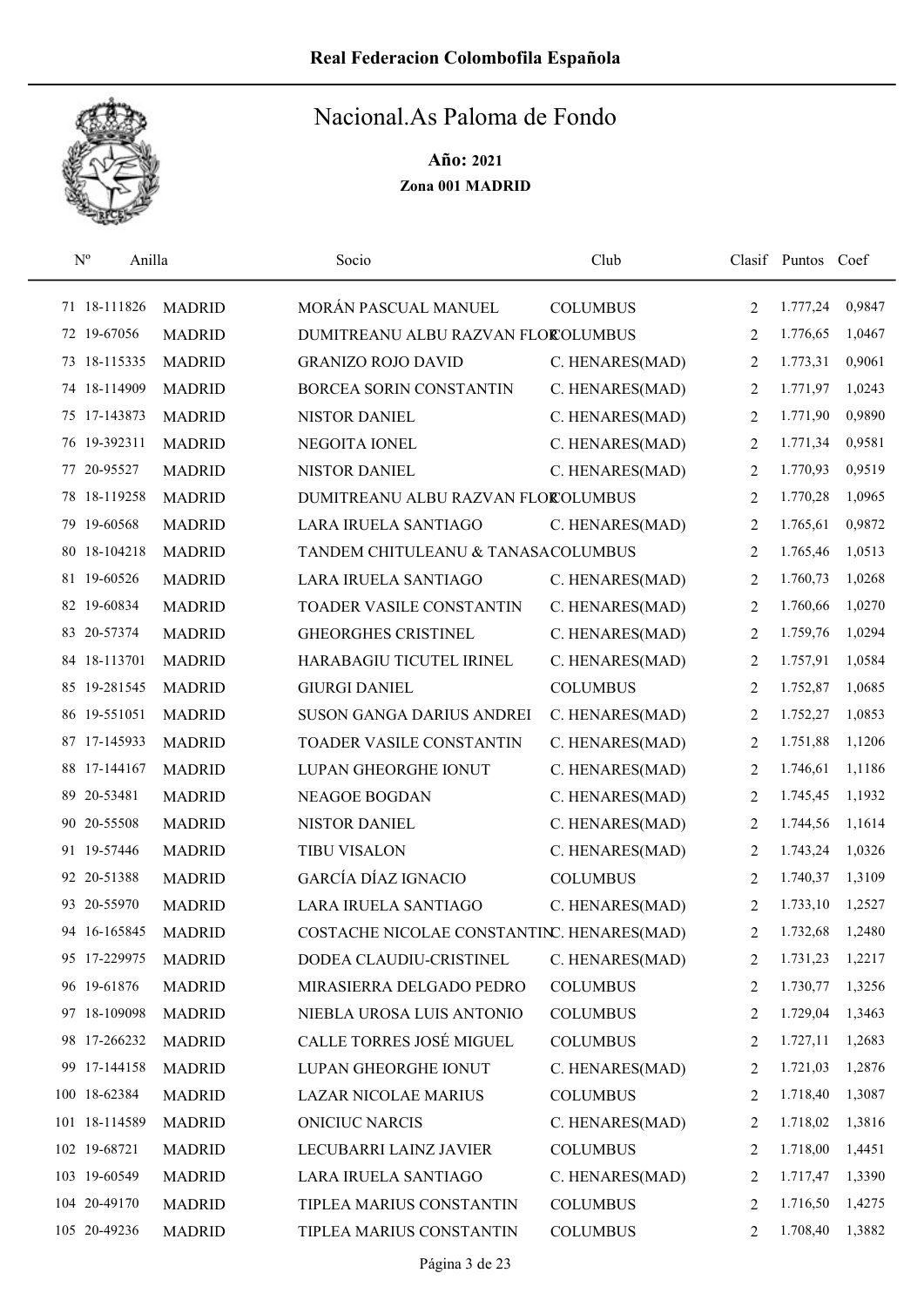

| $N^{o}$ | Anilla                |               | Socio                                     | Club            |                | Clasif Puntos Coef |        |
|---------|-----------------------|---------------|-------------------------------------------|-----------------|----------------|--------------------|--------|
|         | 106 18-113783         | <b>MADRID</b> | HARABAGIU TICUTEL IRINEL                  | C. HENARES(MAD) | $\overline{2}$ | 1.704,21           | 1,4878 |
|         | 107 17-151023         | <b>MADRID</b> | <b>GARCÍA DÍAZ IGNACIO</b>                | <b>COLUMBUS</b> | $\overline{2}$ | 1.697,34           | 1,6351 |
|         | 108 17-152824         | <b>MADRID</b> | TANDEM CHITULEANU & TANASACOLUMBUS        |                 | 2              | 1.694,05           | 1,5825 |
|         | 109 19-55568          | <b>MADRID</b> | VALENTINOV STANIMIR                       | <b>COLUMBUS</b> | 2              | 1.694,01           | 1,4778 |
|         | 110 19-56563          | <b>MADRID</b> | <b>GRANIZO ROJO DAVID</b>                 | C. HENARES(MAD) | $\overline{2}$ | 1.692,84           | 1,3498 |
|         | 111 20-51067          | <b>MADRID</b> | FAYOS MARTÍN JUAN MANUEL                  | <b>COLUMBUS</b> | 2              | 1.691,92           | 1,6343 |
|         | 112 18-112684         | <b>MADRID</b> | MARDALE SILVIU DORU                       | C. HENARES(MAD) | 2              | 1.690,40           | 1,4197 |
|         | 113 19-60532          | <b>MADRID</b> | LARA IRUELA SANTIAGO                      | C. HENARES(MAD) | 2              | 1.679,43           | 1,6247 |
|         | 114 17-198353         | <b>MADRID</b> | TANDEM CHITULEANU & TANASACOLUMBUS        |                 | 2              | 1.676,79           | 1,5766 |
|         | 115 17-182079         | <b>MADRID</b> | <b>LAZAR NICOLAE MARIUS</b>               | <b>COLUMBUS</b> | 2              | 1.676,70           | 1,6788 |
|         | 116 18-114968         | <b>MADRID</b> | <b>BORCEA SORIN CONSTANTIN</b>            | C. HENARES(MAD) | 2              | 1.675,97           | 1,4567 |
|         | 117 19-55631          | <b>MADRID</b> | SIETEIGLESIAS PEINADO JOSÉ M.             | V. PALOMA (MAD) | 2              | 1.673,82           | 1,6430 |
|         | 118 17-266224         | <b>MADRID</b> | <b>CALLE TORRES JOSÉ MIGUEL</b>           | <b>COLUMBUS</b> | 2              | 1.671,37           | 1,7026 |
|         | 119 18-115327         | <b>MADRID</b> | <b>GRANIZO ROJO DAVID</b>                 | C. HENARES(MAD) | $\overline{2}$ | 1.665,92           | 1,5033 |
|         | 120 16-1026326 MADRID |               | <b>NISTOR DANIEL</b>                      | C. HENARES(MAD) | 2              | 1.663,48           | 1,6034 |
|         | 121 18-111431         | <b>MADRID</b> | <b>GARCÍA DÍAZ IGNACIO</b>                | <b>COLUMBUS</b> | 2              | 1.661,03           | 1,7479 |
|         | 122 18-110220         | <b>MADRID</b> | <b>GARCÍA DÍAZ IGNACIO</b>                | <b>COLUMBUS</b> | 2              | 1.658,85           | 1,8231 |
|         | 123 19-59881          | <b>MADRID</b> | AUSTRIA OCAMPO ROBERT ALDEN. HENARES(MAD) |                 | 2              | 1.658,45           | 1,7376 |
|         | 124 20-49262          | <b>MADRID</b> | TIPLEA MARIUS CONSTANTIN                  | <b>COLUMBUS</b> | 2              | 1.654,16           | 1,7993 |
|         | 125 19-68771          | <b>MADRID</b> | LECUBARRI LAINZ JAVIER                    | <b>COLUMBUS</b> | 2              | 1.649,32           | 1,9132 |
|         | 126 18-115752         | <b>MADRID</b> | TANDEM MARINA & CARLOS MIRAN HENARES(MAD) |                 | $\overline{2}$ | 1.647,25           | 1,7921 |
|         | 127 20-49178          | <b>MADRID</b> | TIPLEA MARIUS CONSTANTIN                  | <b>COLUMBUS</b> | 2              | 1.646,29           | 1,5982 |
|         | 128 20-49205          | <b>MADRID</b> | TIPLEA MARIUS CONSTANTIN                  | <b>COLUMBUS</b> | 2              | 1.643,12           | 1,8236 |
|         | 129 16-174215         | <b>MADRID</b> | LECUBARRI LAINZ JAVIER                    | <b>COLUMBUS</b> | $\overline{2}$ | 1.641,59           | 1,9573 |
|         | 130 20-51043          | <b>MADRID</b> | FAYOS MARTÍN JUAN MANUEL                  | <b>COLUMBUS</b> | 2              | 1.641,56           | 1,9300 |
|         | 131 20-53954          | <b>MADRID</b> | <b>GHEORGHES CRISTINEL</b>                | C. HENARES(MAD) | 2              | 1.634,06           | 1,4561 |
|         | 132 19-61700          | <b>MADRID</b> | NIEBLA UROSA LUIS ANTONIO                 | <b>COLUMBUS</b> | 2              | 1.634,02           | 1,9777 |
|         | 133 19-57268          | <b>MADRID</b> | LUPAN GHEORGHE IONUT                      | C. HENARES(MAD) | 2              | 1.629,19           | 1,7719 |
|         | 134 18-115848         | <b>MADRID</b> | JITARU GABRIEL                            | C. HENARES(MAD) | 2              | 1.624,22           | 1,7101 |
|         | 135 18-111868         | <b>MADRID</b> | MORÁN PASCUAL MANUEL                      | <b>COLUMBUS</b> | 2              | 1.622,41           | 1,9425 |
|         | 136 20-2472           | <b>MADRID</b> | TARAZAGA ALVARADO MANUEL COLUMBUS         |                 | 2              | 1.618,78           | 1,8012 |
|         | 137 18-115833         | <b>MADRID</b> | JITARU GABRIEL                            | C. HENARES(MAD) | 2              | 1.617,66           | 1,9346 |
|         | 138 17-150361         | <b>MADRID</b> | FAYOS MARTÍN JUAN MANUEL                  | <b>COLUMBUS</b> | 2              | 1.607,35           | 2,1139 |
|         | 139 19-58455          | <b>MADRID</b> | HARABAGIU TICUTEL IRINEL                  | C. HENARES(MAD) | 2              | 1.605,18           | 1,9925 |
|         | 140 20-70850          | <b>MADRID</b> | VALENTINOV STANIMIR                       | <b>COLUMBUS</b> | 2              | 1.602,22           | 2,0866 |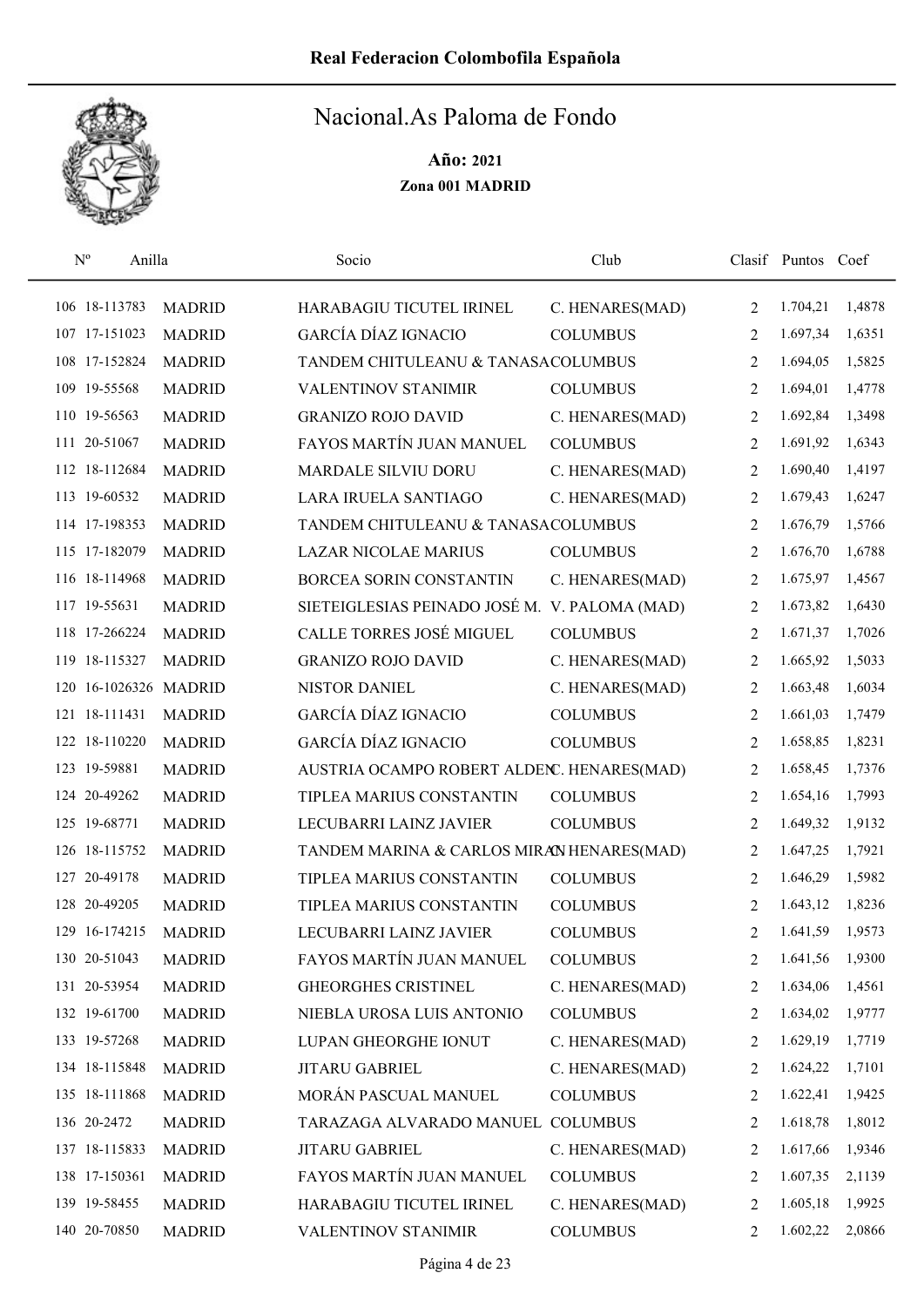

| $\mathbf{N}^{\text{o}}$ | Anilla                |                       | Socio                                      | Club            |                | Clasif Puntos Coef |        |
|-------------------------|-----------------------|-----------------------|--------------------------------------------|-----------------|----------------|--------------------|--------|
|                         | 141 18-113782         | <b>MADRID</b>         | HARABAGIU TICUTEL IRINEL                   | C. HENARES(MAD) | 2              | 1.601,52           | 1,7830 |
|                         | 142 19-392333         | <b>MADRID</b>         | NEGOITA IONEL                              | C. HENARES(MAD) | 2              | 1.595,20           | 1,6616 |
|                         | 143 19-281213         | <b>MADRID</b>         | TANDEM CHITULEANU & TANASACOLUMBUS         |                 | 2              | 1.588,10           | 1,9798 |
|                         | 144 19-281226         | <b>MADRID</b>         | TANDEM CHITULEANU & TANASACOLUMBUS         |                 | 2              | 1.586,16           | 2,1110 |
|                         | 145 18-109140         | <b>MADRID</b>         | NIEBLA UROSA LUIS ANTONIO                  | <b>COLUMBUS</b> | 2              | 1.572,46           | 2,2913 |
|                         | 146 18-114833         | <b>MADRID</b>         | <b>NEAGOE BOGDAN</b>                       | C. HENARES(MAD) | 2              | 1.571,71           | 1,9974 |
|                         | 147 18-109146         | <b>MADRID</b>         | NIEBLA UROSA LUIS ANTONIO                  | <b>COLUMBUS</b> | 2              | 1.561,25           | 2,2427 |
|                         | 148 18-114598         | <b>MADRID</b>         | <b>ONICIUC NARCIS</b>                      | C. HENARES(MAD) | 2              | 1.558,73           | 1,9924 |
|                         | 149 19-62369          | <b>MADRID</b>         | <b>LAZAR NICOLAE MARIUS</b>                | <b>COLUMBUS</b> | 2              | 1.552,30           | 1,9652 |
|                         | 150 18-115845         | <b>MADRID</b>         | <b>JITARU GABRIEL</b>                      | C. HENARES(MAD) | 2              | 1.545,12           | 2,0643 |
|                         | 151 18-109061         | <b>MADRID</b>         | NIEBLA UROSA LUIS ANTONIO                  | <b>COLUMBUS</b> | 2              | 1.535,60           | 2,4053 |
|                         | 152 18-73986          | <b>MADRID</b>         | TANDEM CHITULEANU & TANASACOLUMBUS         |                 | 2              | 1.534,61           | 2,0694 |
|                         | 153 20-1680898 MADRID |                       | DIMITROV GEORGIEV IVAYLO                   | <b>COLUMBUS</b> | 2              | 1.529,76           | 2,3113 |
|                         | 154 19-57984          | <b>MADRID</b>         | COSTACHE NICOLAE CONSTANTINC. HENARES(MAD) |                 | 2              | 1.525,37           | 1,8480 |
|                         | 155 18-108442         | <b>MADRID</b>         | PULIDO REBOLLO JOSÉ                        | V. PALOMA (MAD) | 2              | 1.524,30           | 2,0767 |
|                         | 156 19-57253          | <b>MADRID</b>         | LUPAN GHEORGHE IONUT                       | C. HENARES(MAD) | 2              | 1.517,10           | 1,9483 |
|                         | 157 18-115829         | <b>MADRID</b>         | <b>JITARU GABRIEL</b>                      | C. HENARES(MAD) | 2              | 1.507,66           | 2,2659 |
|                         | 158 18-113869         | <b>MADRID</b>         | BORCEA SORIN CONSTANTIN                    | C. HENARES(MAD) | 2              | 1.507,09           | 1,9160 |
|                         | 159 17-143395         | <b>MADRID</b>         | TANDEM CHITULEANU & TANASACOLUMBUS         |                 | 2              | 1.482,15           | 2,4359 |
|                         | 160 19-59856          | <b>MADRID</b>         | AUSTRIA OCAMPO ROBERT ALDEN. HENARES(MAD)  |                 | 2              | 1.481,29           | 2,3022 |
|                         | 161 18-108486         | <b>MADRID</b>         | <b>LAZAR NICOLAE MARIUS</b>                | <b>COLUMBUS</b> | 2              | 1.481,13           | 2,2755 |
|                         | 162 18-112592         | <b>MADRID</b>         | TOADER VASILE CONSTANTIN                   | C. HENARES(MAD) | 2              | 1.473,54           | 2,2672 |
|                         | 163 20-50267          | <b>MADRID</b>         | NIEBLA UROSA LUIS ANTONIO                  | <b>COLUMBUS</b> | 2              | 1.473,06           | 2,5270 |
|                         | 164 20-54435          | <b>MADRID</b>         | <b>GRANIZO ROJO DAVID</b>                  | C. HENARES(MAD) | $\overline{2}$ | 1.471,64           | 1,4494 |
|                         | 165 18-114383         | <b>MADRID</b>         | LUPAN GHEORGHE IONUT                       | C. HENARES(MAD) | 2              | 1.469,81           | 2,1292 |
|                         | 166 19-61722          | <b>MADRID</b>         | NIEBLA UROSA LUIS ANTONIO                  | <b>COLUMBUS</b> | 2              | 1.455,52           | 2,5699 |
|                         | 167 19-60439          | <b>MADRID</b>         | TANDEM MARINA & CARLOS MIRAN HENARES(MAD)  |                 | 2              | 1.448,45           | 2,2767 |
|                         |                       | 168 20-1680803 MADRID | DIMITROV GEORGIEV IVAYLO                   | <b>COLUMBUS</b> | 2              | 1.439,32           | 2,5586 |
|                         | 169 18-116098         | <b>MADRID</b>         | COSTACHE NICOLAE CONSTANTINC. HENARES(MAD) |                 | 2              | 1.428,97           | 2,2592 |
|                         | 170 19-70822          | <b>MADRID</b>         | DIMITROV GEORGIEV IVAYLO                   | <b>COLUMBUS</b> | 2              | 1.415,29           | 2,6243 |
|                         | 171 18-108851         | <b>MADRID</b>         | ANDREI DANIEL VASILE                       | V. PALOMA (MAD) | 2              | 1.397,69           | 2,6744 |
|                         | 172 19-58933          | <b>MADRID</b>         | TANDEM MARINA & CARLOS MIRAN HENARES(MAD)  |                 | 2              | 1.390,21           | 2,4384 |
|                         | 173 18-111862         | <b>MADRID</b>         | MORÁN PASCUAL MANUEL                       | <b>COLUMBUS</b> | 2              | 1.385,66           | 2,6539 |
|                         | 174 18-117014         | <b>MADRID</b>         | ANDREI DANIEL VASILE                       | V. PALOMA (MAD) | 2              | 1.385,03           | 2,6917 |
|                         | 175 20-51919          | <b>MADRID</b>         | GARCÍA DÍAZ IGNACIO                        | <b>COLUMBUS</b> | 2              | 1.374,51           | 2,9481 |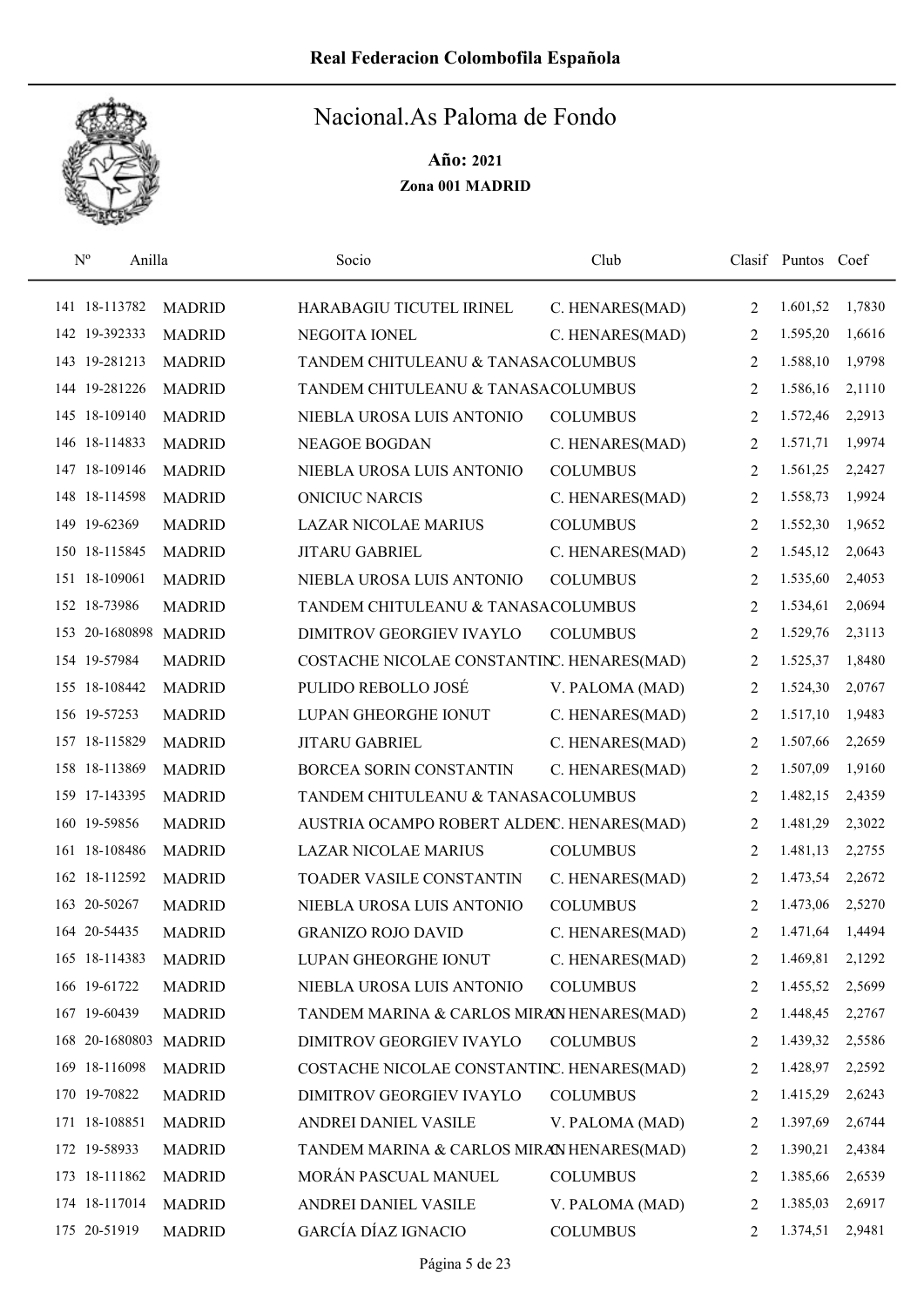

|     | $\mathbf{N}^{\text{o}}$<br>Anilla |               | Socio                                      | Club            |                | Clasif Puntos | Coef   |
|-----|-----------------------------------|---------------|--------------------------------------------|-----------------|----------------|---------------|--------|
|     | 176 18-112294                     | <b>MADRID</b> | POROJAN VASILE ADRIAN                      | <b>COLUMBUS</b> | 2              | 1.366,15      | 1,7246 |
|     | 177 20-55362                      | <b>MADRID</b> | AUSTRIA OCAMPO ROBERT ALDENC. HENARES(MAD) |                 | 2              | 1.350,87      | 2,7467 |
|     | 178 18-114263                     | <b>MADRID</b> | <b>SAS RYSZARD</b>                         | C. HENARES(MAD) | 2              | 1.333,98      | 2,8752 |
| 179 | 20-49464                          | <b>MADRID</b> | VALENTINOV STANIMIR                        | <b>COLUMBUS</b> | 2              | 1.331,88      | 2,2069 |
|     | 180 19-63270                      | <b>MADRID</b> | MOLDOVAN GEORGHE                           | <b>COLUMBUS</b> | 2              | 1.327,81      | 2,2813 |
|     | 181 18-134617                     | <b>MADRID</b> | <b>ACHIM GEORGE OVIDIU</b>                 | C. HENARES(MAD) | 2              | 1.294,80      | 2,3374 |
|     | 182 20-54386                      | <b>MADRID</b> | <b>GRANIZO ROJO DAVID</b>                  | C. HENARES(MAD) | 2              | 1.294,05      | 1,9041 |
|     | 183 19-392442                     | <b>MADRID</b> | NEGOITA IONEL                              | C. HENARES(MAD) | 2              | 1.276,59      | 1,9804 |
|     | 184 18-113395                     | <b>MADRID</b> | DODEA CLAUDIU-CRISTINEL                    | C. HENARES(MAD) | 2              | 1.267,96      | 2,1993 |
|     | 185 18-123323                     | <b>MADRID</b> | HARABAGIU TICUTEL IRINEL                   | C. HENARES(MAD) | 2              | 1.251,91      | 2,6757 |
|     | 186 16-171863                     | <b>MADRID</b> | PASTOR JIMÉNEZ AURELIO                     | <b>COLUMBUS</b> | 2              | 1.195,11      | 2,8000 |
|     | 187 18-268630                     | <b>MADRID</b> | FAYOS MARTÍN JUAN MANUEL                   | <b>COLUMBUS</b> | 2              | 971,55        | 3,2624 |
|     | 188 17-145486                     | <b>MADRID</b> | <b>ONICIUC NARCIS</b>                      | C. HENARES(MAD) | 2              | 939,24        | 3,0940 |
|     | 189 18-111806                     | <b>MADRID</b> | MORÁN PASCUAL MANUEL                       | <b>COLUMBUS</b> | $\overline{2}$ | 917,00        | 3,1260 |
|     | 190 18-115073                     | <b>MADRID</b> | <b>DIN CODRUT MARIAN</b>                   | C. HENARES(MAD) | 1              | 1.000,00      | 0,0033 |
|     | 191 20-51893                      | <b>MADRID</b> | DUMITREANU ALBU RAZVAN FLOROLUMBUS         |                 | 1              | 1.000,00      | 0,0041 |
|     | 192 19-59062                      | <b>MADRID</b> | DODEA CLAUDIU-CRISTINEL                    | C. HENARES(MAD) | 1              | 986,98        | 0,0107 |
|     | 193 19-58750                      | <b>MADRID</b> | ABAJO ROMO ALBERTO                         | <b>COLUMBUS</b> | 1              | 976,78        | 0,0210 |
|     | 194 20-57373                      | <b>MADRID</b> | <b>GHEORGHES CRISTINEL</b>                 | C. HENARES(MAD) | 1              | 974,87        | 0,0248 |
|     | 195 18-109526                     | <b>MADRID</b> | MOLDOVAN GEORGHE                           | <b>COLUMBUS</b> | 1              | 973,69        | 0,0313 |
|     | 196 18-108322                     | <b>MADRID</b> | PULIDO REBOLLO JOSÉ                        | V. PALOMA (MAD) | 1              | 973,11        | 0,0324 |
|     | 197 19-58686                      | <b>MADRID</b> | ABAJO ROMO ALBERTO                         | <b>COLUMBUS</b> | 1              | 972,82        | 0,0350 |
|     | 198 17-264756                     | <b>MADRID</b> | LÓPEZ MICHELENA JOSÉ LUIS                  | V. PALOMA (MAD) | 1              | 971,23        | 0,0429 |
|     | 199 19-63620                      | <b>MADRID</b> | DUMITREANU ALBU RAZVAN FLOROLUMBUS         |                 | 1              | 968,41        | 0,0528 |
|     | 200 18-261893                     | <b>MADRID</b> | ROSTISLAVOV BUKOVSKI GEORGCOLUMBUS         |                 | 1              | 965,94        | 0,0125 |
|     | 201 20-53010                      | <b>MADRID</b> | DIN CODRUT MARIAN                          | C. HENARES(MAD) | 1              | 965,18        | 0,0710 |
|     | 202 18-114452                     | <b>MADRID</b> | COSTACHE NICOLAE CONSTANTINC. HENARES(MAD) |                 | 1              | 963,86        | 0,0800 |
|     | 203 18-114485                     | <b>MADRID</b> | COSTACHE NICOLAE CONSTANTINC. HENARES(MAD) |                 | 1              | 962,35        | 0,0909 |
|     | 204 19-551037                     | <b>MADRID</b> | SUSON GANGA DARIUS ANDREI                  | C. HENARES(MAD) | 1              | 960,89        | 0,0978 |
|     | 205 17-4008653 MADRID             |               | BORCEA SORIN CONSTANTIN                    | C. HENARES(MAD) | 1              | 959,63        | 0,1047 |
|     | 206 19-63621                      | <b>MADRID</b> | DUMITREANU ALBU RAZVAN FLOROLUMBUS         |                 | 1              | 958,53        | 0,1178 |
|     | 207 19-67077                      | <b>MADRID</b> | DUMITREANU ALBU RAZVAN FLOROLUMBUS         |                 | 1              | 957,79        | 0,1219 |
|     | 208 19-62904                      | <b>MADRID</b> | CALLE TORRES JOSÉ MIGUEL                   | <b>COLUMBUS</b> | 1              | 957,51        | 0,1224 |
|     | 209 16-164381                     | <b>MADRID</b> | DODEA CLAUDIU-CRISTINEL                    | C. HENARES(MAD) | 1              | 956,64        | 0,1141 |
|     | 210 19-65208                      | <b>MADRID</b> | PULIDO REBOLLO JOSÉ                        | V. PALOMA (MAD) | 1              | 954,48        | 0,0257 |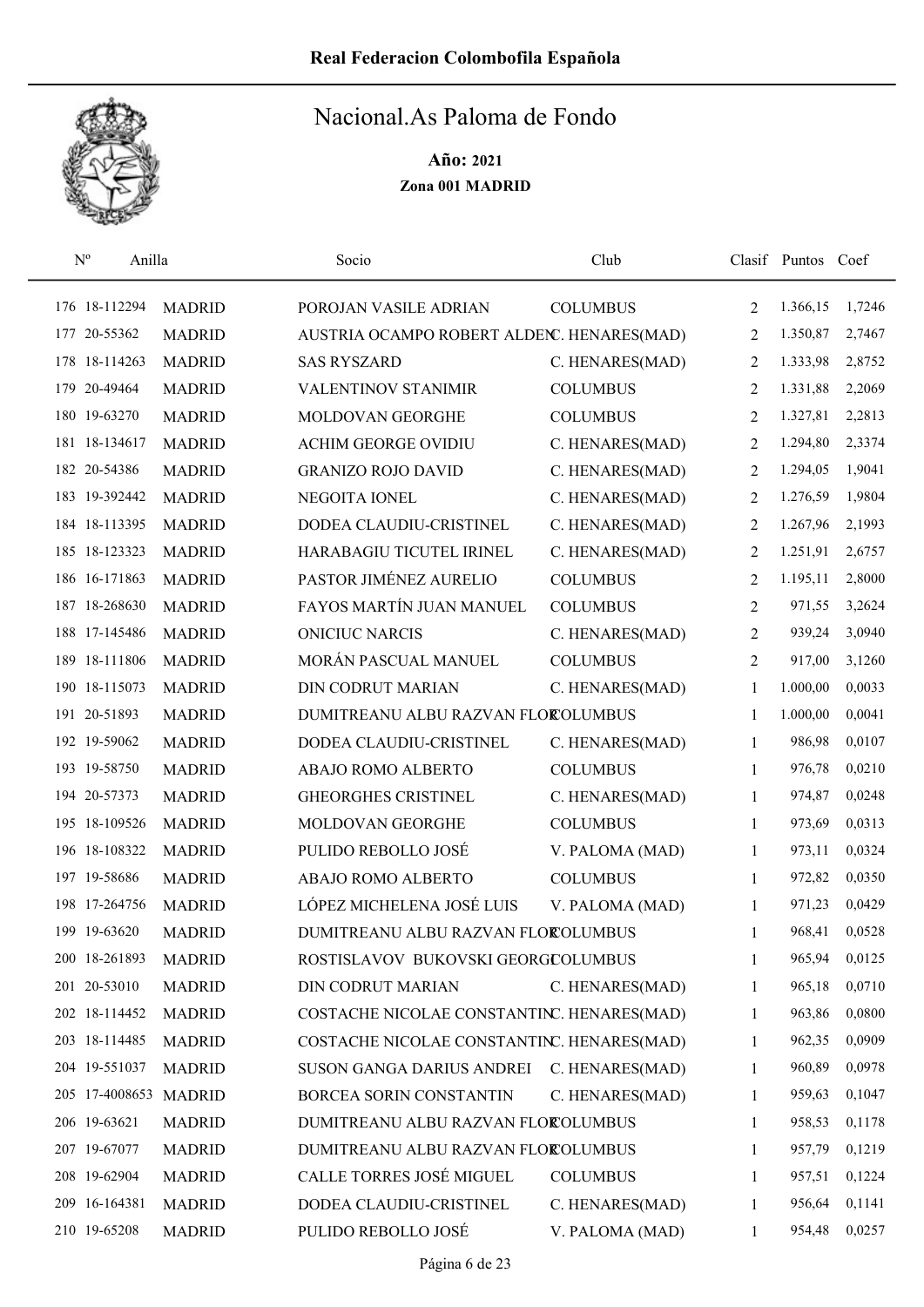

| $\rm N^o$<br>Anilla |               | Socio                                      | Club            |              | Clasif Puntos | Coef   |
|---------------------|---------------|--------------------------------------------|-----------------|--------------|---------------|--------|
| 211 18-108325       | <b>MADRID</b> | PULIDO REBOLLO JOSÉ                        | V. PALOMA (MAD) | 1            | 954,32        | 0,0289 |
| 212 19-57360        | <b>MADRID</b> | BORCEA SORIN CONSTANTIN                    | C. HENARES(MAD) | 1            | 952,14        | 0,1308 |
| 213 20-53207        | <b>MADRID</b> | POROJAN VASILE ADRIAN                      | <b>COLUMBUS</b> | 1            | 948,29        | 0,1412 |
| 214 18-114983       | <b>MADRID</b> | BORCEA SORIN CONSTANTIN                    | C. HENARES(MAD) | 1            | 946,49        | 0,1645 |
| 215 19-57331        | <b>MADRID</b> | BORCEA SORIN CONSTANTIN                    | C. HENARES(MAD) | 1            | 946,45        | 0,0463 |
| 216 20-49190        | <b>MADRID</b> | TIPLEA MARIUS CONSTANTIN                   | <b>COLUMBUS</b> | 1            | 944,00        | 0,0529 |
| 217 19-58103        | <b>MADRID</b> | DODEA CLAUDIU-CRISTINEL                    | C. HENARES(MAD) | 1            | 943,11        | 0,1712 |
| 218 19-60560        | <b>MADRID</b> | LARA IRUELA SANTIAGO                       | C. HENARES(MAD) | $\mathbf{1}$ | 942,08        | 0,1748 |
| 219 18-108444       | <b>MADRID</b> | PULIDO REBOLLO JOSÉ                        | V. PALOMA (MAD) | 1            | 940,81        | 0,1803 |
| 220 20-56207        | <b>MADRID</b> | NITU MARIAN COSMIN                         | C. HENARES(MAD) | 1            | 940,74        | 0,1892 |
| 221 20-56212        | <b>MADRID</b> | NITU MARIAN COSMIN                         | C. HENARES(MAD) | 1            | 939,96        | 0,1929 |
| 222 17-148997       | <b>MADRID</b> | LÓPEZ MICHELENA JOSÉ LUIS                  | V. PALOMA (MAD) | 1            | 939,43        | 0,1894 |
| 223 20-55012        | <b>MADRID</b> | <b>DINU MARIUS IULIAN</b>                  | C. HENARES(MAD) | 1            | 936,72        | 0,0720 |
| 224 20-53020        | <b>MADRID</b> | <b>DIN CODRUT MARIAN</b>                   | C. HENARES(MAD) | 1            | 936,69        | 0,0760 |
| 225 18-116059       | <b>MADRID</b> | ROSTISLAVOV BUKOVSKI GEORGCOLUMBUS         |                 | 1            | 936,11        | 0,0748 |
| 226 18-112500       | <b>MADRID</b> | ABAJO ROMO ALBERTO                         | <b>COLUMBUS</b> | 1            | 934,84        | 0,0779 |
| 227 19-59135        | <b>MADRID</b> | MARDALE SILVIU DORU                        | C. HENARES(MAD) | 1            | 933,74        | 0,1901 |
| 228 19-62924        | <b>MADRID</b> | CALLE TORRES JOSÉ MIGUEL                   | <b>COLUMBUS</b> | $\mathbf{1}$ | 933,68        | 0,2330 |
| 229 19-62181        | <b>MADRID</b> | MOLDOVAN GEORGHE                           | <b>COLUMBUS</b> | 1            | 933,22        | 0,2384 |
| 230 20-53204        | <b>MADRID</b> | POROJAN VASILE ADRIAN                      | <b>COLUMBUS</b> | 1            | 932,12        | 0,2390 |
| 231 19-56960        | <b>MADRID</b> | NEAGOE BOGDAN                              | C. HENARES(MAD) | 1            | 932,03        | 0,2620 |
| 232 20-55067        | <b>MADRID</b> | <b>DINU MARIUS IULIAN</b>                  | C. HENARES(MAD) | 1            | 931,67        | 0,2568 |
| 233 20-57401        | <b>MADRID</b> | <b>DINU MARIUS IULIAN</b>                  | C. HENARES(MAD) | 1            | 931,44        | 0,2606 |
| 234 18-261853       | <b>MADRID</b> | ABAJO ROMO ALBERTO                         | <b>COLUMBUS</b> | 1            | 930,48        | 0,2484 |
| 235 20-55001        | <b>MADRID</b> | <b>DINU MARIUS IULIAN</b>                  | C. HENARES(MAD) | $\mathbf{1}$ | 930,00        | 0,2680 |
| 236 18-114285       | <b>MADRID</b> | <b>SAS RYSZARD</b>                         | C. HENARES(MAD) | 1            | 929,53        | 0,2878 |
| 237 19-283425       | <b>MADRID</b> | COSTACHE NICOLAE CONSTANTINC. HENARES(MAD) |                 | 1            | 926,10        | 0,2873 |
| 238 20-55006        | <b>MADRID</b> | <b>DINU MARIUS IULIAN</b>                  | C. HENARES(MAD) | 1            | 924,09        | 0,1406 |
| 239 20-57152        | <b>MADRID</b> | MARDALE SILVIU DORU                        | C. HENARES(MAD) | 1            | 923,49        | 0,1295 |
| 240 20-49434        | <b>MADRID</b> | <b>VALENTINOV STANIMIR</b>                 | <b>COLUMBUS</b> | $\mathbf{1}$ | 922,74        | 0,3142 |
| 241 19-63274        | <b>MADRID</b> | MOLDOVAN GEORGHE                           | <b>COLUMBUS</b> | 1            | 922,60        | 0,3244 |
| 242 20-56911        | <b>MADRID</b> | NEAGOE BOGDAN                              | C. HENARES(MAD) | 1            | 921,75        | 0,3275 |
| 243 18-114388       | <b>MADRID</b> | LUPAN GHEORGHE IONUT                       | C. HENARES(MAD) | 1            | 920,94        | 0,3058 |
| 244 20-49209        | <b>MADRID</b> | TIPLEA MARIUS CONSTANTIN                   | <b>COLUMBUS</b> | 1            | 920,78        | 0,1487 |
| 245 19-57359        | <b>MADRID</b> | NITU MARIAN COSMIN                         | C. HENARES(MAD) | 1            | 920,46        | 0,3339 |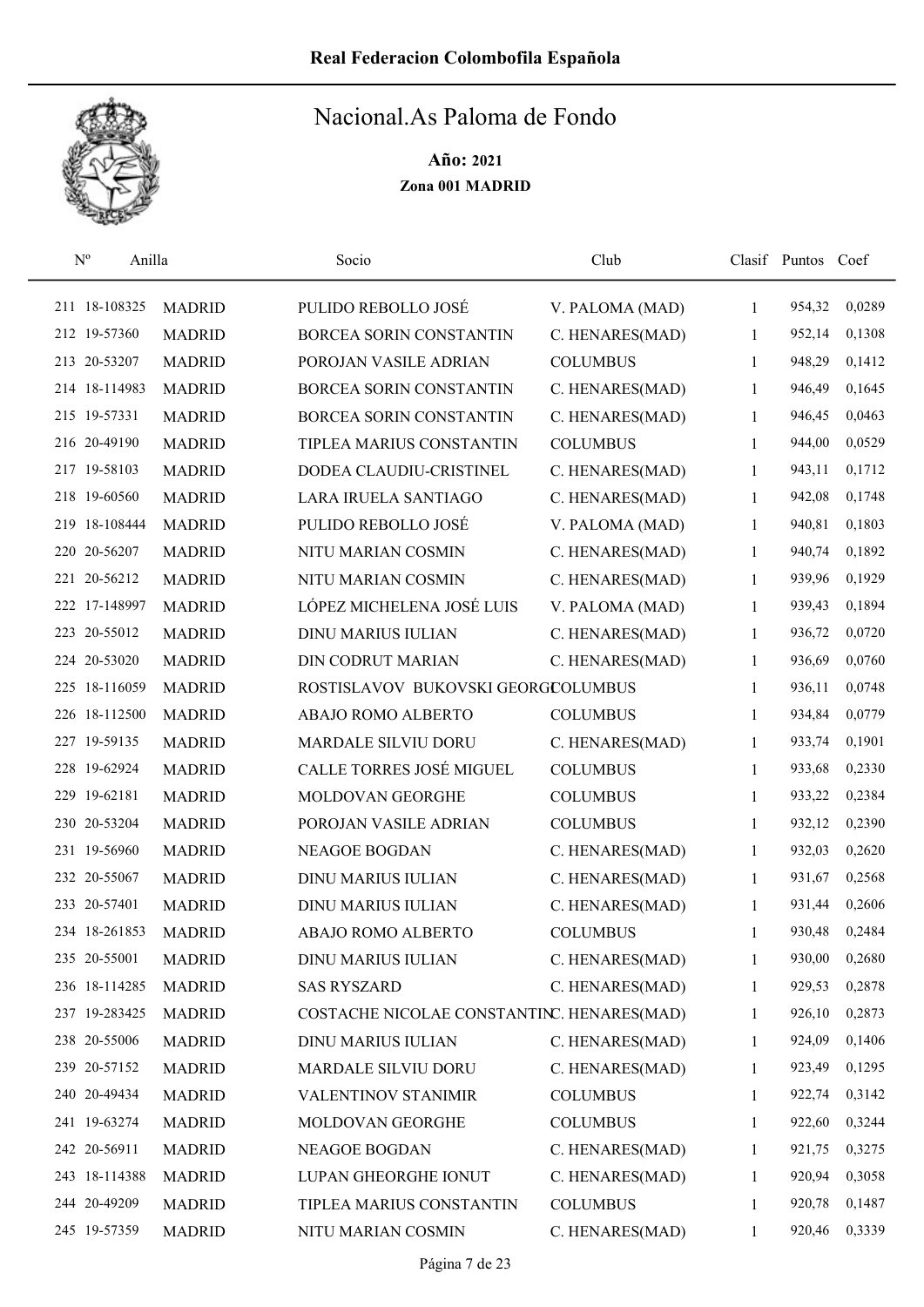

| $\mathbf{N}^{\text{o}}$ | Anilla        |               | Socio                              | Club            |              | Clasif Puntos | Coef   |
|-------------------------|---------------|---------------|------------------------------------|-----------------|--------------|---------------|--------|
|                         | 246 20-52497  | <b>MADRID</b> | GARCÍA PÁRAMO FRANCISCO            | <b>COLUMBUS</b> | 1            | 919,21        | 0,3516 |
|                         | 247 15-182275 | <b>MADRID</b> | <b>BURLACU MIHAI</b>               | C. HENARES(MAD) | 1            | 918,87        | 0,3435 |
|                         | 248 20-49235  | <b>MADRID</b> | TIPLEA MARIUS CONSTANTIN           | <b>COLUMBUS</b> | 1            | 918,53        | 0,3589 |
|                         | 249 19-392405 | <b>MADRID</b> | NEGOITA IONEL                      | C. HENARES(MAD) | 1            | 917,26        | 0,3491 |
|                         | 250 17-148983 | <b>MADRID</b> | LÓPEZ MICHELENA JOSÉ LUIS          | V. PALOMA (MAD) | 1            | 917,12        | 0,3537 |
|                         | 251 16-420788 | <b>MADRID</b> | TEOTOC FLORIN                      | <b>COLUMBUS</b> | 1            | 916,99        | 0,1772 |
|                         | 252 19-58587  | <b>MADRID</b> | <b>BURLACU MIHAI</b>               | C. HENARES(MAD) | 1            | 916,18        | 0,3731 |
|                         | 253 18-113879 | <b>MADRID</b> | <b>BURLACU MIHAI</b>               | C. HENARES(MAD) | $\mathbf{1}$ | 915,17        | 0,3768 |
|                         | 254 20-55121  | <b>MADRID</b> | <b>DINU MARIUS IULIAN</b>          | C. HENARES(MAD) | 1            | 913,96        | 0,1799 |
|                         | 255 19-60917  | <b>MADRID</b> | NITU MARIAN COSMIN                 | C. HENARES(MAD) | 1            | 912,85        | 0,3859 |
|                         | 256 20-2624   | <b>MADRID</b> | TARAZAGA ALVARADO MANUEL COLUMBUS  |                 | 1            | 912,46        | 0,3958 |
|                         | 257 20-53009  | <b>MADRID</b> | <b>DIN CODRUT MARIAN</b>           | C. HENARES(MAD) | 1            | 912,08        | 0,3962 |
|                         | 258 20-49206  | <b>MADRID</b> | TIPLEA MARIUS CONSTANTIN           | <b>COLUMBUS</b> | 1            | 911,88        | 0,4000 |
|                         | 259 20-56182  | <b>MADRID</b> | NITU MARIAN COSMIN                 | C. HENARES(MAD) | 1            | 911,59        | 0,4007 |
|                         | 260 19-30729  | <b>MADRID</b> | <b>VALENTINOV STANIMIR</b>         | <b>COLUMBUS</b> | 1            | 911,41        | 0,1974 |
|                         | 261 17-264708 | <b>MADRID</b> | LÓPEZ MICHELENA JOSÉ LUIS          | V. PALOMA (MAD) | 1            | 910,34        | 0,1883 |
|                         | 262 19-63730  | <b>MADRID</b> | VALENTINOV STANIMIR                | <b>COLUMBUS</b> | 1            | 909,00        | 0,4291 |
|                         | 263 18-114995 | <b>MADRID</b> | BORCEA SORIN CONSTANTIN            | C. HENARES(MAD) | 1            | 908,98        | 0,2016 |
|                         | 264 20-54484  | <b>MADRID</b> | <b>GRANIZO ROJO DAVID</b>          | C. HENARES(MAD) | 1            | 906,95        | 0,3769 |
|                         | 265 18-114787 | <b>MADRID</b> | SUSON GANGA DARIUS ANDREI          | C. HENARES(MAD) | 1            | 905,76        | 0,2088 |
|                         | 266 19-63001  | <b>MADRID</b> | SÁNCHEZ ROMERO MANUEL              | <b>COLUMBUS</b> | 1            | 905,75        | 0,2250 |
|                         | 267 18-109736 | <b>MADRID</b> | ALONSO GARCÍA FIDEL                | <b>COLUMBUS</b> | 1            | 905,16        | 0,4678 |
|                         | 268 20-55037  | <b>MADRID</b> | <b>DINU MARIUS IULIAN</b>          | C. HENARES(MAD) | 1            | 905,14        | 0,2191 |
|                         | 269 18-268006 | <b>MADRID</b> | POROJAN VASILE ADRIAN              | <b>COLUMBUS</b> | 1            | 905,05        | 0,2184 |
|                         | 270 18-112210 | <b>MADRID</b> | POROJAN VASILE ADRIAN              | <b>COLUMBUS</b> | 1            | 904,91        | 0,2216 |
|                         | 271 20-51001  | <b>MADRID</b> | TARAZAGA ALVARADO MANUEL COLUMBUS  |                 | 1            | 903,57        | 0,2332 |
|                         | 272 19-59000  | <b>MADRID</b> | MARCOS SOPEÑA PABLO                | C. HENARES(MAD) | 1            | 903,14        | 0,2345 |
|                         | 273 18-114256 | <b>MADRID</b> | <b>SAS RYSZARD</b>                 | C. HENARES(MAD) | 1            | 901,36        | 0,4822 |
|                         | 274 20-49824  | <b>MADRID</b> | FLOREA SEBASTIAN                   | <b>COLUMBUS</b> | 1            | 901,17        | 0,2634 |
|                         | 275 18-110817 | <b>MADRID</b> | DUMITREANU ALBU RAZVAN FLOROLUMBUS |                 | 1            | 900,92        | 0,5077 |
|                         | 276 19-392413 | <b>MADRID</b> | NEGOITA IONEL                      | C. HENARES(MAD) | 1            | 900,59        | 0,4489 |
|                         | 277 20-55642  | <b>MADRID</b> | NISTOR DANIEL                      | C. HENARES(MAD) | 1            | 900,45        | 0,4529 |
|                         | 278 18-115027 | <b>MADRID</b> | DIN CODRUT MARIAN                  | C. HENARES(MAD) | 1            | 900,18        | 0,2676 |
|                         | 279 20-55038  | <b>MADRID</b> | <b>DINU MARIUS IULIAN</b>          | C. HENARES(MAD) | $\mathbf{1}$ | 900,16        | 0,2682 |
|                         | 280 18-114273 | <b>MADRID</b> | <b>SAS RYSZARD</b>                 | C. HENARES(MAD) | 1            | 899,70        | 0,2879 |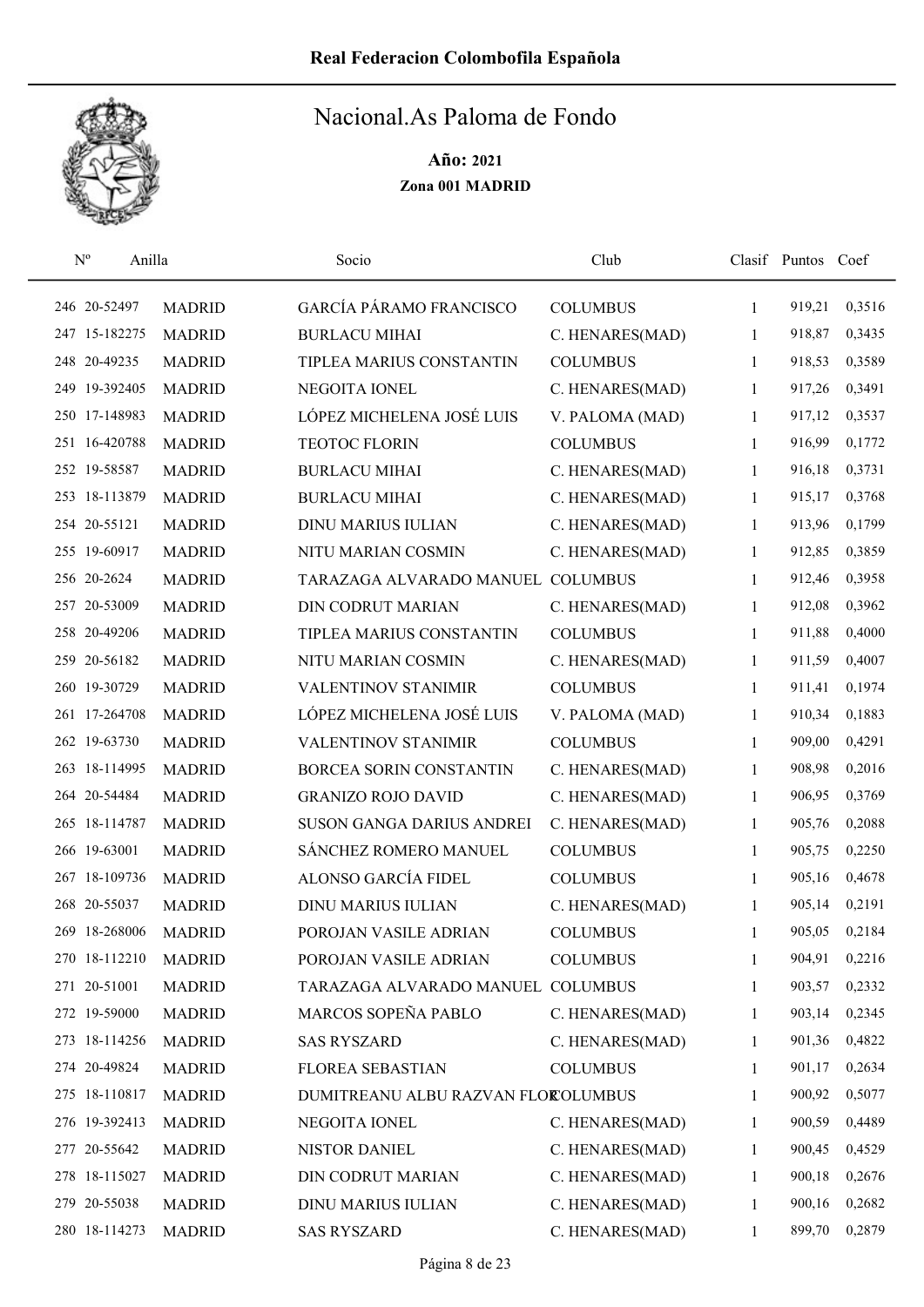

| $\mathbf{N}^{\text{o}}$ | Anilla        |               | Socio                                | Club            |              | Clasif Puntos Coef |        |
|-------------------------|---------------|---------------|--------------------------------------|-----------------|--------------|--------------------|--------|
|                         | 281 19-392477 | <b>MADRID</b> | NEGOITA IONEL                        | C. HENARES(MAD) | $\mathbf{1}$ | 899,53             | 0,4596 |
|                         | 282 18-261855 | <b>MADRID</b> | ABAJO ROMO ALBERTO                   | <b>COLUMBUS</b> | 1            | 898,35             | 0,4653 |
|                         | 283 20-49214  | <b>MADRID</b> | TIPLEA MARIUS CONSTANTIN             | <b>COLUMBUS</b> | $\mathbf{1}$ | 896,68             | 0,5122 |
|                         | 284 18-112693 | <b>MADRID</b> | MARDALE SILVIU DORU                  | C. HENARES(MAD) | 1            | 896,20             | 0,2620 |
|                         | 285 17-148984 | <b>MADRID</b> | LÓPEZ MICHELENA JOSÉ LUIS            | V. PALOMA (MAD) | $\mathbf{1}$ | 894,92             | 0,2936 |
|                         | 286 17-264736 | <b>MADRID</b> | LÓPEZ MICHELENA JOSÉ LUIS            | V. PALOMA (MAD) | $\mathbf{1}$ | 894,73             | 0,2968 |
|                         | 287 20-49822  | <b>MADRID</b> | <b>FLOREA SEBASTIAN</b>              | <b>COLUMBUS</b> | $\mathbf{1}$ | 894,14             | 0,3216 |
|                         | 288 19-59937  | <b>MADRID</b> | ROSTISLAVOV BUKOVSKI GEORGCOLUMBUS   |                 | 1            | 893,73             | 0,5105 |
|                         | 289 19-145715 | <b>MADRID</b> | TARAZAGA ALVARADO MANUEL COLUMBUS    |                 | $\mathbf{1}$ | 893,69             | 0,5541 |
|                         | 290 17-5432   | <b>MADRID</b> | CALLE TORRES JOSÉ MIGUEL             | <b>COLUMBUS</b> | 1            | 893,30             | 0,5845 |
|                         | 291 20-53280  | <b>MADRID</b> | POROJAN VASILE ADRIAN                | <b>COLUMBUS</b> | $\mathbf{1}$ | 892,94             | 0,5395 |
|                         | 292 18-112600 | <b>MADRID</b> | TOADER VASILE CONSTANTIN             | C. HENARES(MAD) | 1            | 892,93             | 0,3181 |
|                         | 293 19-59408  | <b>MADRID</b> | <b>ONICIUC NARCIS</b>                | C. HENARES(MAD) | 1            | 892,31             | 0,3152 |
|                         | 294 20-59282  | <b>MADRID</b> | DIMITROV GEORGIEV IVAYLO             | <b>COLUMBUS</b> | 1            | 891,34             | 0,5614 |
|                         | 295 20-55036  | <b>MADRID</b> | <b>DINU MARIUS IULIAN</b>            | C. HENARES(MAD) | $\mathbf{1}$ | 891,17             | 0,3271 |
|                         | 296 17-143334 | <b>MADRID</b> | POROJAN VASILE ADRIAN                | <b>COLUMBUS</b> | 1            | 890,86             | 0,3244 |
|                         | 297 18-112491 | <b>MADRID</b> | ABAJO ROMO ALBERTO                   | <b>COLUMBUS</b> | 1            | 890,74             | 0,3180 |
|                         | 298 20-57406  | <b>MADRID</b> | <b>DINU MARIUS IULIAN</b>            | C. HENARES(MAD) | 1            | 890,30             | 0,5695 |
|                         | 299 20-2611   | <b>MADRID</b> | TARAZAGA ALVARADO MANUEL COLUMBUS    |                 | 1            | 890,27             | 0,5805 |
|                         | 300 16-164425 | <b>MADRID</b> | <b>NISTOR DANIEL</b>                 | C. HENARES(MAD) | 1            | 890,13             | 0,3352 |
|                         | 301 18-116065 | <b>MADRID</b> | ROSTISLAVOV BUKOVSKI GEORGCOLUMBUS   |                 | 1            | 889,80             | 0,3365 |
|                         | 302 19-62483  | <b>MADRID</b> | <b>GIURGI DANIEL</b>                 | <b>COLUMBUS</b> | 1            | 889,10             | 0,5945 |
|                         | 303 19-680733 | <b>MADRID</b> | <b>DIN CODRUT MARIAN</b>             | C. HENARES(MAD) | 1            | 888,90             | 0,3601 |
|                         | 304 20-55985  | <b>MADRID</b> | LARA IRUELA SANTIAGO                 | C. HENARES(MAD) | 1            | 888,75             | 0,5779 |
|                         | 305 19-99432  | <b>MADRID</b> | SÁNCHEZ ROMERO MANUEL                | <b>COLUMBUS</b> | 1            | 887,96             | 0,6331 |
|                         | 306 19-57468  | <b>MADRID</b> | <b>TIBU VISALON</b>                  | C. HENARES(MAD) | 1            | 886,80             | 0,3301 |
|                         | 307 18-110801 | <b>MADRID</b> | DUMITREANU ALBU RAZVAN FLOROLUMBUS   |                 | 1            | 886,67             | 0,4098 |
|                         | 308 18-112136 | <b>MADRID</b> | NITU MARIAN COSMIN                   | C. HENARES(MAD) | 1            | 884,74             | 0,6159 |
|                         | 309 16-268811 | <b>MADRID</b> | TEOTOC FLORIN                        | <b>COLUMBUS</b> | 1            | 884,30             | 0,4056 |
|                         | 310 19-59069  | <b>MADRID</b> | DODEA CLAUDIU-CRISTINEL              | C. HENARES(MAD) | $\mathbf{1}$ | 883,90             | 0,5955 |
|                         | 311 19-68759  | <b>MADRID</b> | LECUBARRI LAINZ JAVIER               | <b>COLUMBUS</b> | 1            | 883,56             | 0,6542 |
|                         | 312 19-279051 | <b>MADRID</b> | SÁNCHEZ ROMERO MANUEL                | <b>COLUMBUS</b> | 1            | 883,35             | 0,4091 |
|                         | 313 18-111078 | <b>MADRID</b> | LECUBARRI LAINZ JAVIER               | <b>COLUMBUS</b> | 1            | 883,23             | 0,6581 |
|                         | 314 18-110075 | <b>MADRID</b> | BENAVENTE RUIZ JOSE ANTONIO COLUMBUS |                 | 1            | 883,07             | 0,4119 |
|                         | 315 19-60928  | <b>MADRID</b> | TOADER VASILE CONSTANTIN             | C. HENARES(MAD) | 1            | 882,67             | 0,4042 |
|                         |               |               |                                      |                 |              |                    |        |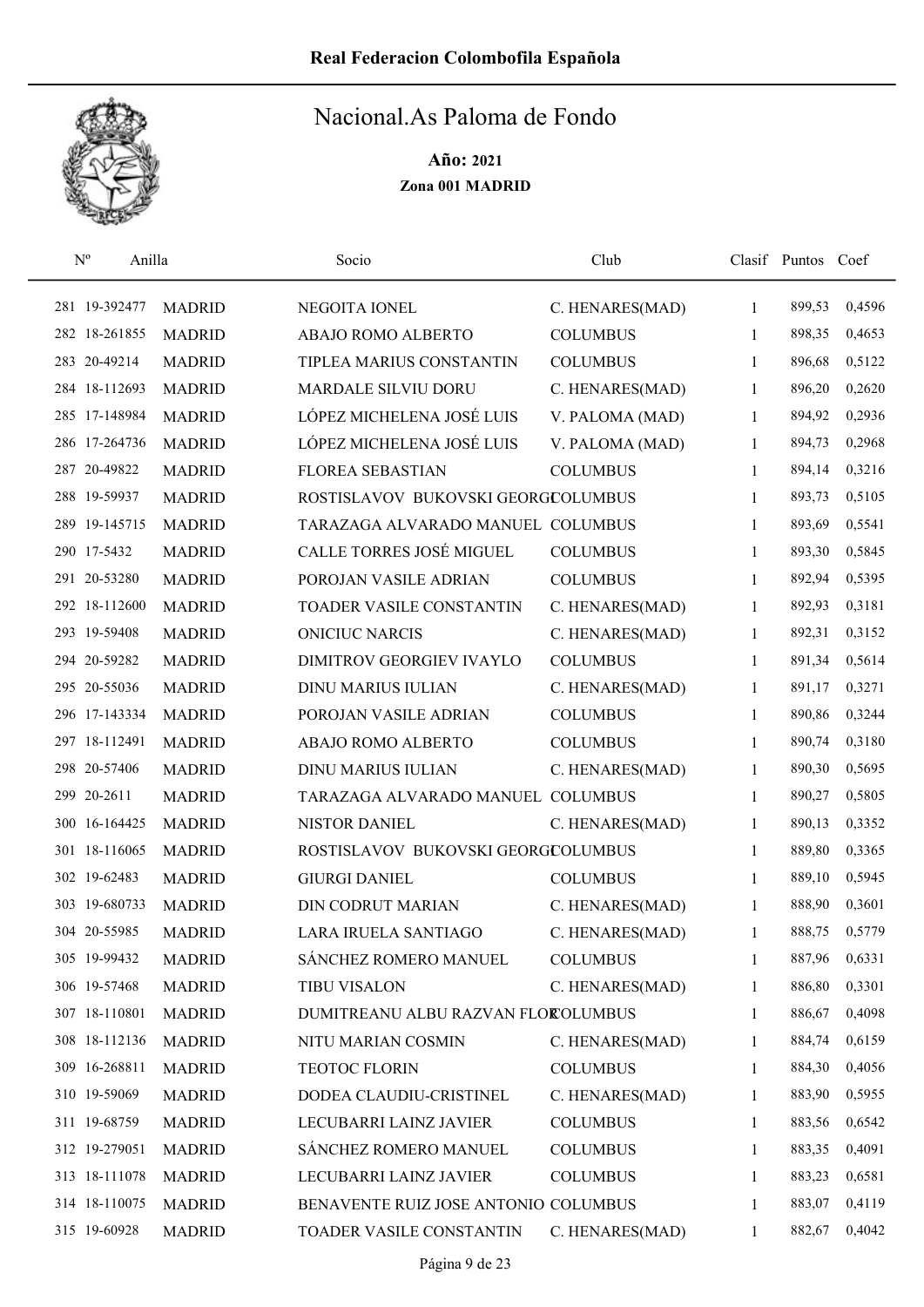

|  | $\mathbf{N}^{\text{o}}$<br>Anilla |               | Socio                                         | Club            |              | Clasif Puntos Coef |        |
|--|-----------------------------------|---------------|-----------------------------------------------|-----------------|--------------|--------------------|--------|
|  | 316 17-143472                     | <b>MADRID</b> | DODEA CLAUDIU-CRISTINEL                       | C. HENARES(MAD) | 1            | 881,80             | 0,6062 |
|  | 317 18-108332                     | <b>MADRID</b> | PULIDO REBOLLO JOSÉ                           | V. PALOMA (MAD) | 1            | 881,49             | 0,6165 |
|  | 318 20-51949                      | <b>MADRID</b> | BENAVENTE RUIZ JOSE ANTONIO COLUMBUS          |                 | 1            | 880,92             | 0,4187 |
|  | 319 18-111882                     | <b>MADRID</b> | ALONSO GARCÍA FIDEL                           | <b>COLUMBUS</b> | 1            | 880,80             | 0,4256 |
|  | 320 18-108487                     | <b>MADRID</b> | <b>LAZAR NICOLAE MARIUS</b>                   | <b>COLUMBUS</b> | 1            | 880,74             | 0,4120 |
|  | 321 20-56219                      | <b>MADRID</b> | NITU MARIAN COSMIN                            | C. HENARES(MAD) | 1            | 880,14             | 0,4201 |
|  | 322 19-35727                      | <b>MADRID</b> | <b>ALONSO GARCÍA FIDEL</b>                    | <b>COLUMBUS</b> | 1            | 879,95             | 0,6744 |
|  | 323 18-109737                     | <b>MADRID</b> | ALONSO GARCÍA FIDEL                           | <b>COLUMBUS</b> | 1            | 879,68             | 0,6783 |
|  | 324 18-115831                     | <b>MADRID</b> | JITARU GABRIEL                                | C. HENARES(MAD) | 1            | 879,63             | 0,6547 |
|  | 325 20-55453                      | <b>MADRID</b> | <b>GHEORGHES CRISTINEL</b>                    | C. HENARES(MAD) | 1            | 879,21             | 0,4061 |
|  | 326 19-68675                      | <b>MADRID</b> | LECUBARRI LAINZ JAVIER                        | <b>COLUMBUS</b> | 1            | 878,94             | 0,6853 |
|  | 327 19-59917                      | <b>MADRID</b> | ROSTISLAVOV BUKOVSKI GEORGCOLUMBUS            |                 | 1            | 878,88             | 0,4050 |
|  | 328 19-59189                      | <b>MADRID</b> | MARDALE SILVIU DORU                           | C. HENARES(MAD) | 1            | 878,75             | 0,3856 |
|  | 329 19-279075                     | <b>MADRID</b> | SÁNCHEZ ROMERO MANUEL                         | <b>COLUMBUS</b> | 1            | 878,43             | 0,6875 |
|  | 330 18-105007                     | <b>MADRID</b> | SÁNCHEZ ROMERO MANUEL                         | <b>COLUMBUS</b> | 1            | 878,34             | 0,4500 |
|  | 331 17-145603                     | <b>MADRID</b> | <b>ONICIUC NARCIS</b>                         | C. HENARES(MAD) | 1            | 878,08             | 0,4278 |
|  | 332 20-56177                      | <b>MADRID</b> | NITU MARIAN COSMIN                            | C. HENARES(MAD) | 1            | 878,05             | 0,6605 |
|  | 333 20-53217                      | <b>MADRID</b> | POROJAN VASILE ADRIAN                         | <b>COLUMBUS</b> | 1            | 877,73             | 0,6517 |
|  | 334 20-53077                      | <b>MADRID</b> | <b>DIN CODRUT MARIAN</b>                      | C. HENARES(MAD) | $\mathbf{1}$ | 877,49             | 0,6765 |
|  | 335 17-148652                     | <b>MADRID</b> | GALHANAS BENAVIDES JOAQUÍN V. PALOMA (MAD)    |                 | 1            | 877,30             | 0,7474 |
|  | 336 19-57282                      | <b>MADRID</b> | LUPAN GHEORGHE IONUT                          | C. HENARES(MAD) | 1            | 876,81             | 0,4246 |
|  | 337 19-484942                     | <b>MADRID</b> | <b>ACHIM GEORGE OVIDIU</b>                    | C. HENARES(MAD) | 1            | 876,37             | 0,6485 |
|  | 338 18-113854                     | <b>MADRID</b> | <b>BURLACU MIHAI</b>                          | C. HENARES(MAD) | 1            | 876,20             | 0,4610 |
|  | 339 19-56732                      | <b>MADRID</b> | POROJAN VASILE ADRIAN                         | <b>COLUMBUS</b> | 1            | 876,19             | 0,6662 |
|  | 340 18-108434                     | <b>MADRID</b> | PULIDO REBOLLO JOSÉ                           | V. PALOMA (MAD) | 1            | 876,14             | 0,4562 |
|  | 341 20-56208                      | <b>MADRID</b> | NITU MARIAN COSMIN                            | C. HENARES(MAD) | 1            | 875,22             | 0,4759 |
|  | 342 19-65279                      | <b>MADRID</b> | GALHANAS BENAVIDES JOAQUÍN V. PALOMA (MAD)    |                 | 1            | 874,45             | 0,7638 |
|  | 343 18-1128203 MADRID             |               | HARABAGIU TICUTEL IRINEL                      | C. HENARES(MAD) | 1            | 873,94             | 0,6855 |
|  | 344 20-49874                      | <b>MADRID</b> | FLOREA SEBASTIAN                              | <b>COLUMBUS</b> | 1            | 873,87             | 0,5064 |
|  | 345 19-63803                      | <b>MADRID</b> | GUTIÉRREZ DE DIEGO ADOLFO                     | <b>COLUMBUS</b> | 1            | 873,81             | 0,7064 |
|  | 346 20-56215                      | <b>MADRID</b> | NITU MARIAN COSMIN                            | C. HENARES(MAD) | 1            | 873,18             | 0,4923 |
|  | 347 19-55649                      | <b>MADRID</b> | SIETEIGLESIAS PEINADO JOSÉ M. V. PALOMA (MAD) |                 | 1            | 872,49             | 0,4982 |
|  | 348 19-63833                      | <b>MADRID</b> | GUTIÉRREZ DE DIEGO ADOLFO                     | <b>COLUMBUS</b> | 1            | 872,14             | 0,7101 |
|  | 349 19-56990                      | <b>MADRID</b> | NEAGOE BOGDAN                                 | C. HENARES(MAD) | 1            | 872,05             | 0,7358 |
|  | 350 18-114217                     | <b>MADRID</b> | <b>SAS RYSZARD</b>                            | C. HENARES(MAD) | 1            | 871,85             | 0,7467 |
|  |                                   |               |                                               |                 |              |                    |        |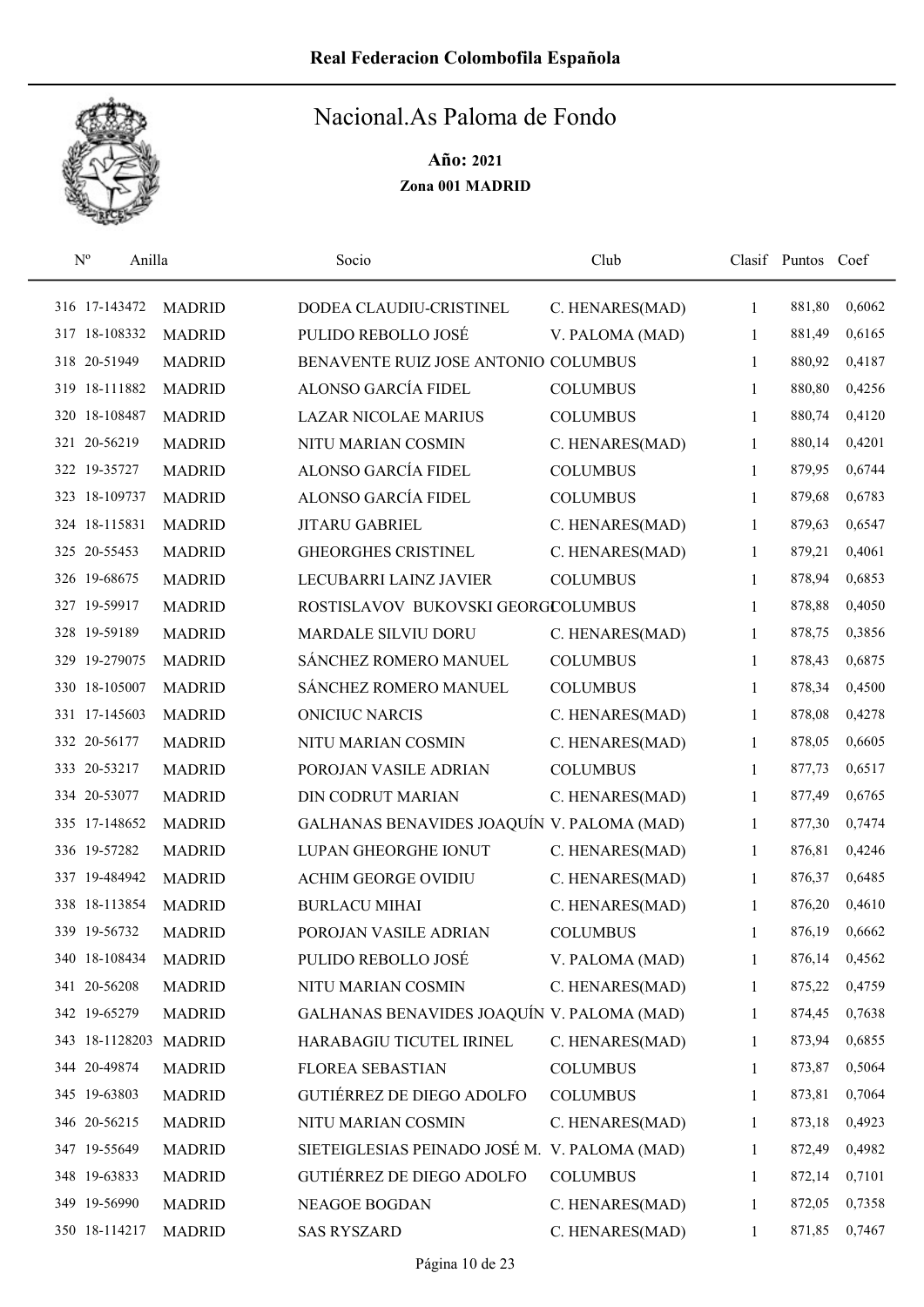

| $\mathbf{N}^{\text{o}}$ | Anilla        |               | Socio                              | Club            |              | Clasif Puntos | Coef   |
|-------------------------|---------------|---------------|------------------------------------|-----------------|--------------|---------------|--------|
|                         | 351 19-392355 | <b>MADRID</b> | NEGOITA IONEL                      | C. HENARES(MAD) | $\mathbf{1}$ | 871,59        | 0,4834 |
|                         | 352 18-108826 | <b>MADRID</b> | ANDREI DANIEL VASILE               | V. PALOMA (MAD) | 1            | 870,83        | 0,7269 |
|                         | 353 17-144313 | <b>MADRID</b> | ALONSO GARCÍA FIDEL                | <b>COLUMBUS</b> | 1            | 870,73        | 0,5252 |
|                         | 354 20-53962  | <b>MADRID</b> | <b>BURLACU MIHAI</b>               | C. HENARES(MAD) | $\mathbf{1}$ | 870,28        | 0,5068 |
|                         | 355 20-56223  | <b>MADRID</b> | NITU MARIAN COSMIN                 | C. HENARES(MAD) | 1            | 869,88        | 0,5153 |
|                         | 356 18-120510 | <b>MADRID</b> | <b>TEOTOC FLORIN</b>               | <b>COLUMBUS</b> | $\mathbf{1}$ | 869,45        | 0,7560 |
|                         | 357 19-131680 | <b>MADRID</b> | DODEA CLAUDIU-CRISTINEL            | C. HENARES(MAD) | 1            | 869,11        | 0,7096 |
|                         | 358 19-62412  | <b>MADRID</b> | <b>LAZAR NICOLAE MARIUS</b>        | <b>COLUMBUS</b> | $\mathbf{1}$ | 868,93        | 0,7412 |
|                         | 359 17-150771 | <b>MADRID</b> | TARAZAGA ALVARADO MANUEL COLUMBUS  |                 | 1            | 868,20        | 0,5297 |
|                         | 360 20-55492  | <b>MADRID</b> | <b>GHEORGHES CRISTINEL</b>         | C. HENARES(MAD) | 1            | 868,19        | 0,7144 |
|                         | 361 18-112499 | <b>MADRID</b> | ABAJO ROMO ALBERTO                 | <b>COLUMBUS</b> | 1            | 867,39        | 0,4988 |
|                         | 362 20-57370  | <b>MADRID</b> | <b>GHEORGHES CRISTINEL</b>         | C. HENARES(MAD) | 1            | 867,22        | 0,7250 |
|                         | 363 18-112474 | <b>MADRID</b> | ABAJO ROMO ALBERTO                 | <b>COLUMBUS</b> | 1            | 865,72        | 0,5082 |
|                         | 364 19-62653  | <b>MADRID</b> | <b>TEOTOC FLORIN</b>               | <b>COLUMBUS</b> | 1            | 865,31        | 0,8100 |
|                         | 365 20-56791  | <b>MADRID</b> | <b>JITARU GABRIEL</b>              | C. HENARES(MAD) | $\mathbf{1}$ | 864,94        | 0,5488 |
|                         | 366 16-172714 | <b>MADRID</b> | MORÁN PASCUAL MANUEL               | <b>COLUMBUS</b> | 1            | 864,43        | 0,5429 |
|                         | 367 19-58222  | <b>MADRID</b> | DODEA CLAUDIU-CRISTINEL            | C. HENARES(MAD) | 1            | 864,29        | 0,5313 |
|                         | 368 20-16687  | <b>MADRID</b> | <b>SAS RYSZARD</b>                 | C. HENARES(MAD) | 1            | 864,19        | 0,5793 |
|                         | 369 18-121185 | <b>MADRID</b> | TARAZAGA ALVARADO MANUEL COLUMBUS  |                 | 1            | 863,55        | 0,5697 |
|                         | 370 19-56906  | <b>MADRID</b> | <b>NEAGOE BOGDAN</b>               | C. HENARES(MAD) | 1            | 862,98        | 0,5873 |
|                         | 371 19-59442  | <b>MADRID</b> | JITARU GABRIEL                     | C. HENARES(MAD) | $\mathbf{1}$ | 862,97        | 0,8006 |
|                         | 372 17-269758 | <b>MADRID</b> | <b>TEOTOC FLORIN</b>               | <b>COLUMBUS</b> | 1            | 862,96        | 0,8293 |
|                         | 373 19-62376  | <b>MADRID</b> | <b>LAZAR NICOLAE MARIUS</b>        | <b>COLUMBUS</b> | 1            | 862,10        | 0,5768 |
|                         | 374 19-57342  | <b>MADRID</b> | <b>BORCEA SORIN CONSTANTIN</b>     | C. HENARES(MAD) | 1            | 861,88        | 0,5815 |
|                         | 375 19-551217 | <b>MADRID</b> | SUSON GANGA DARIUS ANDREI          | C. HENARES(MAD) | 1            | 861,87        | 0,5685 |
|                         | 376 19-57486  | <b>MADRID</b> | <b>TIBU VISALON</b>                | C. HENARES(MAD) | $\mathbf{1}$ | 861,53        | 0,5183 |
|                         | 377 19-59464  | <b>MADRID</b> | <b>JITARU GABRIEL</b>              | C. HENARES(MAD) | 1            | 860,24        | 0,8231 |
|                         | 378 19-63473  | <b>MADRID</b> | MIRASIERRA DELGADO PEDRO           | <b>COLUMBUS</b> | $\mathbf{1}$ | 860,22        | 0,8197 |
|                         | 379 19-57451  | <b>MADRID</b> | <b>TIBU VISALON</b>                | C. HENARES(MAD) | 1            | 860,10        | 0,5212 |
|                         | 380 19-59926  | <b>MADRID</b> | ROSTISLAVOV BUKOVSKI GEORGCOLUMBUS |                 | 1            | 859,99        | 0,5639 |
|                         | 381 20-56933  | <b>MADRID</b> | <b>GHEORGHES CRISTINEL</b>         | C. HENARES(MAD) | $\mathbf{1}$ | 859,44        | 0,5729 |
|                         | 382 18-116069 | <b>MADRID</b> | ROSTISLAVOV BUKOVSKI GEORGCOLUMBUS |                 | 1            | 858,76        | 0,7797 |
|                         | 383 17-110628 | <b>MADRID</b> | SÁNCHEZ ROMERO MANUEL              | <b>COLUMBUS</b> | 1            | 858,30        | 0,6272 |
|                         | 384 18-112476 | <b>MADRID</b> | ABAJO ROMO ALBERTO                 | <b>COLUMBUS</b> | 1            | 857,55        | 0,7872 |
|                         | 385 17-217173 | <b>MADRID</b> | ABAJO ROMO ALBERTO                 | <b>COLUMBUS</b> | 1            | 857,53        | 0,7907 |
|                         |               |               |                                    |                 |              |               |        |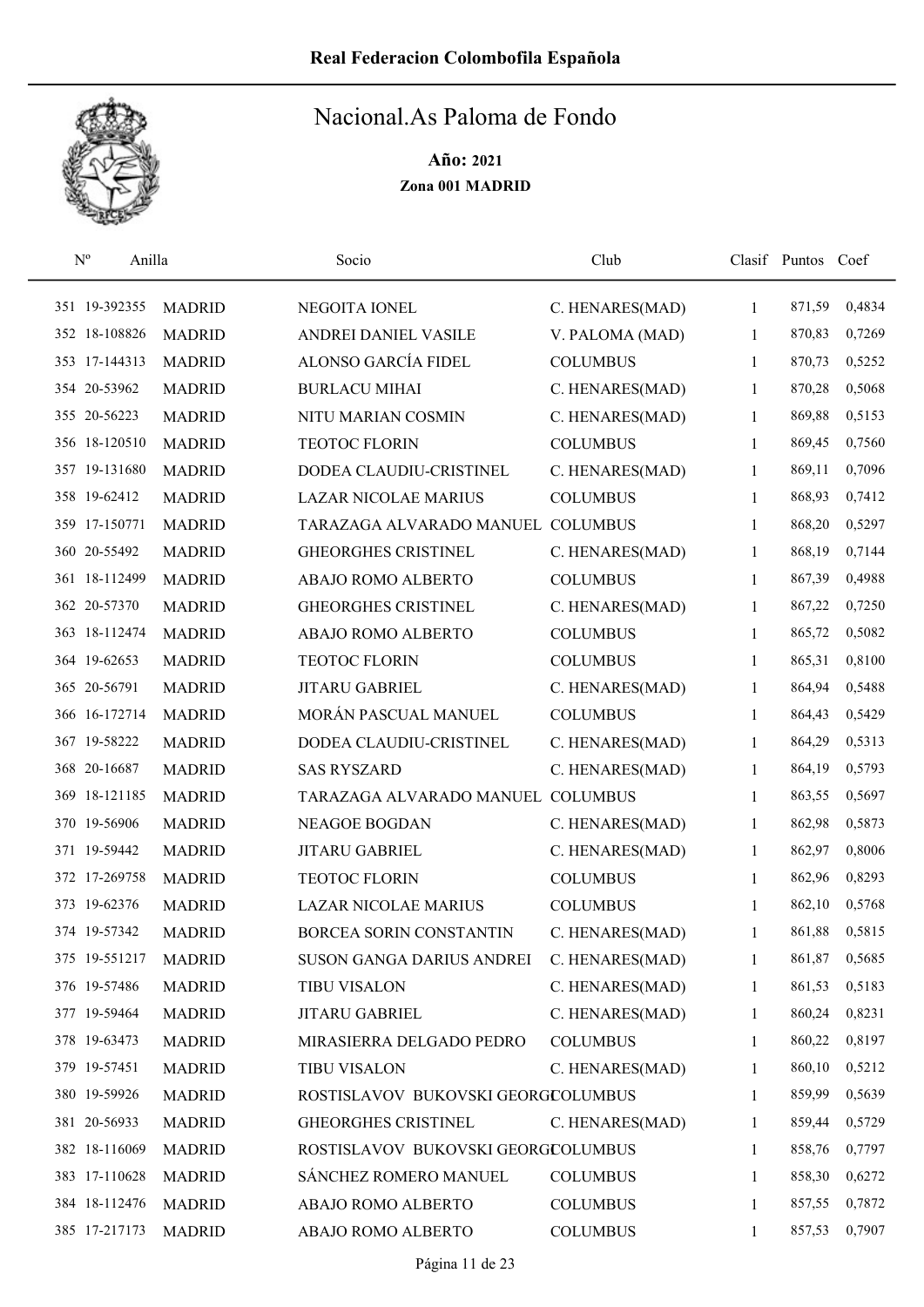

| $N^{o}$       | Anilla        | Socio                                         | Club            |   | Clasif Puntos Coef |        |
|---------------|---------------|-----------------------------------------------|-----------------|---|--------------------|--------|
| 386 19-63640  | <b>MADRID</b> | DUMITREANU ALBU RAZVAN FLOROLUMBUS            |                 | 1 | 857,11             | 0,6627 |
| 387 20-57162  | <b>MADRID</b> | MARDALE SILVIU DORU                           | C. HENARES(MAD) | 1 | 857,11             | 0,7439 |
| 388 17-143383 | <b>MADRID</b> | <b>ONICIUC NARCIS</b>                         | C. HENARES(MAD) | 1 | 856,41             | 0,8300 |
| 389 18-108410 | <b>MADRID</b> | PULIDO REBOLLO JOSÉ                           | V. PALOMA (MAD) | 1 | 855,69             | 0,8293 |
| 390 16-172248 | <b>MADRID</b> | PASTOR JIMÉNEZ AURELIO                        | <b>COLUMBUS</b> | 1 | 855,22             | 0,8206 |
| 391 19-63340  | <b>MADRID</b> | ALONSO GARCÍA FIDEL                           | <b>COLUMBUS</b> | 1 | 854,16             | 0,6453 |
| 392 19-55636  | <b>MADRID</b> | SIETEIGLESIAS PEINADO JOSÉ M. V. PALOMA (MAD) |                 | 1 | 853,43             | 0,8638 |
| 393 17-266239 | <b>MADRID</b> | CALLE TORRES JOSÉ MIGUEL                      | <b>COLUMBUS</b> | 1 | 853,20             | 0,6613 |
| 394 20-52556  | <b>MADRID</b> | <b>TEOTOC FLORIN</b>                          | <b>COLUMBUS</b> | 1 | 853,07             | 0,9026 |
| 395 18-119882 | <b>MADRID</b> | SÁNCHEZ ROMERO MANUEL                         | <b>COLUMBUS</b> | 1 | 852,59             | 0,6545 |
| 396 19-63428  | <b>MADRID</b> | MIRASIERRA DELGADO PEDRO                      | <b>COLUMBUS</b> | 1 | 852,54             | 0,6333 |
| 397 19-279041 | <b>MADRID</b> | SÁNCHEZ ROMERO MANUEL                         | <b>COLUMBUS</b> | 1 | 851,95             | 0,9127 |
| 398 18-109581 | <b>MADRID</b> | MOLDOVAN GEORGHE                              | <b>COLUMBUS</b> | 1 | 851,77             | 0,6679 |
| 399 18-115263 | <b>MADRID</b> | <b>GRANIZO ROJO DAVID</b>                     | C. HENARES(MAD) | 1 | 851,39             | 0,7799 |
| 400 19-57431  | <b>MADRID</b> | <b>TIBU VISALON</b>                           | C. HENARES(MAD) | 1 | 851,15             | 0,5705 |
| 401 18-112442 | <b>MADRID</b> | ABAJO ROMO ALBERTO                            | <b>COLUMBUS</b> | 1 | 849,20             | 0,6204 |
| 402 20-51053  | <b>MADRID</b> | FAYOS MARTÍN JUAN MANUEL                      | <b>COLUMBUS</b> | 1 | 849,08             | 0,9219 |
| 403 18-111801 | <b>MADRID</b> | MORÁN PASCUAL MANUEL                          | <b>COLUMBUS</b> | 1 | 847,18             | 0,8844 |
| 404 16-175064 | <b>MADRID</b> | LÓPEZ MICHELENA JOSÉ LUIS                     | V. PALOMA (MAD) | 1 | 846,97             | 0,6511 |
| 405 17-150788 | <b>MADRID</b> | ABAJO ROMO ALBERTO                            | <b>COLUMBUS</b> | 1 | 846,94             | 0,6391 |
| 406 20-53967  | <b>MADRID</b> | <b>BURLACU MIHAI</b>                          | C. HENARES(MAD) | 1 | 846,60             | 0,8940 |
| 407 19-56992  | <b>MADRID</b> | <b>NEAGOE BOGDAN</b>                          | C. HENARES(MAD) | 1 | 844,65             | 0,7129 |
| 408 19-57299  | <b>MADRID</b> | LUPAN GHEORGHE IONUT                          | C. HENARES(MAD) | 1 | 844,47             | 0,8549 |
| 409 17-150367 | <b>MADRID</b> | FAYOS MARTÍN JUAN MANUEL                      | <b>COLUMBUS</b> | 1 | 843,95             | 0,7226 |
| 410 20-49221  | <b>MADRID</b> | TIPLEA MARIUS CONSTANTIN                      | <b>COLUMBUS</b> | 1 | 843,92             | 0,9234 |
| 411 20-53927  | <b>MADRID</b> | BORCEA SORIN CONSTANTIN                       | C. HENARES(MAD) | 1 | 842,59             | 0,7137 |
| 412 16-171994 | <b>MADRID</b> | MIRASIERRA DELGADO PEDRO                      | <b>COLUMBUS</b> | 1 | 842,33             | 0,7120 |
| 413 18-110033 | <b>MADRID</b> | GARCÍA PÁRAMO FRANCISCO                       | <b>COLUMBUS</b> | 1 | 842,04             | 0,7388 |
| 414 19-67079  | <b>MADRID</b> | DUMITREANU ALBU RAZVAN FLOROLUMBUS            |                 | 1 | 841,64             | 0,7803 |
| 415 19-64949  | <b>MADRID</b> | TIPLEA MARIUS CONSTANTIN                      | <b>COLUMBUS</b> | 1 | 841,17             | 0,7303 |
| 416 20-49473  | <b>MADRID</b> | VALENTINOV STANIMIR                           | <b>COLUMBUS</b> | 1 | 840,93             | 0,7554 |
| 417 18-110960 | <b>MADRID</b> | <b>GARCÍA PÁRAMO FRANCISCO</b>                | <b>COLUMBUS</b> | 1 | 839,87             | 0,7591 |
| 418 20-49590  | <b>MADRID</b> | ALONSO GARCÍA FIDEL                           | <b>COLUMBUS</b> | 1 | 837,79             | 0,9863 |
| 419 20-55812  | <b>MADRID</b> | <b>TIBU VISALON</b>                           | C. HENARES(MAD) | 1 | 837,73             | 0,8203 |
| 420 18-108327 | <b>MADRID</b> | PULIDO REBOLLO JOSÉ                           | V. PALOMA (MAD) | 1 | 837,23             | 0,9194 |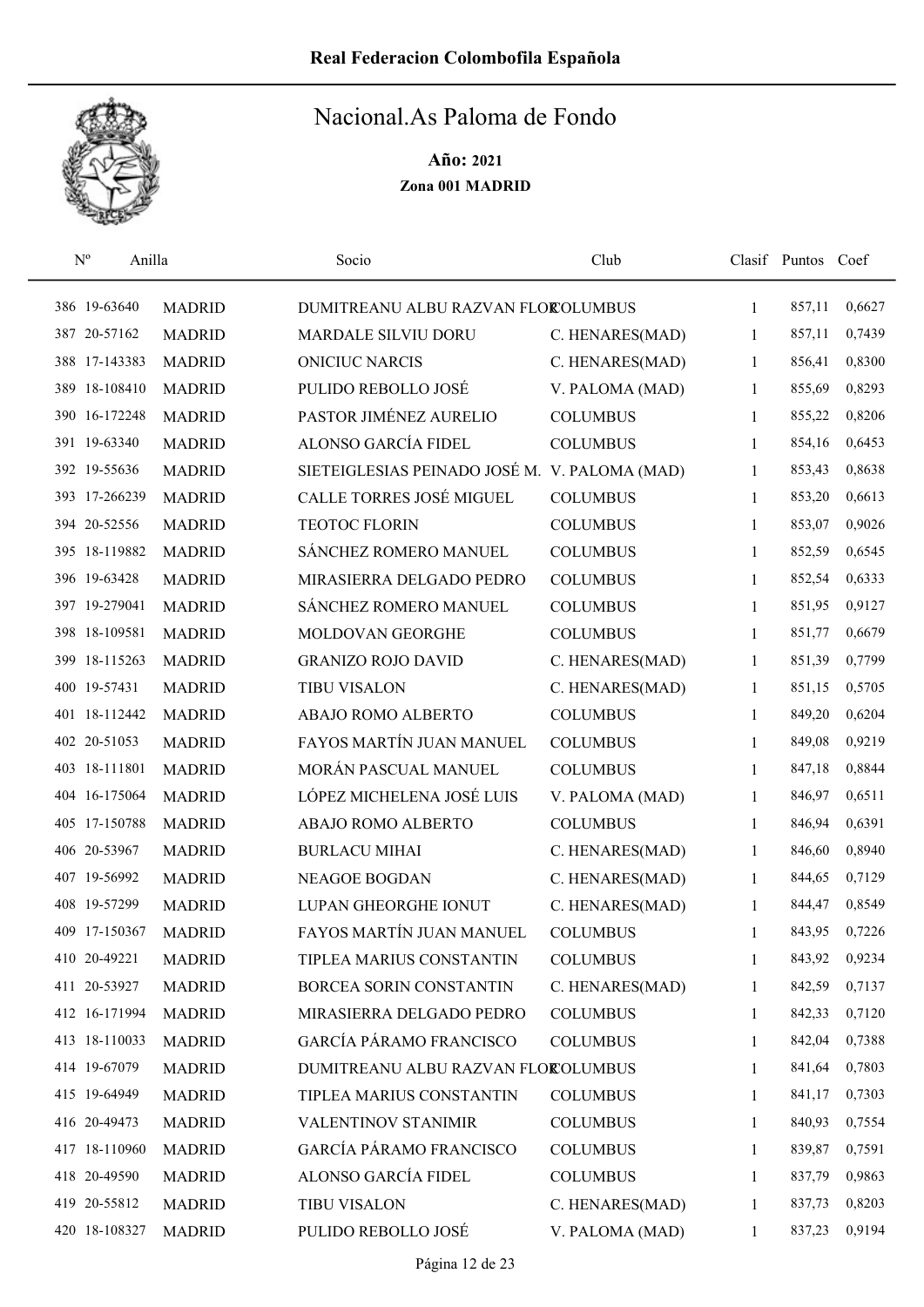

| $\mathbf{N}^{\text{o}}$<br>Anilla |               | Socio                                         | Club            |              | Clasif Puntos Coef |        |
|-----------------------------------|---------------|-----------------------------------------------|-----------------|--------------|--------------------|--------|
| 421 17-144673                     | <b>MADRID</b> | COSTACHE NICOLAE CONSTANTINC. HENARES(MAD)    |                 | $\mathbf{1}$ | 836,55             | 0,7326 |
| 422 19-64677                      | <b>MADRID</b> | TARAZAGA ALVARADO MANUEL COLUMBUS             |                 | 1            | 836,05             | 0,7596 |
| 423 20-56955                      | <b>MADRID</b> | TOADER VASILE CONSTANTIN                      | C. HENARES(MAD) | 1            | 835,49             | 0,9619 |
| 424 19-63343                      | <b>MADRID</b> | ALONSO GARCÍA FIDEL                           | <b>COLUMBUS</b> | 1            | 834,30             | 1,0019 |
| 425 18-114985                     | <b>MADRID</b> | BORCEA SORIN CONSTANTIN                       | C. HENARES(MAD) | 1            | 834,16             | 0,7599 |
| 426 20-55051                      | <b>MADRID</b> | <b>DINU MARIUS IULIAN</b>                     | C. HENARES(MAD) | 1            | 834,05             | 0,7555 |
| 427 17-148991                     | <b>MADRID</b> | LÓPEZ MICHELENA JOSÉ LUIS                     | V. PALOMA (MAD) | 1            | 834,02             | 0,7405 |
| 428 19-62478                      | <b>MADRID</b> | <b>GIURGI DANIEL</b>                          | <b>COLUMBUS</b> | 1            | 833,56             | 0,7810 |
| 429 20-2870                       | <b>MADRID</b> | TARAZAGA ALVARADO MANUEL COLUMBUS             |                 | 1            | 833,45             | 0,9725 |
| 430 18-111250                     | <b>MADRID</b> | <b>GUTIÉRREZ DE DIEGO ADOLFO</b>              | <b>COLUMBUS</b> | 1            | 831,26             | 0,7992 |
| 431 17-4008604 MADRID             |               | <b>SAS RYSZARD</b>                            | C. HENARES(MAD) | 1            | 831,05             | 1,0111 |
| 432 17-144045                     | <b>MADRID</b> | <b>NEAGOE BOGDAN</b>                          | C. HENARES(MAD) | 1            | 830,12             | 0,8249 |
| 433 18-108418                     | <b>MADRID</b> | PULIDO REBOLLO JOSÉ                           | V. PALOMA (MAD) | 1            | 829,79             | 0,9446 |
| 434 20-53008                      | <b>MADRID</b> | <b>DIN CODRUT MARIAN</b>                      | C. HENARES(MAD) | 1            | 829,51             | 0,9830 |
| 435 18-115852                     | <b>MADRID</b> | <b>JITARU GABRIEL</b>                         | C. HENARES(MAD) | 1            | 828,41             | 0,9877 |
| 436 19-55659                      | <b>MADRID</b> | SIETEIGLESIAS PEINADO JOSÉ M. V. PALOMA (MAD) |                 | 1            | 828,40             | 0,9824 |
| 437 17-150689                     | <b>MADRID</b> | PASTOR JIMÉNEZ AURELIO                        | <b>COLUMBUS</b> | 1            | 828,22             | 0,9409 |
| 438 19-57980                      | <b>MADRID</b> | COSTACHE NICOLAE CONSTANTINC. HENARES(MAD)    |                 | 1            | 826,81             | 0,9746 |
| 439 20-49858                      | <b>MADRID</b> | <b>FLOREA SEBASTIAN</b>                       | <b>COLUMBUS</b> | $\mathbf{1}$ | 826,36             | 0,8451 |
| 440 18-108401                     | <b>MADRID</b> | PULIDO REBOLLO JOSÉ                           | V. PALOMA (MAD) | 1            | 825,48             | 0,9699 |
| 441 18-109863                     | <b>MADRID</b> | PASTOR JIMÉNEZ AURELIO                        | <b>COLUMBUS</b> | 1            | 825,29             | 0,7854 |
| 442 19-59485                      | <b>MADRID</b> | <b>JITARU GABRIEL</b>                         | C. HENARES(MAD) | 1            | 825,24             | 0,8266 |
| 443 17-166720                     | <b>MADRID</b> | <b>GHEORGHES CRISTINEL</b>                    | C. HENARES(MAD) | 1            | 825,20             | 0,7901 |
| 444 18-115987                     | <b>MADRID</b> | <b>TIBU VISALON</b>                           | C. HENARES(MAD) | 1            | 824,56             | 0,8719 |
| 445 19-58307                      | <b>MADRID</b> | HARABAGIU TICUTEL IRINEL                      | C. HENARES(MAD) | 1            | 824,47             | 0,9935 |
| 446 19-63795                      | <b>MADRID</b> | GUTIÉRREZ DE DIEGO ADOLFO                     | <b>COLUMBUS</b> | 1            | 824,03             | 1,0166 |
| 447 19-59449                      | <b>MADRID</b> | JITARU GABRIEL                                | C. HENARES(MAD) | 1            | 822,79             | 1,0214 |
| 448 20-54350                      | <b>MADRID</b> | <b>GRANIZO ROJO DAVID</b>                     | C. HENARES(MAD) | 1            | 822,48             | 0,7477 |
| 449 18-120994                     | <b>MADRID</b> | <b>ACHIM GEORGE OVIDIU</b>                    | C. HENARES(MAD) | 1            | 821,94             | 0,9746 |
| 450 17-264712                     | <b>MADRID</b> | LÓPEZ MICHELENA JOSÉ LUIS                     | V. PALOMA (MAD) | 1            | 821,84             | 0,8171 |
| 451 18-111191                     | <b>MADRID</b> | LECUBARRI LAINZ JAVIER                        | <b>COLUMBUS</b> | 1            | 820,44             | 1,0747 |
| 452 17-143300                     | <b>MADRID</b> | POROJAN VASILE ADRIAN                         | <b>COLUMBUS</b> | 1            | 819,91             | 0,8287 |
| 453 20-55971                      | <b>MADRID</b> | LARA IRUELA SANTIAGO                          | C. HENARES(MAD) | 1            | 818,88             | 0,9881 |
| 454 20-55009                      | <b>MADRID</b> | <b>DINU MARIUS IULIAN</b>                     | C. HENARES(MAD) | 1            | 817,83             | 1,0386 |
| 455 20-59804                      | <b>MADRID</b> | FAYOS MARTÍN JUAN MANUEL                      | <b>COLUMBUS</b> | 1            | 817,31             | 1,0800 |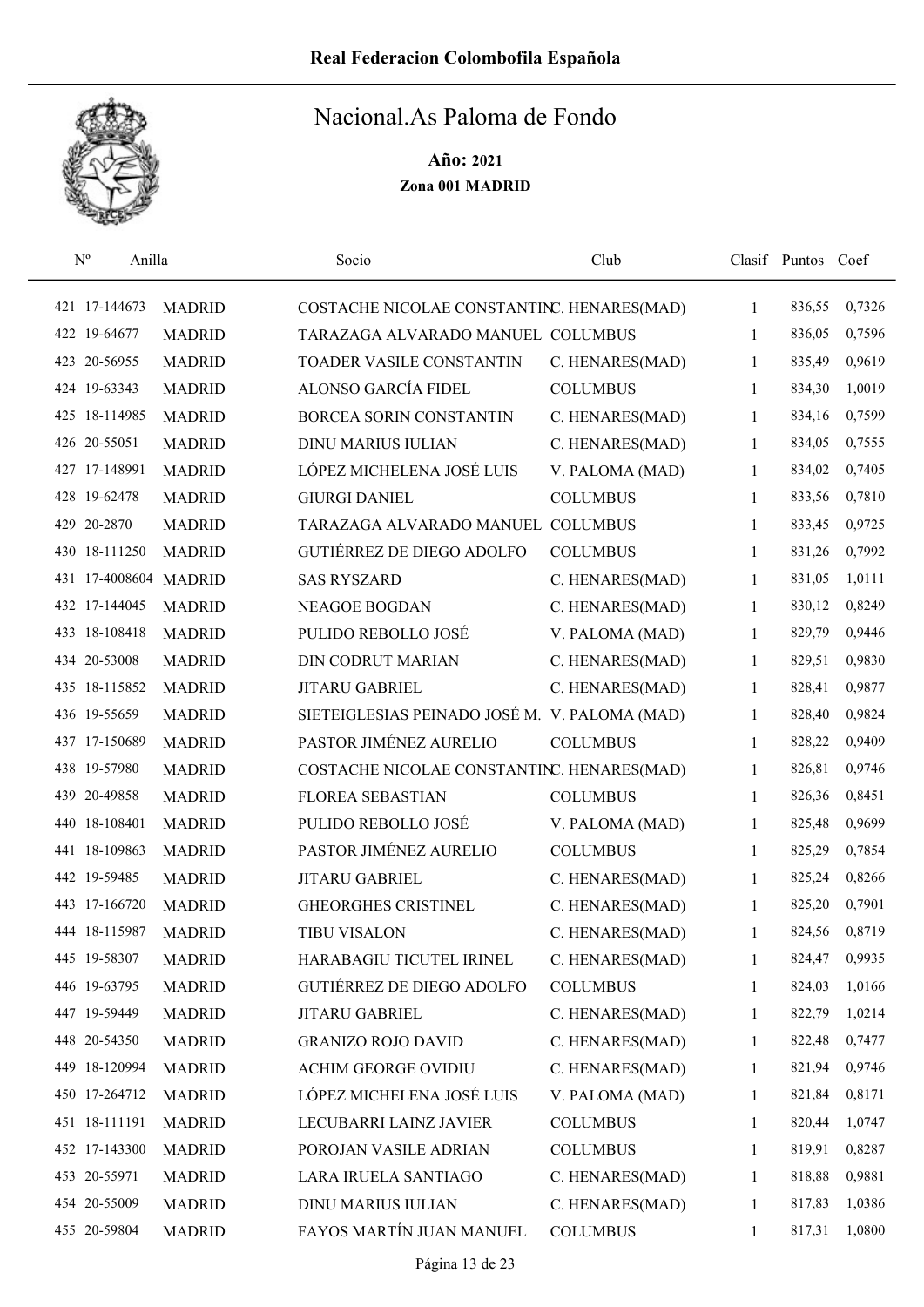

|  | $N^{o}$<br>Anilla     |               | Socio                                         | Club            |              | Clasif Puntos | Coef   |
|--|-----------------------|---------------|-----------------------------------------------|-----------------|--------------|---------------|--------|
|  | 456 19-58161          | <b>MADRID</b> | DODEA CLAUDIU-CRISTINEL                       | C. HENARES(MAD) | 1            | 817,21        | 0,8222 |
|  | 457 18-114232         | <b>MADRID</b> | <b>SAS RYSZARD</b>                            | C. HENARES(MAD) | 1            | 817,11        | 1,0928 |
|  | 458 19-63783          | <b>MADRID</b> | GUTIÉRREZ DE DIEGO ADOLFO                     | <b>COLUMBUS</b> | 1            | 816,59        | 1,0577 |
|  | 459 19-281548         | <b>MADRID</b> | <b>GIURGI DANIEL</b>                          | <b>COLUMBUS</b> | 1            | 816,38        | 0,8674 |
|  | 460 19-57450          | <b>MADRID</b> | <b>TIBU VISALON</b>                           | C. HENARES(MAD) | 1            | 815,70        | 0,9204 |
|  | 461 20-56981          | <b>MADRID</b> | TOADER VASILE CONSTANTIN                      | C. HENARES(MAD) | $\mathbf{1}$ | 814,31        | 1,0746 |
|  | 462 19-63396          | <b>MADRID</b> | ALONSO GARCÍA FIDEL                           | <b>COLUMBUS</b> | 1            | 813,79        | 1,1188 |
|  | 463 18-112273         | <b>MADRID</b> | POROJAN VASILE ADRIAN                         | <b>COLUMBUS</b> | 1            | 813,68        | 0,8448 |
|  | 464 19-64665          | <b>MADRID</b> | TARAZAGA ALVARADO MANUEL COLUMBUS             |                 | 1            | 812,85        | 0,8829 |
|  | 465 17-559422         | <b>MADRID</b> | <b>TIBU VISALON</b>                           | C. HENARES(MAD) | 1            | 811,69        | 0,9365 |
|  | 466 20-51914          | <b>MADRID</b> | <b>GARCÍA DÍAZ IGNACIO</b>                    | <b>COLUMBUS</b> | 1            | 811,62        | 1,1835 |
|  | 467 20-56780          | <b>MADRID</b> | <b>JITARU GABRIEL</b>                         | C. HENARES(MAD) | 1            | 811,24        | 0,8795 |
|  | 468 18-116060         | <b>MADRID</b> | ROSTISLAVOV BUKOVSKI GEORGCOLUMBUS            |                 | 1            | 811,10        | 1,0209 |
|  | 469 19-63398          | <b>MADRID</b> | ALONSO GARCÍA FIDEL                           | <b>COLUMBUS</b> | 1            | 810,93        | 0,9165 |
|  | 470 19-56777          | <b>MADRID</b> | POROJAN VASILE ADRIAN                         | <b>COLUMBUS</b> | 1            | 810,57        | 0,8641 |
|  | 471 17-149517         | <b>MADRID</b> | GUTIÉRREZ DE DIEGO ADOLFO                     | <b>COLUMBUS</b> | 1            | 809,84        | 1,0988 |
|  | 472 16-171995         | <b>MADRID</b> | MIRASIERRA DELGADO PEDRO                      | <b>COLUMBUS</b> | 1            | 809,27        | 0,8892 |
|  | 473 20-6600694 MADRID |               | DIMITROV GEORGIEV IVAYLO                      | <b>COLUMBUS</b> | $\mathbf{1}$ | 809,21        | 0,9027 |
|  | 474 19-59804          | <b>MADRID</b> | <b>MARDALE SILVIU DORU</b>                    | C. HENARES(MAD) | $\mathbf{1}$ | 808,65        | 0,9667 |
|  | 475 20-55814          | <b>MADRID</b> | <b>TIBU VISALON</b>                           | C. HENARES(MAD) | 1            | 807,39        | 0,7963 |
|  | 476 18-268122         | <b>MADRID</b> | <b>TIBU VISALON</b>                           | C. HENARES(MAD) | 1            | 806,44        | 0,9591 |
|  | 477 18-109090         | <b>MADRID</b> | NIEBLA UROSA LUIS ANTONIO                     | <b>COLUMBUS</b> | 1            | 805,28        | 1,1448 |
|  | 478 19-63466          | <b>MADRID</b> | MIRASIERRA DELGADO PEDRO                      | <b>COLUMBUS</b> | 1            | 805,09        | 0,9089 |
|  | 479 18-111269         | <b>MADRID</b> | <b>GUTIÉRREZ DE DIEGO ADOLFO</b>              | <b>COLUMBUS</b> | 1            | 804,00        | 1,1212 |
|  | 480 18-111265         | <b>MADRID</b> | GUTIÉRREZ DE DIEGO ADOLFO                     | <b>COLUMBUS</b> | 1            | 803,38        | 0,9291 |
|  | 481 19-57488          | <b>MADRID</b> | <b>TIBU VISALON</b>                           | C. HENARES(MAD) | 1            | 802,90        | 0,9720 |
|  | 482 20-48493          | <b>MADRID</b> | SIETEIGLESIAS PEINADO JOSÉ M. V. PALOMA (MAD) |                 | 1            | 802,47        | 0,9304 |
|  | 483 18-108428         | <b>MADRID</b> | PULIDO REBOLLO JOSÉ                           | V. PALOMA (MAD) | 1            | 802,35        | 0,9091 |
|  | 484 18-114880         | <b>MADRID</b> | NEAGOE BOGDAN                                 | C. HENARES(MAD) | 1            | 801,72        | 0,9641 |
|  | 485 20-56188          | <b>MADRID</b> | NITU MARIAN COSMIN                            | C. HENARES(MAD) | 1            | 801,17        | 0,9354 |
|  | 486 18-112513         | <b>MADRID</b> | ABAJO ROMO ALBERTO                            | <b>COLUMBUS</b> | 1            | 798,96        | 0,8916 |
|  | 487 20-49574          | <b>MADRID</b> | ALONSO GARCÍA FIDEL                           | <b>COLUMBUS</b> | 1            | 798,80        | 1,1773 |
|  | 488 17-143473         | <b>MADRID</b> | DODEA CLAUDIU-CRISTINEL                       | C. HENARES(MAD) | 1            | 798,72        | 1,0804 |
|  | 489 18-109827         | <b>MADRID</b> | BENAVENTE RUIZ JOSE ANTONIO COLUMBUS          |                 | 1            | 798,64        | 1,1806 |
|  | 490 19-65204          | <b>MADRID</b> | PULIDO REBOLLO JOSÉ                           | V. PALOMA (MAD) | 1            | 798,07        | 0,9219 |
|  |                       |               |                                               |                 |              |               |        |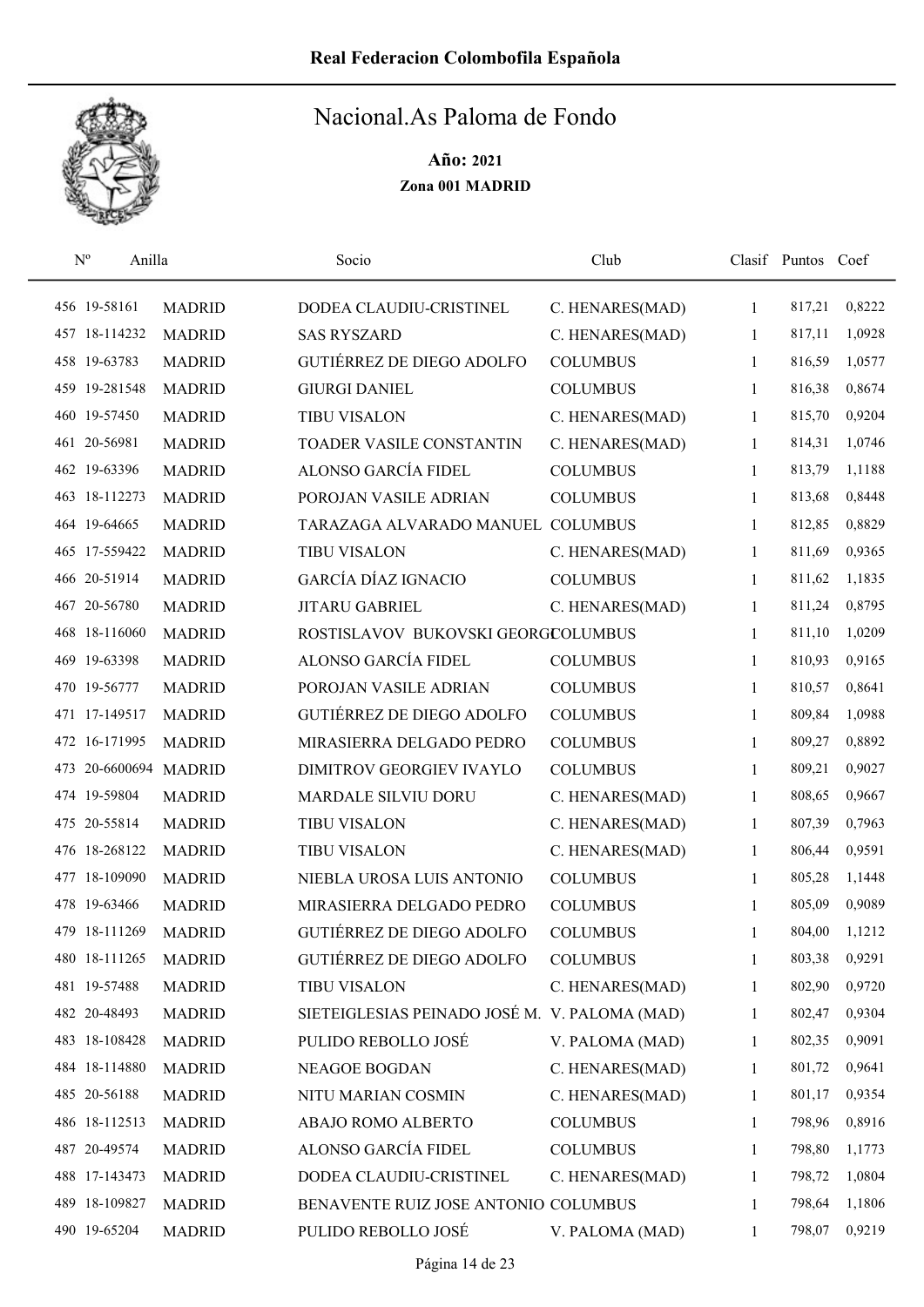

| $N^{o}$<br>Anilla |               | Socio                                      | Club            |              | Clasif Puntos Coef |        |
|-------------------|---------------|--------------------------------------------|-----------------|--------------|--------------------|--------|
| 491 20-53462      | <b>MADRID</b> | <b>NEAGOE BOGDAN</b>                       | C. HENARES(MAD) | $\mathbf{1}$ | 797,64             | 1,1750 |
| 492 19-61344      | <b>MADRID</b> | ROSTISLAVOV BUKOVSKI GEORGCOLUMBUS         |                 | 1            | 797,44             | 0,8973 |
| 493 19-63063      | <b>MADRID</b> | SÁNCHEZ ROMERO MANUEL                      | <b>COLUMBUS</b> | 1            | 797,08             | 1,1924 |
| 494 19-63761      | <b>MADRID</b> | PASTOR JIMÉNEZ AURELIO                     | <b>COLUMBUS</b> | 1            | 796,47             | 1,0894 |
| 495 20-55841      | <b>MADRID</b> | <b>TIBU VISALON</b>                        | C. HENARES(MAD) | 1            | 796,43             | 0,8369 |
| 496 19-62503      | <b>MADRID</b> | <b>GIURGI DANIEL</b>                       | <b>COLUMBUS</b> | 1            | 796,43             | 0,9638 |
| 497 20-54991      | <b>MADRID</b> | NEGOITA IONEL                              | C. HENARES(MAD) | 1            | 796,16             | 1,1008 |
| 498 17-269750     | <b>MADRID</b> | <b>TEOTOC FLORIN</b>                       | <b>COLUMBUS</b> | 1            | 796,14             | 0,9919 |
| 499 20-54997      | <b>MADRID</b> | NEGOITA IONEL                              | C. HENARES(MAD) | 1            | 796,09             | 1,1044 |
| 500 18-112874     | <b>MADRID</b> | LARA IRUELA SANTIAGO                       | C. HENARES(MAD) | $\mathbf{1}$ | 796,02             | 0,9288 |
| 501 20-56796      | <b>MADRID</b> | <b>JITARU GABRIEL</b>                      | C. HENARES(MAD) | 1            | 795,12             | 0,9687 |
| 502 19-63197      | <b>MADRID</b> | BENAVENTE RUIZ JOSE ANTONIO COLUMBUS       |                 | 1            | 794,39             | 1,0041 |
| 503 19-61495      | <b>MADRID</b> | <b>GRANIZO ROJO DAVID</b>                  | C. HENARES(MAD) | 1            | 793,34             | 0,8713 |
| 504 19-62578      | <b>MADRID</b> | <b>TEOTOC FLORIN</b>                       | <b>COLUMBUS</b> | 1            | 793,11             | 1,2112 |
| 505 19-67772      | <b>MADRID</b> | <b>TEOTOC FLORIN</b>                       | <b>COLUMBUS</b> | 1            | 792,49             | 1,0124 |
| 506 19-63603      | <b>MADRID</b> | DUMITREANU ALBU RAZVAN FLOROLUMBUS         |                 | 1            | 791,84             | 1,2795 |
| 507 20-57119      | <b>MADRID</b> | MARDALE SILVIU DORU                        | C. HENARES(MAD) | 1            | 791,25             | 0,8801 |
| 508 19-279058     | <b>MADRID</b> | SÁNCHEZ ROMERO MANUEL                      | <b>COLUMBUS</b> | 1            | 791,10             | 1,2312 |
| 509 19-59916      | <b>MADRID</b> | ROSTISLAVOV BUKOVSKI GEORGCOLUMBUS         |                 | 1            | 790,95             | 1,1119 |
| 510 19-65379      | <b>MADRID</b> | <b>BADEA GEORGE</b>                        | V. PALOMA (MAD) | 1            | 790,80             | 1,2369 |
| 511 16-420786     | <b>MADRID</b> | <b>TEOTOC FLORIN</b>                       | <b>COLUMBUS</b> | 1            | 790,63             | 1,0226 |
| 512 18-108421     | <b>MADRID</b> | PULIDO REBOLLO JOSÉ                        | V. PALOMA (MAD) | 1            | 790,58             | 0,9669 |
| 513 20-49715      | <b>MADRID</b> | FAYOS MARTÍN JUAN MANUEL                   | <b>COLUMBUS</b> | 1            | 790,09             | 1,2343 |
| 514 16-172948     | <b>MADRID</b> | <b>GUTIÉRREZ DE DIEGO ADOLFO</b>           | <b>COLUMBUS</b> | 1            | 789,24             | 1,0090 |
| 515 19-63167      | <b>MADRID</b> | BENAVENTE RUIZ JOSE ANTONIO COLUMBUS       |                 | 1            | 789,09             | 1,2505 |
| 516 17-144691     | <b>MADRID</b> | COSTACHE NICOLAE CONSTANTINC. HENARES(MAD) |                 | 1            | 788,46             | 0,9843 |
| 517 18-109571     | <b>MADRID</b> | MOLDOVAN GEORGHE                           | <b>COLUMBUS</b> | 1            | 788,16             | 1,0535 |
| 518 18-123319     | <b>MADRID</b> | HARABAGIU TICUTEL IRINEL                   | C. HENARES(MAD) | 1            | 785,54             | 0,9949 |
| 519 19-60977      | <b>MADRID</b> | NITU MARIAN COSMIN                         | C. HENARES(MAD) | 1            | 785,15             | 1,0142 |
| 520 19-60402      | <b>MADRID</b> | TANDEM MARINA & CARLOS MIRAN HENARES(MAD)  |                 | 1            | 783,52             | 0,9980 |
| 521 19-60565      | <b>MADRID</b> | LARA IRUELA SANTIAGO                       | C. HENARES(MAD) | 1            | 783,13             | 0,9956 |
| 522 19-65863      | <b>MADRID</b> | TEOTOC FLORIN                              | <b>COLUMBUS</b> | 1            | 782,70             | 1,2459 |
| 523 19-59533      | <b>MADRID</b> | <b>GHEORGHES CRISTINEL</b>                 | C. HENARES(MAD) | 1            | 782,38             | 0,9916 |
| 524 18-114313     | <b>MADRID</b> | <b>SAS RYSZARD</b>                         | C. HENARES(MAD) | 1            | 782,06             | 1,0831 |
| 525 17-149534     | <b>MADRID</b> | GUTIÉRREZ DE DIEGO ADOLFO                  | <b>COLUMBUS</b> | 1            | 781,09             | 1,0557 |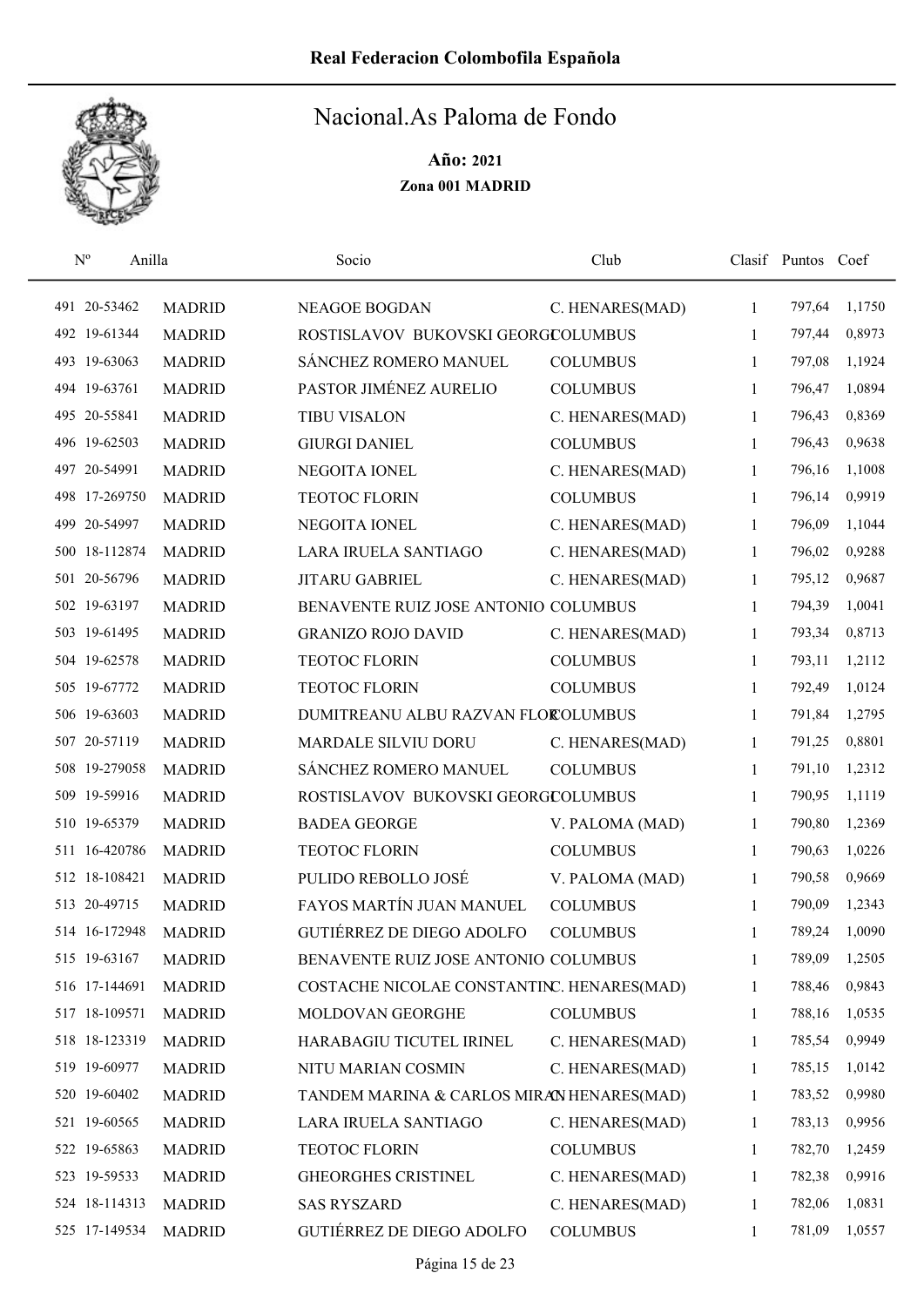

| $\mathbf{N}^{\text{o}}$ | Anilla        |               | Socio                                      | Club            |              | Clasif Puntos Coef |        |
|-------------------------|---------------|---------------|--------------------------------------------|-----------------|--------------|--------------------|--------|
|                         | 526 19-63984  | <b>MADRID</b> | GARCÍA PÁRAMO FRANCISCO                    | <b>COLUMBUS</b> | 1            | 779,35             | 1,0811 |
|                         | 527 19-61932  | <b>MADRID</b> | MORÁN PASCUAL MANUEL                       | <b>COLUMBUS</b> | 1            | 779,26             | 1,1939 |
|                         | 528 19-63080  | <b>MADRID</b> | SÁNCHEZ ROMERO MANUEL                      | <b>COLUMBUS</b> | 1            | 777,85             | 1,0908 |
|                         | 529 19-279043 | <b>MADRID</b> | SÁNCHEZ ROMERO MANUEL                      | <b>COLUMBUS</b> | 1            | 777,70             | 1,2701 |
|                         | 530 20-52540  | <b>MADRID</b> | <b>TEOTOC FLORIN</b>                       | <b>COLUMBUS</b> | 1            | 776,75             | 1,0942 |
|                         | 531 19-63040  | <b>MADRID</b> | SÁNCHEZ ROMERO MANUEL                      | <b>COLUMBUS</b> | 1            | 775,92             | 1,0976 |
|                         | 532 17-150132 | <b>MADRID</b> | LECUBARRI LAINZ JAVIER                     | <b>COLUMBUS</b> | 1            | 775,67             | 1,1109 |
|                         | 533 19-63979  | <b>MADRID</b> | <b>GARCÍA PÁRAMO FRANCISCO</b>             | <b>COLUMBUS</b> | 1            | 774,82             | 1,0980 |
|                         | 534 17-144642 | <b>MADRID</b> | COSTACHE NICOLAE CONSTANTINC. HENARES(MAD) |                 | 1            | 774,20             | 1,0489 |
|                         | 535 18-261876 | <b>MADRID</b> | AUSTRIA OCAMPO ROBERT ALDENC. HENARES(MAD) |                 | $\mathbf{1}$ | 773,45             | 1,0755 |
|                         | 536 18-114203 | <b>MADRID</b> | <b>SAS RYSZARD</b>                         | C. HENARES(MAD) | 1            | 772,79             | 1,1208 |
|                         | 537 20-53349  | <b>MADRID</b> | TANDEM MARINA & CARLOS MIRAN HENARES(MAD)  |                 | 1            | 772,29             | 1,1914 |
|                         | 538 18-111840 | <b>MADRID</b> | MORÁN PASCUAL MANUEL                       | <b>COLUMBUS</b> | 1            | 771,98             | 1,2160 |
|                         | 539 18-113777 | <b>MADRID</b> | HARABAGIU TICUTEL IRINEL                   | C. HENARES(MAD) | $\mathbf{1}$ | 771,87             | 1,0595 |
|                         | 540 18-108899 | <b>MADRID</b> | ANDREI DANIEL VASILE                       | V. PALOMA (MAD) | 1            | 771,42             | 1,2467 |
|                         | 541 19-63096  | <b>MADRID</b> | SÁNCHEZ ROMERO MANUEL                      | <b>COLUMBUS</b> | 1            | 771,23             | 1,2895 |
|                         | 542 20-49834  | <b>MADRID</b> | <b>FLOREA SEBASTIAN</b>                    | <b>COLUMBUS</b> | 1            | 769,85             | 1,1290 |
|                         | 543 18-112470 | <b>MADRID</b> | ABAJO ROMO ALBERTO                         | <b>COLUMBUS</b> | 1            | 768,43             | 1,1755 |
|                         | 544 17-145478 | <b>MADRID</b> | <b>ONICIUC NARCIS</b>                      | C. HENARES(MAD) | 1            | 766,77             | 1,2214 |
|                         | 545 17-144152 | <b>MADRID</b> | LUPAN GHEORGHE IONUT                       | C. HENARES(MAD) | 1            | 765,88             | 1,0321 |
|                         | 546 19-61459  | <b>MADRID</b> | <b>ACHIM GEORGE OVIDIU</b>                 | C. HENARES(MAD) | 1            | 764,85             | 1,1978 |
|                         | 547 17-145662 | <b>MADRID</b> | <b>MARDALE SILVIU DORU</b>                 | C. HENARES(MAD) | 1            | 763,45             | 0,9890 |
|                         | 548 14-158397 | <b>MADRID</b> | GALHANAS BENAVIDES JOAQUÍN V. PALOMA (MAD) |                 | 1            | 763,32             | 1,3962 |
|                         | 549 17-265993 | <b>MADRID</b> | MARCOS SOPEÑA PABLO                        | C. HENARES(MAD) | 1            | 763,10             | 1,0680 |
|                         | 550 17-148656 | <b>MADRID</b> | GALHANAS BENAVIDES JOAQUÍN V. PALOMA (MAD) |                 | 1            | 762,94             | 1,4003 |
|                         | 551 17-266113 | <b>MADRID</b> | ALONSO GARCÍA FIDEL                        | <b>COLUMBUS</b> | 1            | 762,64             | 1,3333 |
|                         | 552 19-58496  | <b>MADRID</b> | HARABAGIU TICUTEL IRINEL                   | C. HENARES(MAD) | 1            | 759,87             | 1,2574 |
|                         | 553 19-68652  | <b>MADRID</b> | LECUBARRI LAINZ JAVIER                     | <b>COLUMBUS</b> | 1            | 758,56             | 1,1659 |
|                         | 554 19-67764  | <b>MADRID</b> | <b>TEOTOC FLORIN</b>                       | <b>COLUMBUS</b> | 1            | 758,26             | 1,1589 |
|                         | 555 17-150743 | <b>MADRID</b> | MORÁN PASCUAL MANUEL                       | <b>COLUMBUS</b> | 1            | 758,22             | 1,1085 |
|                         | 556 20-56712  | <b>MADRID</b> | ROSTISLAVOV BUKOVSKI GEORGCOLUMBUS         |                 | 1            | 757,42             | 1,2028 |
|                         | 557 16-172081 | <b>MADRID</b> | BENAVENTE RUIZ JOSE ANTONIO COLUMBUS       |                 | 1            | 755,26             | 1,3438 |
|                         | 558 17-150425 | <b>MADRID</b> | <b>TEOTOC FLORIN</b>                       | <b>COLUMBUS</b> | 1            | 754,05             | 1,1658 |
|                         | 559 18-111147 | <b>MADRID</b> | LECUBARRI LAINZ JAVIER                     | <b>COLUMBUS</b> | 1            | 753,38             | 1,1797 |
|                         | 560 18-110200 | <b>MADRID</b> | ALONSO GARCÍA FIDEL                        | <b>COLUMBUS</b> | 1            | 749,89             | 1,3527 |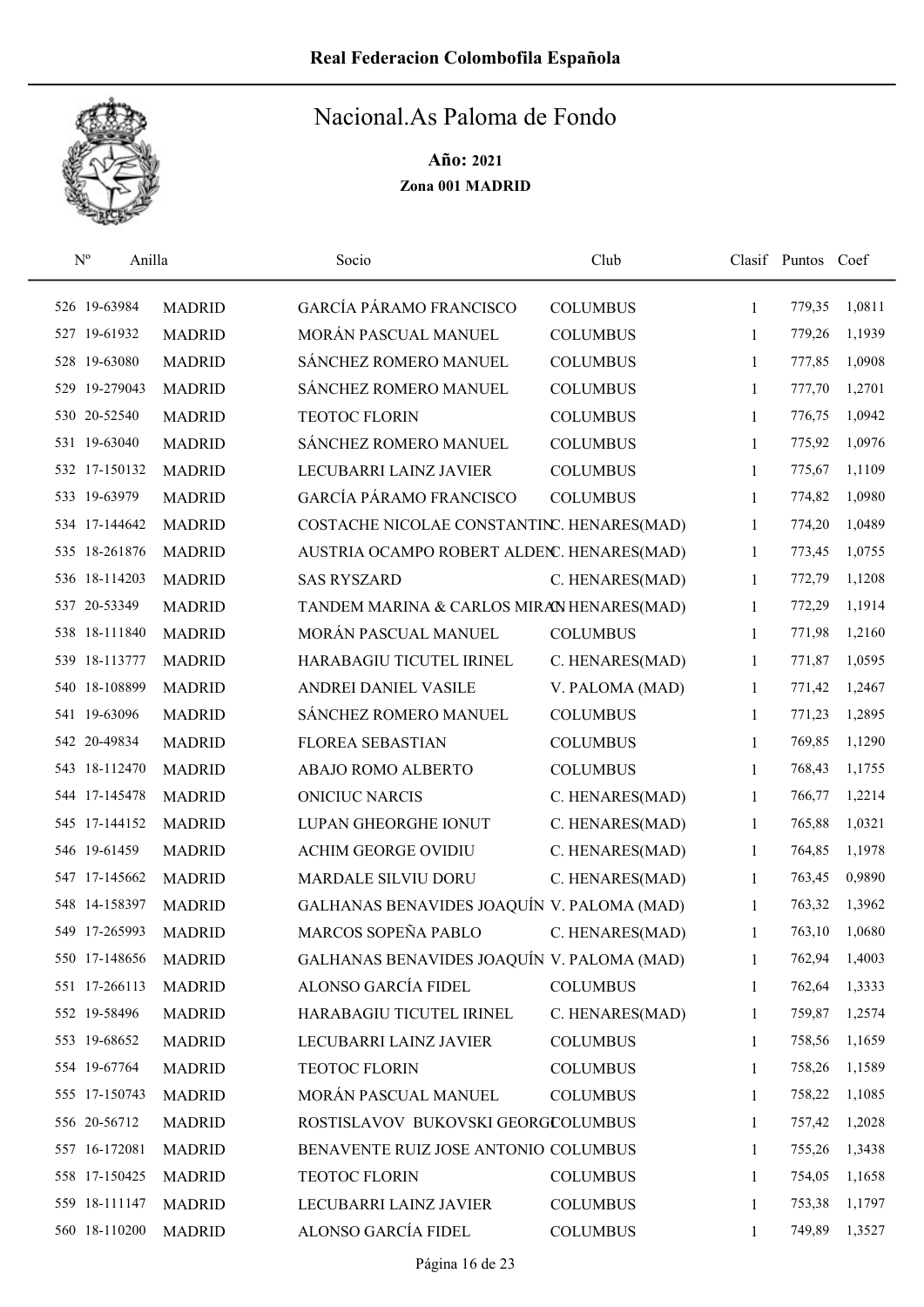

| $\mathbf{N}^{\text{o}}$ | Anilla                |               | Socio                              | Club            |              | Clasif Puntos Coef |        |
|-------------------------|-----------------------|---------------|------------------------------------|-----------------|--------------|--------------------|--------|
|                         | 561 20-55058          | <b>MADRID</b> | <b>DINU MARIUS IULIAN</b>          | C. HENARES(MAD) | $\mathbf{1}$ | 749,88             | 1,1251 |
|                         | 562 20-55040          | <b>MADRID</b> | <b>DINU MARIUS IULIAN</b>          | C. HENARES(MAD) | 1            | 749,01             | 1,2954 |
|                         | 563 19-281190         | <b>MADRID</b> | <b>BADEA GEORGE</b>                | V. PALOMA (MAD) | 1            | 748,88             | 1,3533 |
|                         | 564 16-171814         | <b>MADRID</b> | MIRASIERRA DELGADO PEDRO           | <b>COLUMBUS</b> | 1            | 748,73             | 1,2982 |
|                         | 565 17-143843         | <b>MADRID</b> | <b>NISTOR DANIEL</b>               | C. HENARES(MAD) | 1            | 745,39             | 1,2587 |
|                         | 566 20-47421          | <b>MADRID</b> | <b>BADEA GEORGE</b>                | V. PALOMA (MAD) | 1            | 744,80             | 1,3727 |
|                         | 567 20-1630259 MADRID |               | DIMITROV GEORGIEV IVAYLO           | <b>COLUMBUS</b> | 1            | 743,86             | 1,1450 |
|                         | 568 16-172724         | <b>MADRID</b> | MORÁN PASCUAL MANUEL               | <b>COLUMBUS</b> | 1            | 742,93             | 1,1247 |
|                         | 569 20-49166          | <b>MADRID</b> | TIPLEA MARIUS CONSTANTIN           | <b>COLUMBUS</b> | 1            | 742,38             | 1,1467 |
|                         | 570 20-53964          | <b>MADRID</b> | <b>BURLACU MIHAI</b>               | C. HENARES(MAD) | $\mathbf{1}$ | 742,03             | 1,1377 |
|                         | 571 20-2878           | <b>MADRID</b> | TARAZAGA ALVARADO MANUEL COLUMBUS  |                 | 1            | 741,03             | 1,1661 |
|                         | 572 19-281527         | <b>MADRID</b> | TARAZAGA ALVARADO MANUEL COLUMBUS  |                 | 1            | 740,81             | 1,3419 |
|                         | 573 20-56165          | <b>MADRID</b> | NITU MARIAN COSMIN                 | C. HENARES(MAD) | 1            | 736,37             | 1,1521 |
|                         | 574 16-165388         | <b>MADRID</b> | SUSON GANGA DARIUS ANDREI          | C. HENARES(MAD) | 1            | 734,42             | 1,1307 |
|                         | 575 17-264531         | <b>MADRID</b> | ANDREI DANIEL VASILE               | V. PALOMA (MAD) | 1            | 734,32             | 1,3559 |
|                         | 576 19-63405          | <b>MADRID</b> | MIRASIERRA DELGADO PEDRO           | <b>COLUMBUS</b> | 1            | 734,06             | 1,1583 |
|                         | 577 18-113216         | <b>MADRID</b> | DODEA CLAUDIU-CRISTINEL            | C. HENARES(MAD) | 1            | 733,95             | 1,2872 |
|                         | 578 20-53904          | <b>MADRID</b> | <b>BURLACU MIHAI</b>               | C. HENARES(MAD) | $\mathbf{1}$ | 732,69             | 1,1574 |
|                         | 579 18-122562         | <b>MADRID</b> | TOADER VASILE CONSTANTIN           | C. HENARES(MAD) | 1            | 732,50             | 1,1762 |
|                         | 580 17-264707         | <b>MADRID</b> | LÓPEZ MICHELENA JOSÉ LUIS          | V. PALOMA (MAD) | 1            | 732,20             | 1,1362 |
|                         | 581 18-116054         | <b>MADRID</b> | ROSTISLAVOV BUKOVSKI GEORGCOLUMBUS |                 | $\mathbf{1}$ | 731,09             | 1,1123 |
|                         | 582 18-111818         | <b>MADRID</b> | MORÁN PASCUAL MANUEL               | <b>COLUMBUS</b> | 1            | 730,01             | 1,1637 |
|                         | 583 19-85174          | <b>MADRID</b> | VALENTINOV STANIMIR                | <b>COLUMBUS</b> | 1            | 729,55             | 1,3869 |
|                         | 584 18-112846         | <b>MADRID</b> | LARA IRUELA SANTIAGO               | C. HENARES(MAD) | 1            | 728,80             | 1,1419 |
|                         | 585 19-63371          | <b>MADRID</b> | ALONSO GARCÍA FIDEL                | <b>COLUMBUS</b> | 1            | 728,54             | 1,2357 |
|                         | 586 18-109732         | <b>MADRID</b> | ALONSO GARCÍA FIDEL                | <b>COLUMBUS</b> | 1            | 727,92             | 1,2392 |
|                         | 587 19-63325          | <b>MADRID</b> | ALONSO GARCÍA FIDEL                | <b>COLUMBUS</b> | 1            | 727,36             | 1,2426 |
|                         | 588 19-63493          | <b>MADRID</b> | ALONSO GARCÍA FIDEL                | <b>COLUMBUS</b> | 1            | 726,73             | 1,2460 |
|                         | 589 18-109884         | <b>MADRID</b> | PASTOR JIMÉNEZ AURELIO             | <b>COLUMBUS</b> | 1            | 723,80             | 1,1481 |
|                         | 590 19-63612          | <b>MADRID</b> | DUMITREANU ALBU RAZVAN FLOROLUMBUS |                 | 1            | 723,08             | 1,3005 |
|                         | 591 19-60563          | <b>MADRID</b> | LARA IRUELA SANTIAGO               | C. HENARES(MAD) | 1            | 722,91             | 1,2984 |
|                         | 592 18-108558         | <b>MADRID</b> | LÓPEZ MICHELENA JOSÉ LUIS          | V. PALOMA (MAD) | 1            | 721,51             | 1,1714 |
|                         | 593 17-153080         | <b>MADRID</b> | SUSON GANGA DARIUS ANDREI          | C. HENARES(MAD) | 1            | 719,37             | 1,1821 |
|                         | 594 19-63475          | <b>MADRID</b> | MIRASIERRA DELGADO PEDRO           | <b>COLUMBUS</b> | 1            | 718,43             | 1,3539 |
|                         | 595 18-112420         | <b>MADRID</b> | ABAJO ROMO ALBERTO                 | <b>COLUMBUS</b> | 1            | 718,19             | 1,1504 |
|                         |                       |               |                                    |                 |              |                    |        |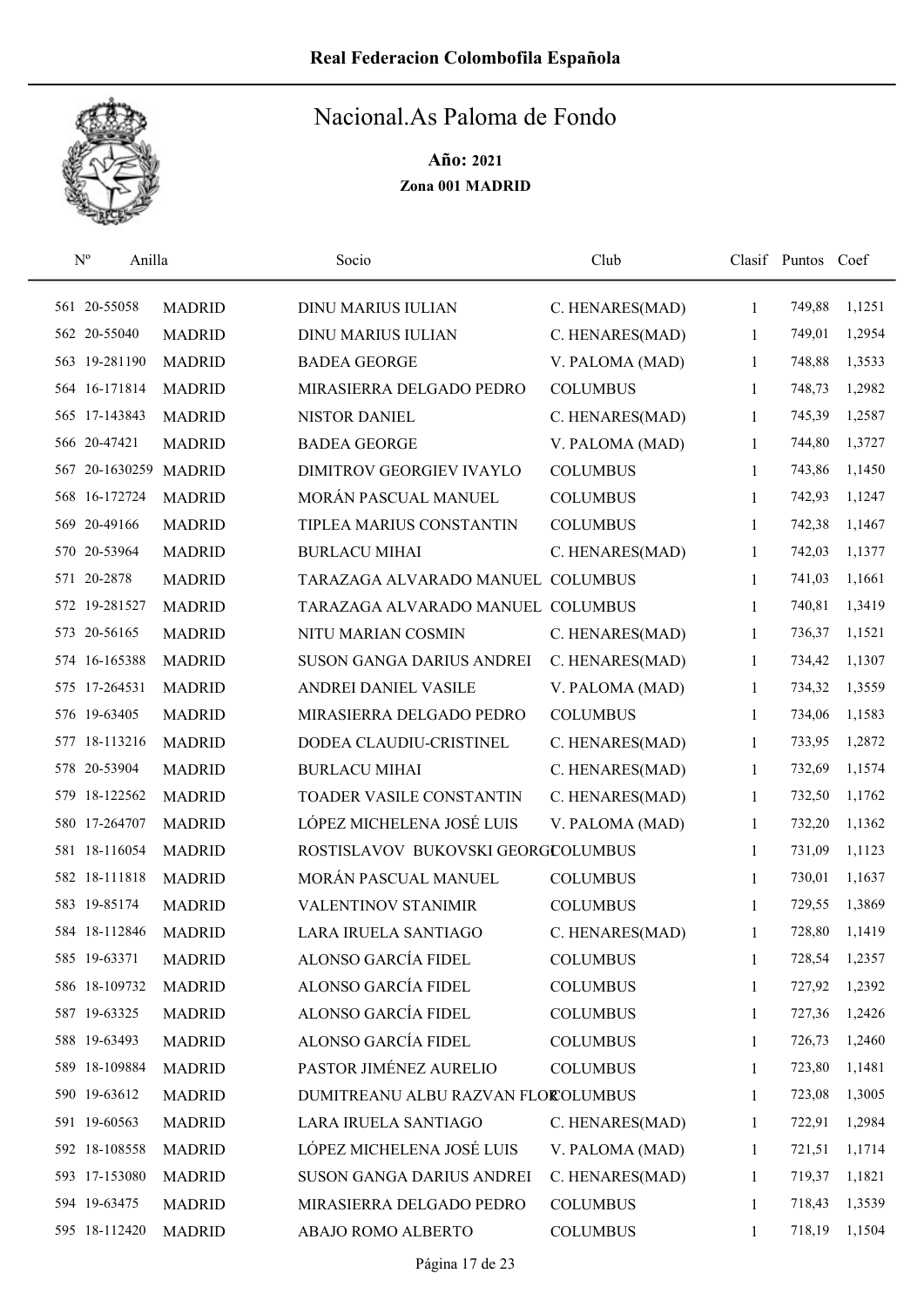

| $\mathbf{N}^{\text{o}}$<br>Anilla |               | Socio                                      | Club            |              | Clasif Puntos Coef |        |
|-----------------------------------|---------------|--------------------------------------------|-----------------|--------------|--------------------|--------|
| 596 18-109808                     | <b>MADRID</b> | BENAVENTE RUIZ JOSE ANTONIO COLUMBUS       |                 | 1            | 716,92             | 1,4214 |
| 597 20-6610192 MADRID             |               | DIMITROV GEORGIEV IVAYLO                   | <b>COLUMBUS</b> | 1            | 716,75             | 1,3555 |
| 598 19-62430                      | <b>MADRID</b> | <b>GIURGI DANIEL</b>                       | <b>COLUMBUS</b> | 1            | 715,55             | 1,3759 |
| 599 18-112204                     | <b>MADRID</b> | POROJAN VASILE ADRIAN                      | <b>COLUMBUS</b> | 1            | 715,32             | 1,1885 |
| 600 19-66702                      | <b>MADRID</b> | TARAZAGA ALVARADO MANUEL COLUMBUS          |                 | $\mathbf{1}$ | 714,11             | 1,2361 |
| 601 17-266115                     | <b>MADRID</b> | ALONSO GARCÍA FIDEL                        | <b>COLUMBUS</b> | 1            | 713,62             | 1,2769 |
| 602 20-49863                      | <b>MADRID</b> | <b>FLOREA SEBASTIAN</b>                    | <b>COLUMBUS</b> | 1            | 713,29             | 1,2762 |
| 603 18-108945                     | <b>MADRID</b> | <b>LAZAR NICOLAE MARIUS</b>                | <b>COLUMBUS</b> | 1            | 712,54             | 1,3749 |
| 604 17-111245                     | <b>MADRID</b> | <b>GUTIÉRREZ DE DIEGO ADOLFO</b>           | <b>COLUMBUS</b> | 1            | 711,84             | 1,2455 |
| 605 18-109856                     | <b>MADRID</b> | PASTOR JIMÉNEZ AURELIO                     | <b>COLUMBUS</b> | 1            | 711,47             | 1,1828 |
| 606 18-122588                     | <b>MADRID</b> | <b>TOADER VASILE CONSTANTIN</b>            | C. HENARES(MAD) | 1            | 710,88             | 1,2458 |
| 607 18-109839                     | <b>MADRID</b> | BENAVENTE RUIZ JOSE ANTONIO COLUMBUS       |                 | 1            | 710,03             | 1,4447 |
| 608 19-63754                      | <b>MADRID</b> | PASTOR JIMÉNEZ AURELIO                     | <b>COLUMBUS</b> | 1            | 709,39             | 1,1891 |
| 609 18-113831                     | <b>MADRID</b> | <b>BURLACU MIHAI</b>                       | C. HENARES(MAD) | 1            | 708,75             | 1,3779 |
| 610 14-31577                      | <b>MADRID</b> | PASTOR JIMÉNEZ AURELIO                     | <b>COLUMBUS</b> | 1            | 708,65             | 1,1923 |
| 611 18-109179                     | <b>MADRID</b> | MIRASIERRA DELGADO PEDRO                   | <b>COLUMBUS</b> | 1            | 707,19             | 1,3910 |
| 612 16-171882                     | <b>MADRID</b> | PASTOR JIMÉNEZ AURELIO                     | <b>COLUMBUS</b> | 1            | 705,48             | 1,3300 |
| 613 19-62875                      | <b>MADRID</b> | <b>LAZAR NICOLAE MARIUS</b>                | <b>COLUMBUS</b> | 1            | 704,40             | 1,3972 |
| 614 20-55635                      | <b>MADRID</b> | <b>DIN CODRUT MARIAN</b>                   | C. HENARES(MAD) | 1            | 703,91             | 1,2522 |
| 615 16-172228                     | <b>MADRID</b> | MIRASIERRA DELGADO PEDRO                   | <b>COLUMBUS</b> | 1            | 703,48             | 1,4058 |
| 616 18-119870                     | <b>MADRID</b> | SÁNCHEZ ROMERO MANUEL                      | <b>COLUMBUS</b> | $\mathbf{1}$ | 702,42             | 1,2954 |
| 617 18-108448                     | <b>MADRID</b> | PULIDO REBOLLO JOSÉ                        | V. PALOMA (MAD) | 1            | 702,03             | 1,3701 |
| 618 18-109812                     | <b>MADRID</b> | BENAVENTE RUIZ JOSE ANTONIO COLUMBUS       |                 | 1            | 700,36             | 1,2968 |
| 619 17-148662                     | <b>MADRID</b> | GALHANAS BENAVIDES JOAQUÍN V. PALOMA (MAD) |                 | 1            | 694,10             | 1,5727 |
| 620 19-392412                     | <b>MADRID</b> | NEGOITA IONEL                              | C. HENARES(MAD) | 1            | 693,63             | 1,2150 |
| 621 19-57248                      | <b>MADRID</b> | LUPAN GHEORGHE IONUT                       | C. HENARES(MAD) | 1            | 692,61             | 1,3344 |
| 622 18-112818                     | <b>MADRID</b> | COSTACHE NICOLAE CONSTANTINC. HENARES(MAD) |                 | 1            | 691,22             | 1,4001 |
| 623 17-110464                     | <b>MADRID</b> | TANDEM CHITULEANU & TANASACOLUMBUS         |                 | 1            | 690,80             | 1,2604 |
| 624 18-108435                     | <b>MADRID</b> | PULIDO REBOLLO JOSÉ                        | V. PALOMA (MAD) | 1            | 690,65             | 1,3917 |
| 625 18-114494                     | <b>MADRID</b> | TANDEM MARINA & CARLOS MIRAN HENARES(MAD)  |                 | 1            | 685,74             | 1,2387 |
| 626 20-51894                      | <b>MADRID</b> | DUMITREANU ALBU RAZVAN FLOROLUMBUS         |                 | 1            | 684,08             | 1,3789 |
| 627 19-68661                      | <b>MADRID</b> | LECUBARRI LAINZ JAVIER                     | <b>COLUMBUS</b> | 1            | 684,01             | 1,3344 |
| 628 19-62563                      | <b>MADRID</b> | FAYOS MARTÍN JUAN MANUEL                   | <b>COLUMBUS</b> | 1            | 676,96             | 1,3362 |
| 629 18-109665                     | <b>MADRID</b> | BENAVENTE RUIZ JOSE ANTONIO COLUMBUS       |                 | 1            | 675,62             | 1,5146 |
| 630 20-55952                      | <b>MADRID</b> | LARA IRUELA SANTIAGO                       | C. HENARES(MAD) | 1            | 675,01             | 1,2500 |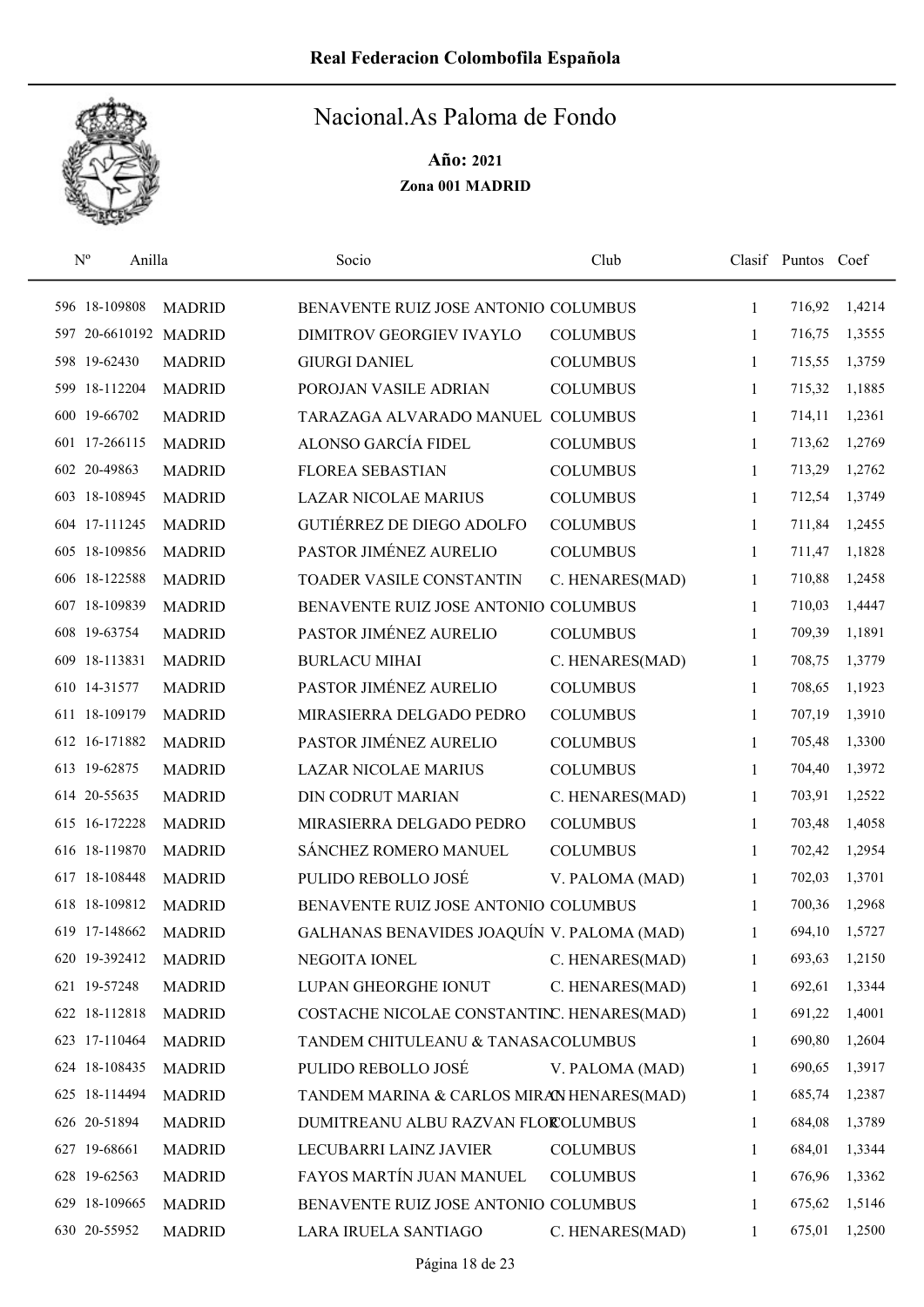

| $\mathbf{N}^{\text{o}}$ | Anilla |               | Socio                                         | Club            |              | Clasif Puntos Coef |        |
|-------------------------|--------|---------------|-----------------------------------------------|-----------------|--------------|--------------------|--------|
| 631 15-260662           |        | <b>MADRID</b> | LÓPEZ MICHELENA JOSÉ LUIS                     | V. PALOMA (MAD) | $\mathbf{1}$ | 674,87             | 1,2575 |
| 632 19-63810            |        | <b>MADRID</b> | <b>GUTIÉRREZ DE DIEGO ADOLFO</b>              | <b>COLUMBUS</b> | 1            | 674,36             | 1,4613 |
| 633 20-57405            |        | <b>MADRID</b> | <b>DINU MARIUS IULIAN</b>                     | C. HENARES(MAD) | 1            | 673,55             | 1,2952 |
| 634 18-109801           |        | <b>MADRID</b> | BENAVENTE RUIZ JOSE ANTONIO COLUMBUS          |                 | $\mathbf{1}$ | 670,94             | 1,3547 |
| 635 20-56934            |        | <b>MADRID</b> | <b>GHEORGHES CRISTINEL</b>                    | C. HENARES(MAD) | 1            | 669,23             | 1,3934 |
| 636 18-109844           |        | <b>MADRID</b> | PASTOR JIMÉNEZ AURELIO                        | <b>COLUMBUS</b> | 1            | 664,93             | 1,2648 |
| 637 19-55655            |        | <b>MADRID</b> | SIETEIGLESIAS PEINADO JOSÉ M. V. PALOMA (MAD) |                 | 1            | 663,94             | 1,3262 |
| 638 17-149553           |        | <b>MADRID</b> | GUTIÉRREZ DE DIEGO ADOLFO                     | <b>COLUMBUS</b> | $\mathbf{1}$ | 661,36             | 1,3421 |
| 639 18-115753           |        | <b>MADRID</b> | MARCOS SOPEÑA PABLO                           | C. HENARES(MAD) | 1            | 660,81             | 1,2804 |
| 640 19-63973            |        | <b>MADRID</b> | <b>GARCÍA PÁRAMO FRANCISCO</b>                | <b>COLUMBUS</b> | 1            | 658,98             | 1,3725 |
| 641 17-149519           |        | <b>MADRID</b> | <b>GUTIÉRREZ DE DIEGO ADOLFO</b>              | <b>COLUMBUS</b> | 1            | 656,93             | 1,3521 |
| 642 14-158175           |        | <b>MADRID</b> | LÓPEZ MICHELENA JOSÉ LUIS                     | V. PALOMA (MAD) | 1            | 654,25             | 1,4113 |
| 643 19-59950            |        | <b>MADRID</b> | ROSTISLAVOV BUKOVSKI GEORGCOLUMBUS            |                 | 1            | 653,47             | 1,3846 |
| 644 17-266275           |        | <b>MADRID</b> | CALLE TORRES JOSÉ MIGUEL                      | <b>COLUMBUS</b> | $\mathbf{1}$ | 653,11             | 1,4165 |
| 645 19-63781            |        | <b>MADRID</b> | <b>GUTIÉRREZ DE DIEGO ADOLFO</b>              | <b>COLUMBUS</b> | 1            | 651,25             | 1,4875 |
| 646 20-55002            |        | <b>MADRID</b> | <b>DINU MARIUS IULIAN</b>                     | C. HENARES(MAD) | 1            | 651,06             | 1,4852 |
| 647 19-60419            |        | <b>MADRID</b> | MARCOS SOPEÑA PABLO                           | C. HENARES(MAD) | 1            | 649,28             | 1,2930 |
| 648 18-109800           |        | <b>MADRID</b> | BENAVENTE RUIZ JOSE ANTONIO COLUMBUS          |                 | $\mathbf{1}$ | 647,03             | 1,3921 |
| 649 18-111810           |        | <b>MADRID</b> | MORÁN PASCUAL MANUEL                          | <b>COLUMBUS</b> | $\mathbf{1}$ | 645,62             | 1,4777 |
| 650 19-58135            |        | <b>MADRID</b> | DODEA CLAUDIU-CRISTINEL                       | C. HENARES(MAD) | 1            | 644,79             | 1,2998 |
| 651 20-59288            |        | <b>MADRID</b> | DIMITROV GEORGIEV IVAYLO                      | <b>COLUMBUS</b> | $\mathbf{1}$ | 643,55             | 1,4848 |
| 652 19-60388            |        | <b>MADRID</b> | MARCOS SOPEÑA PABLO                           | C. HENARES(MAD) | 1            | 642,74             | 1,3057 |
| 653 19-59939            |        | <b>MADRID</b> | ROSTISLAVOV BUKOVSKI GEORGCOLUMBUS            |                 | 1            | 642,32             | 1,4090 |
| 654 18-117323           |        | <b>MADRID</b> | SIETEIGLESIAS PEINADO JOSÉ M. V. PALOMA (MAD) |                 | 1            | 641,78             | 1,4977 |
| 655 17-24512            |        | <b>MADRID</b> | GUTIÉRREZ DE DIEGO ADOLFO                     | <b>COLUMBUS</b> | 1            | 641,18             | 1,3820 |
| 656 19-392356           |        | <b>MADRID</b> | NEGOITA IONEL                                 | C. HENARES(MAD) | 1            | 639,75             | 1,3231 |
| 657 19-58212            |        | <b>MADRID</b> | DODEA CLAUDIU-CRISTINEL                       | C. HENARES(MAD) | 1            | 639,59             | 1,3188 |
| 658 19-63816            |        | <b>MADRID</b> | <b>GUTIÉRREZ DE DIEGO ADOLFO</b>              | <b>COLUMBUS</b> | $\mathbf{1}$ | 639,53             | 1,3920 |
| 659 18-112603           |        | <b>MADRID</b> | MARDALE SILVIU DORU                           | C. HENARES(MAD) | 1            | 637,43             | 1,2334 |
| 660 17-150664           |        | <b>MADRID</b> | PASTOR JIMÉNEZ AURELIO                        | <b>COLUMBUS</b> | 1            | 636,75             | 1,3248 |
| 661 19-63157            |        | <b>MADRID</b> | BENAVENTE RUIZ JOSE ANTONIO COLUMBUS          |                 | 1            | 635,25             | 1,4330 |
| 662 18-108439           |        | <b>MADRID</b> | PULIDO REBOLLO JOSÉ                           | V. PALOMA (MAD) | $\mathbf{1}$ | 633,95             | 1,3588 |
| 663 19-65047            |        | <b>MADRID</b> | LÓPEZ MICHELENA JOSÉ LUIS                     | V. PALOMA (MAD) | $\mathbf{1}$ | 633,26             | 1,4506 |
| 664 18-111824           |        | <b>MADRID</b> | MORÁN PASCUAL MANUEL                          | <b>COLUMBUS</b> | 1            | 630,99             | 1,4998 |
| 665 19-63788            |        | <b>MADRID</b> | GUTIÉRREZ DE DIEGO ADOLFO                     | <b>COLUMBUS</b> | 1            | 630,90             | 1,5248 |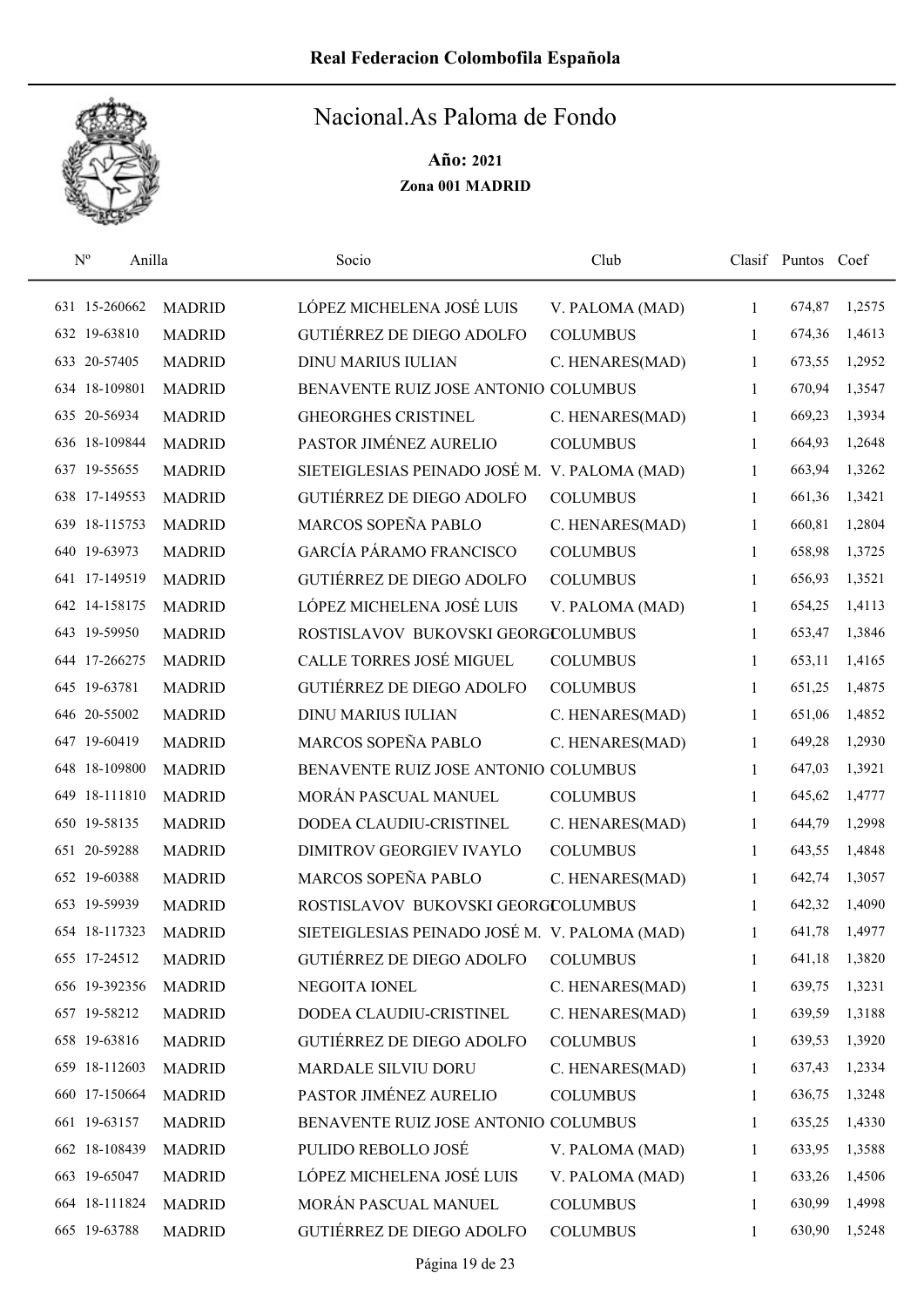

| $N^{\rm o}$   | Anilla |               | Socio                                      | Club            |              | Clasif Puntos | Coef   |
|---------------|--------|---------------|--------------------------------------------|-----------------|--------------|---------------|--------|
| 666 18-114910 |        | <b>MADRID</b> | BORCEA SORIN CONSTANTIN                    | C. HENARES(MAD) | 1            | 630,69        | 1,5288 |
| 667 19-58725  |        | <b>MADRID</b> | ABAJO ROMO ALBERTO                         | <b>COLUMBUS</b> | 1            | 628,76        | 1,4344 |
| 668 19-63155  |        | <b>MADRID</b> | BENAVENTE RUIZ JOSE ANTONIO COLUMBUS       |                 | 1            | 628,69        | 1,4432 |
| 669 20-56935  |        | <b>MADRID</b> | <b>ONICIUC NARCIS</b>                      | C. HENARES(MAD) | 1            | 627,05        | 1,4932 |
| 670 18-268017 |        | <b>MADRID</b> | POROJAN VASILE ADRIAN                      | <b>COLUMBUS</b> | 1            | 625,71        | 1,4953 |
| 671 19-57808  |        | <b>MADRID</b> | SUSON GANGA DARIUS ANDREI                  | C. HENARES(MAD) | $\mathbf{1}$ | 624,76        | 1,4989 |
| 672 19-59825  |        | <b>MADRID</b> | AUSTRIA OCAMPO ROBERT ALDENC. HENARES(MAD) |                 | 1            | 624,09        | 1,5477 |
| 673 20-52517  |        | <b>MADRID</b> | <b>GARCÍA PÁRAMO FRANCISCO</b>             | <b>COLUMBUS</b> | 1            | 623,72        | 1,5900 |
| 674 19-59923  |        | <b>MADRID</b> | ROSTISLAVOV BUKOVSKI GEORGCOLUMBUS         |                 | 1            | 621,72        | 1,4580 |
| 675 17-144973 |        | <b>MADRID</b> | <b>SAS RYSZARD</b>                         | C. HENARES(MAD) | 1            | 619,50        | 1,4636 |
| 676 18-267924 |        | <b>MADRID</b> | <b>LAZAR NICOLAE MARIUS</b>                | <b>COLUMBUS</b> | 1            | 615,09        | 1,5528 |
| 677 20-53413  |        | <b>MADRID</b> | <b>NEAGOE BOGDAN</b>                       | C. HENARES(MAD) | 1            | 610,97        | 1,4597 |
| 678 19-63082  |        | <b>MADRID</b> | SÁNCHEZ ROMERO MANUEL                      | <b>COLUMBUS</b> | 1            | 609,83        | 1,6313 |
| 679 20-59287  |        | <b>MADRID</b> | <b>DIMITROV GEORGIEV IVAYLO</b>            | <b>COLUMBUS</b> | 1            | 609,54        | 1,4305 |
| 680 17-149650 |        | <b>MADRID</b> | BENAVENTE RUIZ JOSE ANTONIO COLUMBUS       |                 | 1            | 608,41        | 1,6350 |
| 681 19-61775  |        | <b>MADRID</b> | NIEBLA UROSA LUIS ANTONIO                  | <b>COLUMBUS</b> | 1            | 605,44        | 1,4708 |
| 682 20-52503  |        | <b>MADRID</b> | <b>GARCÍA PÁRAMO FRANCISCO</b>             | <b>COLUMBUS</b> | 1            | 603,27        | 1,6130 |
| 683 17-150693 |        | <b>MADRID</b> | PASTOR JIMÉNEZ AURELIO                     | <b>COLUMBUS</b> | 1            | 601,80        | 1,4962 |
| 684 19-392403 |        | <b>MADRID</b> | NEGOITA IONEL                              | C. HENARES(MAD) | 1            | 597,07        | 1,3803 |
| 685 17-265878 |        | <b>MADRID</b> | ABAJO ROMO ALBERTO                         | <b>COLUMBUS</b> | 1            | 595,46        | 1,3562 |
| 686 17-144641 |        | <b>MADRID</b> | COSTACHE NICOLAE CONSTANTINC. HENARES(MAD) |                 | 1            | 594,88        | 1,4071 |
| 687 18-109248 |        | <b>MADRID</b> | MIRASIERRA DELGADO PEDRO                   | <b>COLUMBUS</b> | 1            | 594,41        | 1,5727 |
| 688 17-150787 |        | <b>MADRID</b> | ABAJO ROMO ALBERTO                         | <b>COLUMBUS</b> | 1            | 591,10        | 1,3624 |
| 689 18-149629 |        | <b>MADRID</b> | BENAVENTE RUIZ JOSE ANTONIO COLUMBUS       |                 | 1            | 588,48        | 1,6506 |
| 690 20-55493  |        | <b>MADRID</b> | BORCEA SORIN CONSTANTIN                    | C. HENARES(MAD) | 1            | 580,06        | 1,5999 |
| 691 17-148968 |        | <b>MADRID</b> | LÓPEZ MICHELENA JOSÉ LUIS                  | V. PALOMA (MAD) | 1            | 578,13        | 1,5328 |
| 692 19-63153  |        | <b>MADRID</b> | BENAVENTE RUIZ JOSE ANTONIO COLUMBUS       |                 | 1            | 577,66        | 1,4908 |
| 693 18-110365 |        | <b>MADRID</b> | NARVÁEZ RAMIREZ JUAN                       | <b>COLUMBUS</b> | 1            | 576,19        | 1,4547 |
| 694 17-150727 |        | <b>MADRID</b> | MORÁN PASCUAL MANUEL                       | <b>COLUMBUS</b> | 1            | 574,50        | 1,4303 |
| 695 19-85141  |        | <b>MADRID</b> | VALENTINOV STANIMIR                        | <b>COLUMBUS</b> | 1            | 569,68        | 1,5007 |
| 696 18-111271 |        | <b>MADRID</b> | <b>GUTIÉRREZ DE DIEGO ADOLFO</b>           | <b>COLUMBUS</b> | 1            | 568,48        | 1,4719 |
| 697 18-110950 |        | <b>MADRID</b> | GARCÍA PÁRAMO FRANCISCO                    | <b>COLUMBUS</b> | 1            | 549,78        | 1,5013 |
| 698 17-150326 |        | <b>MADRID</b> | TEOTOC FLORIN                              | <b>COLUMBUS</b> | 1            | 539,82        | 1,5134 |
| 699 17-149257 |        | <b>MADRID</b> | MIRASIERRA DELGADO PEDRO                   | <b>COLUMBUS</b> | 1            | 532,58        | 1,4602 |
| 700 20-52530  |        | <b>MADRID</b> | TEOTOC FLORIN                              | <b>COLUMBUS</b> | 1            | 532,13        | 1,6586 |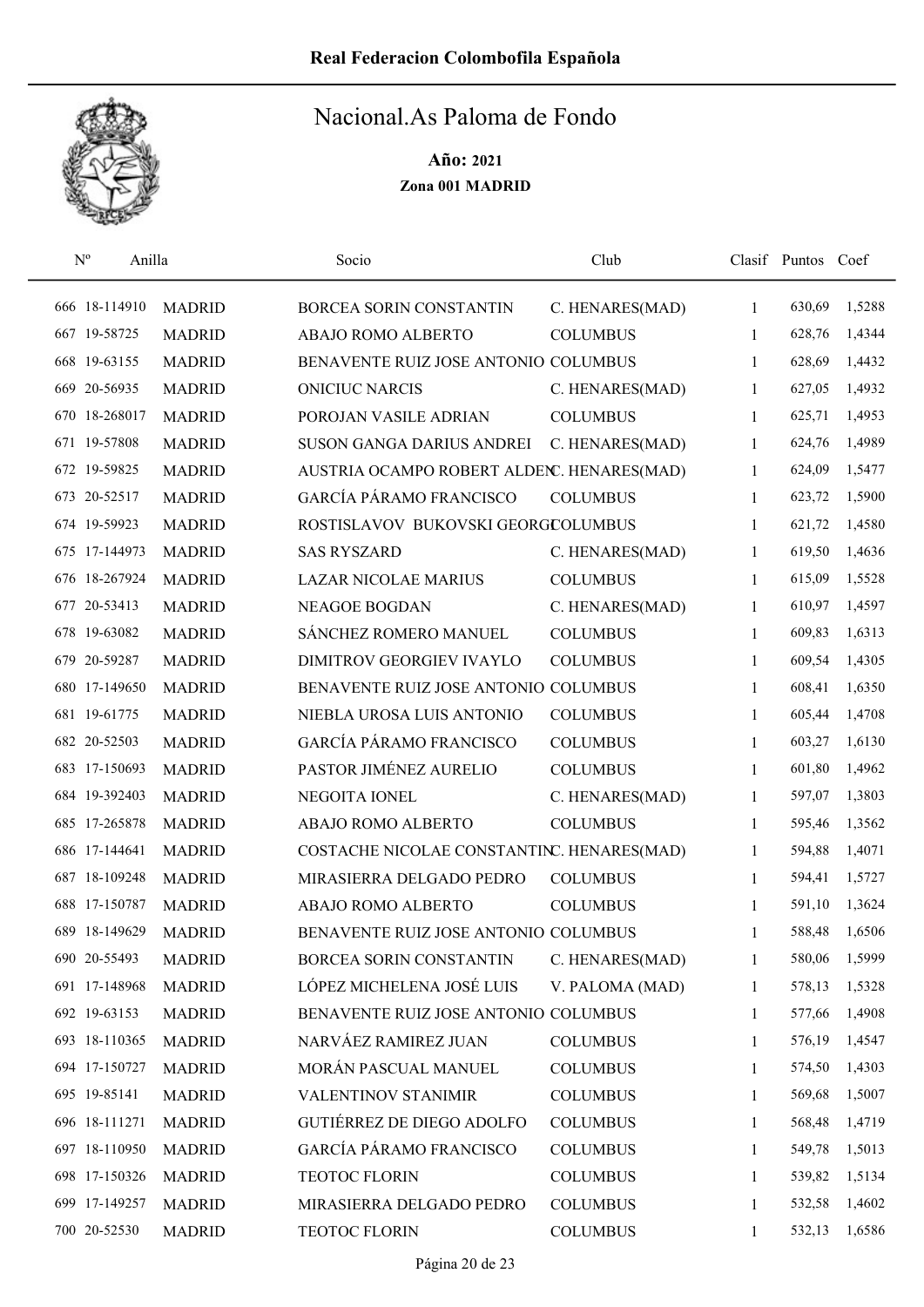

| $\mathbf{N}^{\text{o}}$<br>Anilla |               | Socio                                         | Club            |              | Clasif Puntos Coef |        |
|-----------------------------------|---------------|-----------------------------------------------|-----------------|--------------|--------------------|--------|
| 701 19-65572                      | <b>MADRID</b> | ANDREI DANIEL VASILE                          | V. PALOMA (MAD) | $\mathbf{1}$ | 529,53             | 1,6271 |
| 702 19-65562                      | <b>MADRID</b> | ANDREI DANIEL VASILE                          | V. PALOMA (MAD) | 1            | 529,53             | 1,6308 |
| 703 17-150325                     | <b>MADRID</b> | <b>TEOTOC FLORIN</b>                          | <b>COLUMBUS</b> | 1            | 529,46             | 1,6625 |
| 704 20-53847                      | <b>MADRID</b> | HARABAGIU TICUTEL IRINEL                      | C. HENARES(MAD) | 1            | 527,55             | 1,4406 |
| 705 20-1680818 MADRID             |               | DIMITROV GEORGIEV IVAYLO                      | <b>COLUMBUS</b> | 1            | 525,15             | 1,6030 |
| 706 19-58564                      | <b>MADRID</b> | <b>BURLACU MIHAI</b>                          | C. HENARES(MAD) | 1            | 522,42             | 1,4647 |
| 707 17-110643                     | <b>MADRID</b> | SÁNCHEZ ROMERO MANUEL                         | <b>COLUMBUS</b> | 1            | 520,78             | 1,5306 |
| 708 19-58089                      | <b>MADRID</b> | DODEA CLAUDIU-CRISTINEL                       | C. HENARES(MAD) | 1            | 516,76             | 1,4231 |
| 709 19-55650                      | <b>MADRID</b> | SIETEIGLESIAS PEINADO JOSÉ M. V. PALOMA (MAD) |                 | 1            | 516,76             | 1,4879 |
| 710 20-54369                      | <b>MADRID</b> | <b>GRANIZO ROJO DAVID</b>                     | C. HENARES(MAD) | 1            | 515,40             | 1,4255 |
| 711 18-112834                     | <b>MADRID</b> | LARA IRUELA SANTIAGO                          | C. HENARES(MAD) | 1            | 514,69             | 1,5588 |
| 712 19-57947                      | <b>MADRID</b> | COSTACHE NICOLAE CONSTANTINC. HENARES(MAD)    |                 | 1            | 513,58             | 1,4587 |
| 713 16-171868                     | <b>MADRID</b> | PASTOR JIMÉNEZ AURELIO                        | <b>COLUMBUS</b> | 1            | 511,76             | 1,4288 |
| 714 20-48512                      | <b>MADRID</b> | SIETEIGLESIAS PEINADO JOSÉ M. V. PALOMA (MAD) |                 | 1            | 511,38             | 1,5011 |
| 715 19-62861                      | <b>MADRID</b> | <b>LAZAR NICOLAE MARIUS</b>                   | <b>COLUMBUS</b> | $\mathbf{1}$ | 511,26             | 1,5029 |
| 716 20-56952                      | <b>MADRID</b> | TOADER VASILE CONSTANTIN                      | C. HENARES(MAD) | 1            | 511,10             | 1,5142 |
| 717 18-116154                     | <b>MADRID</b> | TANDEM MARINA & CARLOS MIRAN HENARES(MAD)     |                 | 1            | 509,31             | 1,4697 |
| 718 20-54389                      | <b>MADRID</b> | <b>GRANIZO ROJO DAVID</b>                     | C. HENARES(MAD) | 1            | 508,94             | 1,3364 |
| 719 18-114392                     | <b>MADRID</b> | LUPAN GHEORGHE IONUT                          | C. HENARES(MAD) | 1            | 508,12             | 1,4226 |
| 720 18-109507                     | <b>MADRID</b> | MOLDOVAN GEORGHE                              | <b>COLUMBUS</b> | 1            | 501,79             | 1,5871 |
| 721 19-58934                      | <b>MADRID</b> | TANDEM MARINA & CARLOS MIRAN HENARES(MAD)     |                 | 1            | 500,99             | 1,4761 |
| 722 18-261858                     | <b>MADRID</b> | ABAJO ROMO ALBERTO                            | <b>COLUMBUS</b> | 1            | 492,65             | 1,5324 |
| 723 19-57252                      | <b>MADRID</b> | LUPAN GHEORGHE IONUT                          | C. HENARES(MAD) | 1            | 488,69             | 1,5255 |
| 724 19-64670                      | <b>MADRID</b> | TARAZAGA ALVARADO MANUEL COLUMBUS             |                 | 1            | 486,12             | 1,5392 |
| 725 20-52545                      | <b>MADRID</b> | <b>TEOTOC FLORIN</b>                          | <b>COLUMBUS</b> | 1            | 473,75             | 1,7126 |
| 726 19-63457                      | <b>MADRID</b> | MIRASIERRA DELGADO PEDRO                      | <b>COLUMBUS</b> | 1            | 473,11             | 1,6432 |
| 727 19-65014                      | <b>MADRID</b> | LÓPEZ MICHELENA JOSÉ LUIS                     | V. PALOMA (MAD) | 1            | 472,75             | 1,5792 |
| 728 20-50420                      | <b>MADRID</b> | NARVÁEZ RAMIREZ JUAN                          | <b>COLUMBUS</b> | 1            | 467,90             | 1,5343 |
| 729 16-175011                     | <b>MADRID</b> | LÓPEZ MICHELENA JOSÉ LUIS                     | V. PALOMA (MAD) | 1            | 466,79             | 1,5899 |
| 730 19-59411                      | <b>MADRID</b> | <b>ONICIUC NARCIS</b>                         | C. HENARES(MAD) | 1            | 466,16             | 1,4925 |
| 731 19-59500                      | <b>MADRID</b> | JITARU GABRIEL                                | C. HENARES(MAD) | 1            | 465,69             | 1,5407 |
| 732 18-109875                     | <b>MADRID</b> | PASTOR JIMÉNEZ AURELIO                        | <b>COLUMBUS</b> | 1            | 464,34             | 1,5776 |
| 733 19-281294                     | <b>MADRID</b> | <b>GARCÍA PÁRAMO FRANCISCO</b>                | <b>COLUMBUS</b> | 1            | 464,33             | 1,5826 |
| 734 20-49861                      | <b>MADRID</b> | <b>FLOREA SEBASTIAN</b>                       | <b>COLUMBUS</b> | 1            | 462,32             | 1,6012 |
| 735 18-115749                     | <b>MADRID</b> | MARCOS SOPEÑA PABLO                           | C. HENARES(MAD) | 1            | 456,99             | 1,4863 |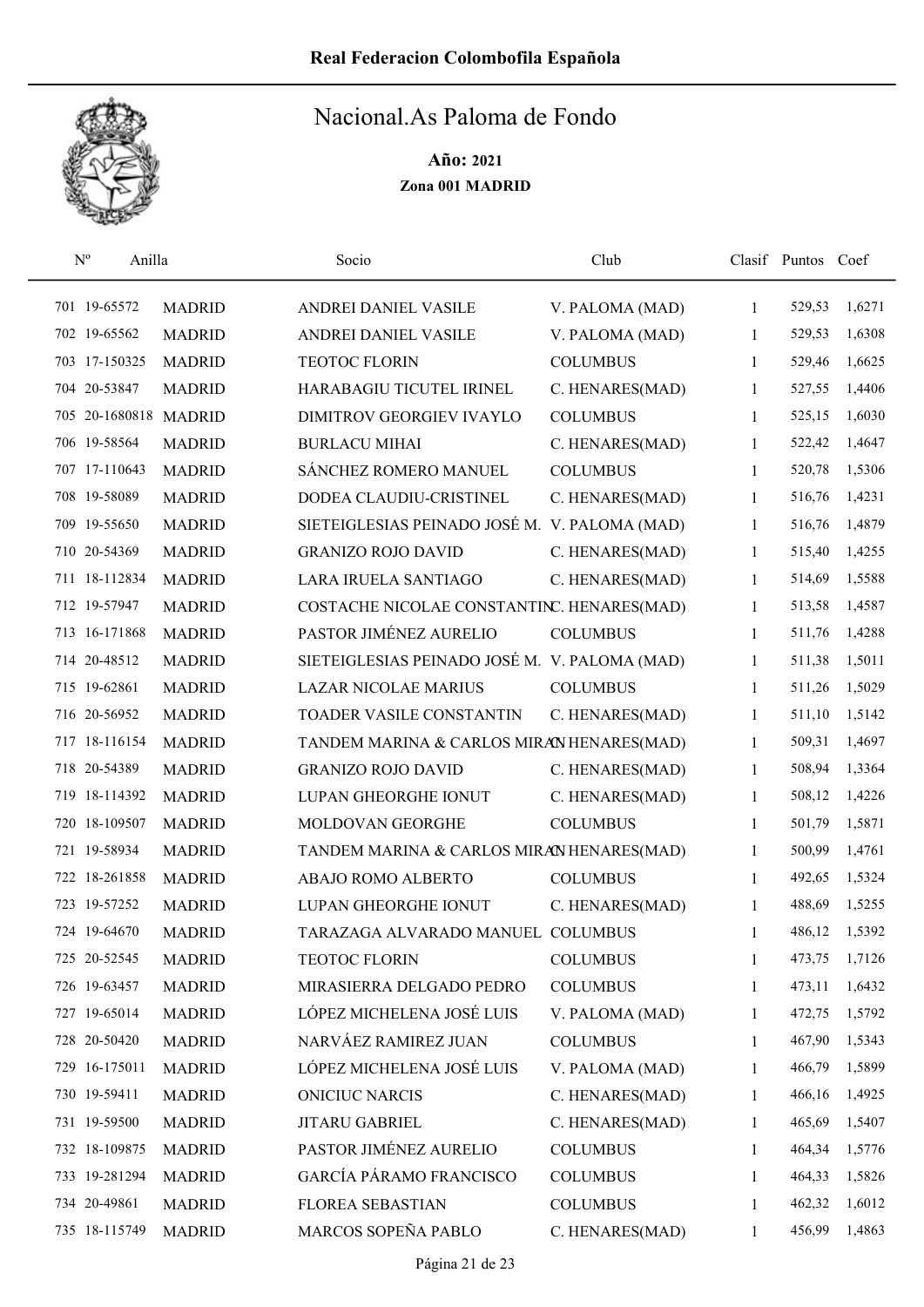

| $N^{\rm o}$   | Anilla        | Socio                                      | Club            |   | Clasif Puntos Coef |        |
|---------------|---------------|--------------------------------------------|-----------------|---|--------------------|--------|
| 736 19-145656 | <b>MADRID</b> | TARAZAGA ALVARADO MANUEL COLUMBUS          |                 | 1 | 454,17             | 1,6962 |
| 737 18-110844 | <b>MADRID</b> | <b>CALLE TORRES JOSÉ MIGUEL</b>            | <b>COLUMBUS</b> | 1 | 453,25             | 1,6393 |
| 738 19-64652  | <b>MADRID</b> | DIMITROV GEORGIEV IVAYLO                   | <b>COLUMBUS</b> | 1 | 452,91             | 1,5599 |
| 739 19-58928  | <b>MADRID</b> | TANDEM MARINA & CARLOS MIRAN HENARES(MAD)  |                 | 1 | 449,63             | 1,6332 |
| 740 20-59296  | <b>MADRID</b> | DIMITROV GEORGIEV IVAYLO                   | <b>COLUMBUS</b> | 1 | 448,61             | 1,5665 |
| 741 19-59140  | <b>MADRID</b> | TANDEM MARINA & CARLOS MIRAN HENARES(MAD)  |                 | 1 | 445,63             | 1,6368 |
| 742 19-551052 | <b>MADRID</b> | SUSON GANGA DARIUS ANDREI                  | C. HENARES(MAD) | 1 | 444,94             | 1,6401 |
| 743 19-63615  | <b>MADRID</b> | DUMITREANU ALBU RAZVAN FLOROLUMBUS         |                 | 1 | 443,74             | 1,6853 |
| 744 18-109735 | <b>MADRID</b> | ALONSO GARCÍA FIDEL                        | <b>COLUMBUS</b> | 1 | 443,37             | 1,7738 |
| 745 18-114840 | <b>MADRID</b> | <b>NEAGOE BOGDAN</b>                       | C. HENARES(MAD) | 1 | 443,18             | 1,7490 |
| 746 19-279146 | <b>MADRID</b> | SÁNCHEZ ROMERO MANUEL                      | <b>COLUMBUS</b> | 1 | 442,00             | 1,7750 |
| 747 19-63179  | <b>MADRID</b> | BENAVENTE RUIZ JOSE ANTONIO COLUMBUS       |                 | 1 | 441,98             | 1,7787 |
| 748 18-109216 | <b>MADRID</b> | MIRASIERRA DELGADO PEDRO                   | <b>COLUMBUS</b> | 1 | 441,33             | 1,6914 |
| 749 19-63789  | <b>MADRID</b> | GUTIÉRREZ DE DIEGO ADOLFO                  | <b>COLUMBUS</b> | 1 | 440,77             | 1,7154 |
| 750 20-53254  | <b>MADRID</b> | POROJAN VASILE ADRIAN                      | <b>COLUMBUS</b> | 1 | 438,24             | 1,6655 |
| 751 18-108597 | <b>MADRID</b> | LÓPEZ MICHELENA JOSÉ LUIS                  | V. PALOMA (MAD) | 1 | 436,68             | 1,6471 |
| 752 17-143405 | <b>MADRID</b> | TANDEM CHITULEANU & TANASACOLUMBUS         |                 | 1 | 433,90             | 1,5599 |
| 753 18-119893 | <b>MADRID</b> | SÁNCHEZ ROMERO MANUEL                      | <b>COLUMBUS</b> | 1 | 432,15             | 1,7944 |
| 754 16-249770 | <b>MADRID</b> | SUSON GANGA DARIUS ANDREI                  | C. HENARES(MAD) | 1 | 430,07             | 1,6763 |
| 755 20-55010  | <b>MADRID</b> | <b>DINU MARIUS IULIAN</b>                  | C. HENARES(MAD) | 1 | 424,10             | 1,7272 |
| 756 19-61964  | <b>MADRID</b> | MORÁN PASCUAL MANUEL                       | <b>COLUMBUS</b> | 1 | 422,60             | 1,7135 |
| 757 20-52516  | <b>MADRID</b> | <b>GARCÍA PÁRAMO FRANCISCO</b>             | <b>COLUMBUS</b> | 1 | 417,77             | 1,7811 |
| 758 20-51391  | <b>MADRID</b> | <b>GARCÍA DÍAZ IGNACIO</b>                 | <b>COLUMBUS</b> | 1 | 417,48             | 1,6941 |
| 759 20-105059 | <b>MADRID</b> | FAYOS MARTÍN JUAN MANUEL                   | <b>COLUMBUS</b> | 1 | 413,45             | 1,8052 |
| 760 20-105048 | <b>MADRID</b> | FAYOS MARTÍN JUAN MANUEL                   | <b>COLUMBUS</b> | 1 | 412,77             | 1,6225 |
| 761 17-269634 | <b>MADRID</b> | <b>TEOTOC FLORIN</b>                       | <b>COLUMBUS</b> | 1 | 410,74             | 1,8090 |
| 762 19-63427  | <b>MADRID</b> | MIRASIERRA DELGADO PEDRO                   | <b>COLUMBUS</b> | 1 | 410,19             | 1,5652 |
| 763 19-63185  | <b>MADRID</b> | BENAVENTE RUIZ JOSE ANTONIO COLUMBUS       |                 | 1 | 408,95             | 1,8253 |
| 764 20-49831  | <b>MADRID</b> | FLOREA SEBASTIAN                           | <b>COLUMBUS</b> | 1 | 407,86             | 1,6354 |
| 765 18-112058 | <b>MADRID</b> | TEOTOC FLORIN                              | <b>COLUMBUS</b> | 1 | 406,85             | 1,6327 |
| 766 20-52501  | <b>MADRID</b> | <b>GARCÍA PÁRAMO FRANCISCO</b>             | <b>COLUMBUS</b> | 1 | 405,83             | 1,8041 |
| 767 18-111175 | <b>MADRID</b> | LECUBARRI LAINZ JAVIER                     | <b>COLUMBUS</b> | 1 | 405,32             | 1,8419 |
| 768 19-62415  | <b>MADRID</b> | <b>LAZAR NICOLAE MARIUS</b>                | <b>COLUMBUS</b> | 1 | 399,18             | 1,5820 |
| 769 20-59807  | <b>MADRID</b> | FAYOS MARTÍN JUAN MANUEL                   | <b>COLUMBUS</b> | 1 | 396,12             | 1,8322 |
| 770 18-261869 | <b>MADRID</b> | AUSTRIA OCAMPO ROBERT ALDENC. HENARES(MAD) |                 | 1 | 395,70             | 1,5868 |